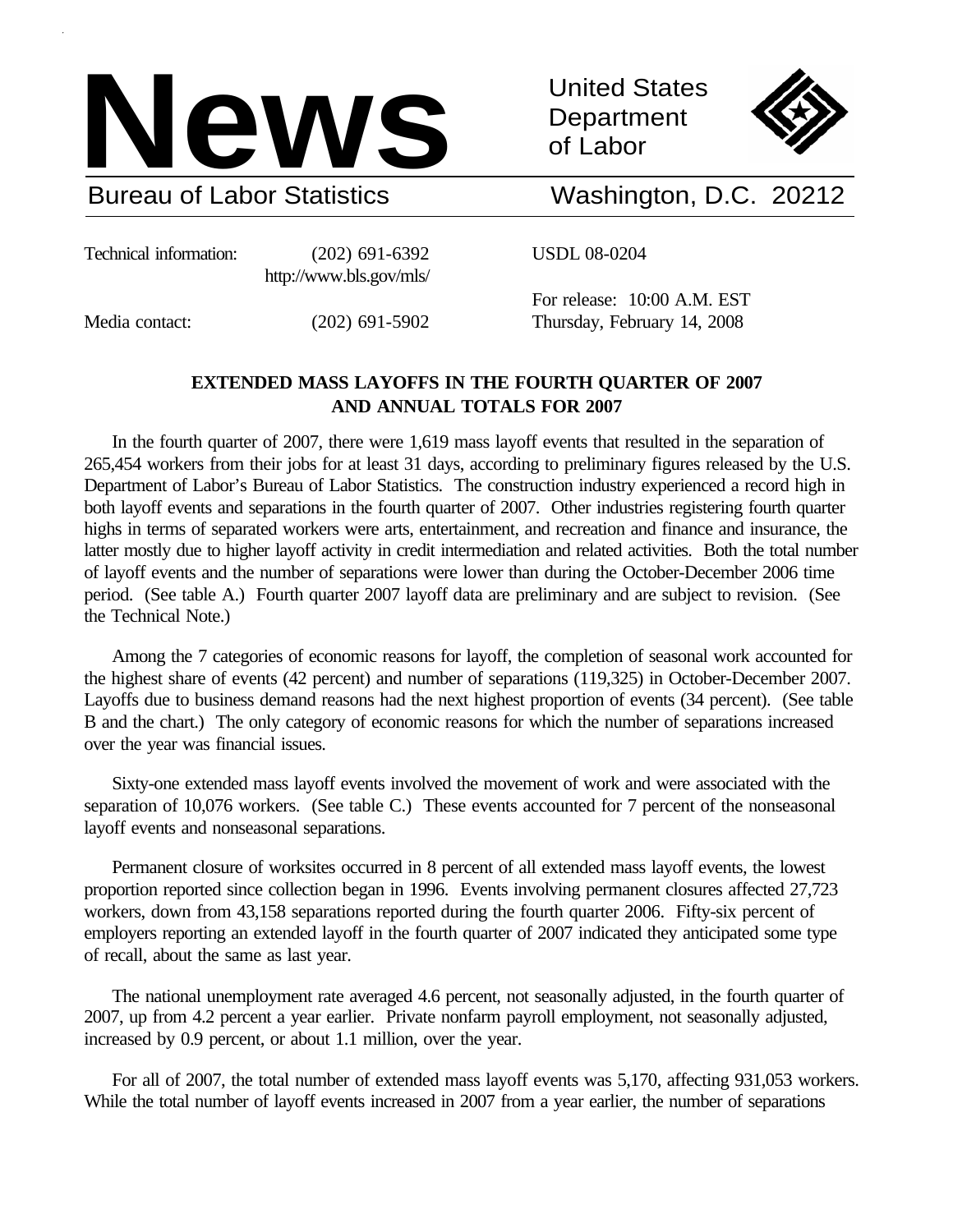| Period                        | Layoff events | Separations | Initial claimants |
|-------------------------------|---------------|-------------|-------------------|
| 2003                          |               |             |                   |
| January-March                 | 1,502         | 286,947     | 297,608           |
| April-June                    | 1,799         | 368,273     | 348,966           |
| July-September                | 1,190         | 236,333     | 227,909           |
| October-December              | 1,690         | 325,333     | 326,328           |
| 2004                          |               |             |                   |
| January-March                 | 1,339         | 276,503     | 238,392           |
| April-June                    | 1,358         | 278,831     | 254,063           |
| July-September                | 886           | 164,608     | 148,575           |
| October-December              | 1,427         | 273,967     | 262,049           |
| 2005                          |               |             |                   |
| January-March                 | 1,142         | 186,506     | 185,486           |
| April-June                    | 1,203         | 246,099     | 212,673           |
| July-September                | 1,136         | 201,878     | 190,186           |
| October-December              | 1,400         | 250,178     | 246,188           |
| 2006                          |               |             |                   |
| January-March                 | 963           | 183,089     | 193,510           |
| April-June                    | 1,353         | 295,964     | 264,927           |
| July-September                | 929           | 160,254     | 161,764           |
| October-December <sup>r</sup> | 1,640         | 296,662     | 330,901           |
| 2007                          |               |             |                   |
| January-March <sup>r</sup>    | 1,111         | 226,074     | 199,295           |
| April-June <sup>r</sup>       | 1,421         | 278,719     | 258,812           |
| July-September <sup>r</sup>   | 1,019         | 160,806     | 172,508           |
| October-December <sup>p</sup> | 1,619         | 265,454     | 234,612           |
|                               |               |             |                   |

**Table A. Selected measures of extended mass layoff activity**

 $r =$  revised.

 $p =$  preliminary.

decreased over the period. Additional information on the annual data is available starting on page 8 of this release.

### Industry Distribution of Extended Layoffs

Construction industries experienced a record high number of extended mass layoff events (622) and separations (78,716) in the fourth quarter of 2007. (See table 1.) The largest number of separations was in heavy and civil engineering construction (44,151, mostly associated with highway, street, and bridge construction), followed by specialty trade contractors (22,559) and construction of buildings (12,006).

Manufacturing accounted for 24 percent of events and 27 percent of separations in the fourth quarter, largely in food manufacturing and transportation equipment manufacturing. Layoffs in the administrative and waste services sector accounted for 8 percent of all extended mass layoff events and 7 percent of separations. The layoffs in this sector were concentrated in landscaping services. Cutbacks in the finance and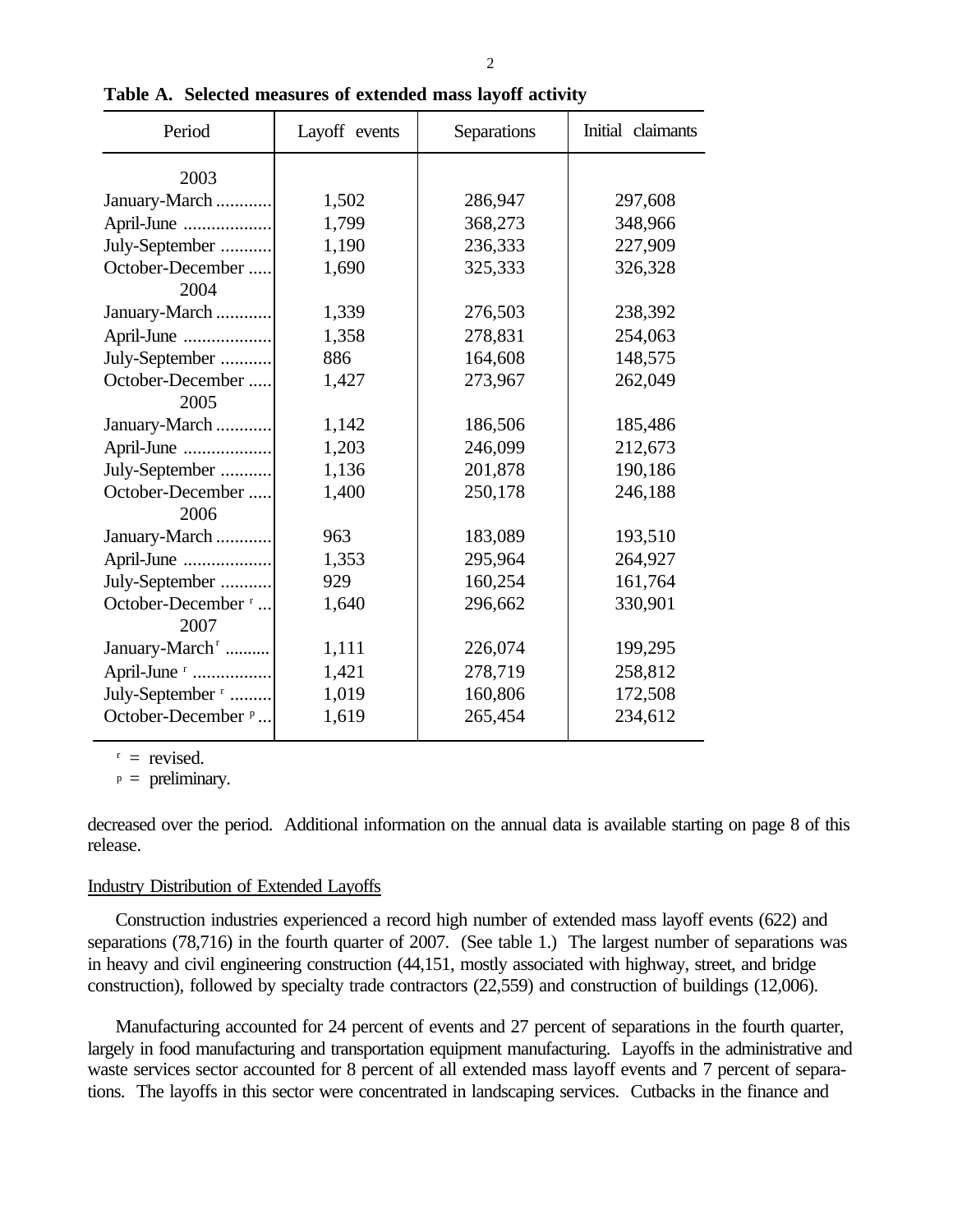|                                                                                                         |                                    | Layoff events                                  |                                                       | Separations                             |
|---------------------------------------------------------------------------------------------------------|------------------------------------|------------------------------------------------|-------------------------------------------------------|-----------------------------------------|
| Category                                                                                                | Number                             | Percent                                        | <b>Number</b>                                         | Percent                                 |
|                                                                                                         | 1,619                              | 100.0                                          | 265,454                                               | 100.0                                   |
| Business demand<br>Organizational changes<br>Financial issues<br>Production specific<br>Disaster/safety | 548<br>81<br>111<br>22<br>5<br>683 | 33.8<br>5.0<br>6.9<br>1.4<br>$\cdot$ 3<br>42.2 | 73,241<br>21,122<br>22,238<br>3,655<br>692<br>119,325 | 27.6<br>8.0<br>8.4<br>1.4<br>.3<br>45.0 |
| Other/miscellaneous                                                                                     | 169                                | 10.4                                           | 25,181                                                | 9.5                                     |

**Table B. Distribution of extended layoff events and separations by economic reason categories, October-December 2007 p**

 $P =$  preliminary.

insurance sector accounted for 6 percent of events and separations and were primarily in the credit intermediation and related activities industry.

Information technology-producing industries (communications equipment, communications services, computer hardware, and software and computer services) accounted for 24 extended mass layoff events and 3,351 separations during the fourth quarter of 2007, the lowest figures reported for any quarter since 2000. (See table 6.)

### Reasons for Extended Layoffs

Among the seven categories of economic reasons for extended mass layoffs, 42 percent of the events were related to seasonal factors (seasonal and vacation period). These events resulted in 119,325 separations during the fourth quarter of 2007. (See table 2.) Seasonal job cuts were most numerous in heavy and civil engineering construction (highway, street, and bridge construction), amusements, gambling, and recreation (amusement and theme parks), and in specialty trade contractors (nonresidential site preparation contractors).

Business demand reasons (contract cancellation, contract completion, domestic competition, excess inventory, import competition, and slack work) accounted for 34 percent of the extended layoff events and resulted in 73,241 separations, primarily in specialty trade contractors and in heavy and civil engineering construction.

Job losses related to financial issues (bankruptcy, cost control, and financial difficulty) accounted for 7 percent of events and resulted in 22,238 separations. These layoffs were most common among workers in credit intermediation and related activities and in hospitals.

Over-the-year decreases in separations were reported in 6 of the 7 categories of economic reasons for layoffs, with the largest declines in organizational change (-14,995) and seasonal (-10,207). Separations due to financial issues registered the only over-the-year increase (+8,169).

# Movement of Work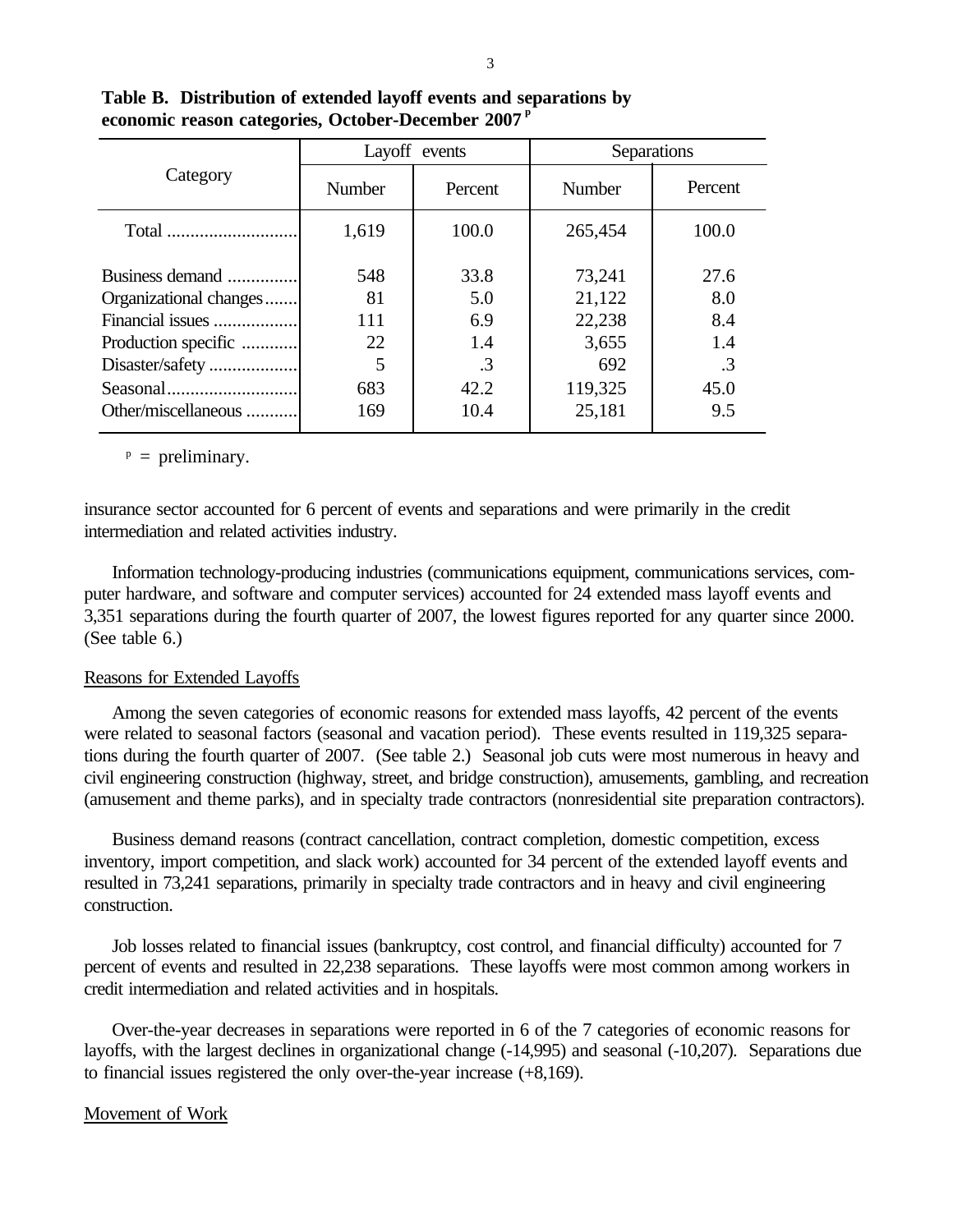| Action                                                        | Layoff events | Separations    |
|---------------------------------------------------------------|---------------|----------------|
|                                                               | 1,619         | 265,454        |
| Total, excluding seasonal<br>and vacation events <sup>1</sup> | 936           | 146,129        |
| Total events with movement                                    | 61            | 10,076         |
| Movement of work actions                                      | 80            | $\binom{3}{ }$ |
| With separations reported                                     | 61            | 6,682          |
| With separations unknown                                      | 19            | $\binom{3}{ }$ |

# **Table C. Extended mass layoff events and separations, selected measures, fourth quarter 2007 p**

<sup>1</sup> The questions on movement of work were not asked of employers when the reason for layoff was either seasonal work or vacation period.

<sup>2</sup> A layoff event can involve more than one movement of work action.

<sup>3</sup> Data are not available.

 $P =$  preliminary.

Between October and December of 2007, 61 extended mass layoff events involved the movement of work and were associated with the separation of 10,076 workers. (See table C.) These movements of work were to other domestic locations or to locations outside of the U.S., and they occurred either within the same company or to other companies. A year earlier, there were 69 layoff events and 15,782 separations associated with the movement of work. (See table 10.)

Among the 61 extended mass layoff events with reported relocation of work in the fourth quarter of 2007, 66 percent were permanent closures of worksites, which affected 7,147 workers. In comparison, 8 percent of the total extended mass layoff events reported for the quarter involved the permanent closure of worksites.

Of the layoffs involving the movement of work, 70 percent of the events and 71 percent of the laid-off workers were from manufacturing industries during the fourth quarter. (See table 7.) Among all private nonfarm extended layoffs, manufacturing accounted for 24 percent of the events and 27 percent of the separations.

While 5 percent of the extended mass layoff events in the total private nonfarm economy were because of organizational change, such changes accounted for 44 percent of layoff events associated with work relocation and resulted in 4,605 separations during the fourth quarter. (See table 8.)

Among the regions, the Midwest accounted for the largest proportion of workers affected by extended mass layoffs associated with the movement of work (57 percent), followed by the South (21 percent), the Northeast (14 percent), and the West (9 percent). (See table 9.)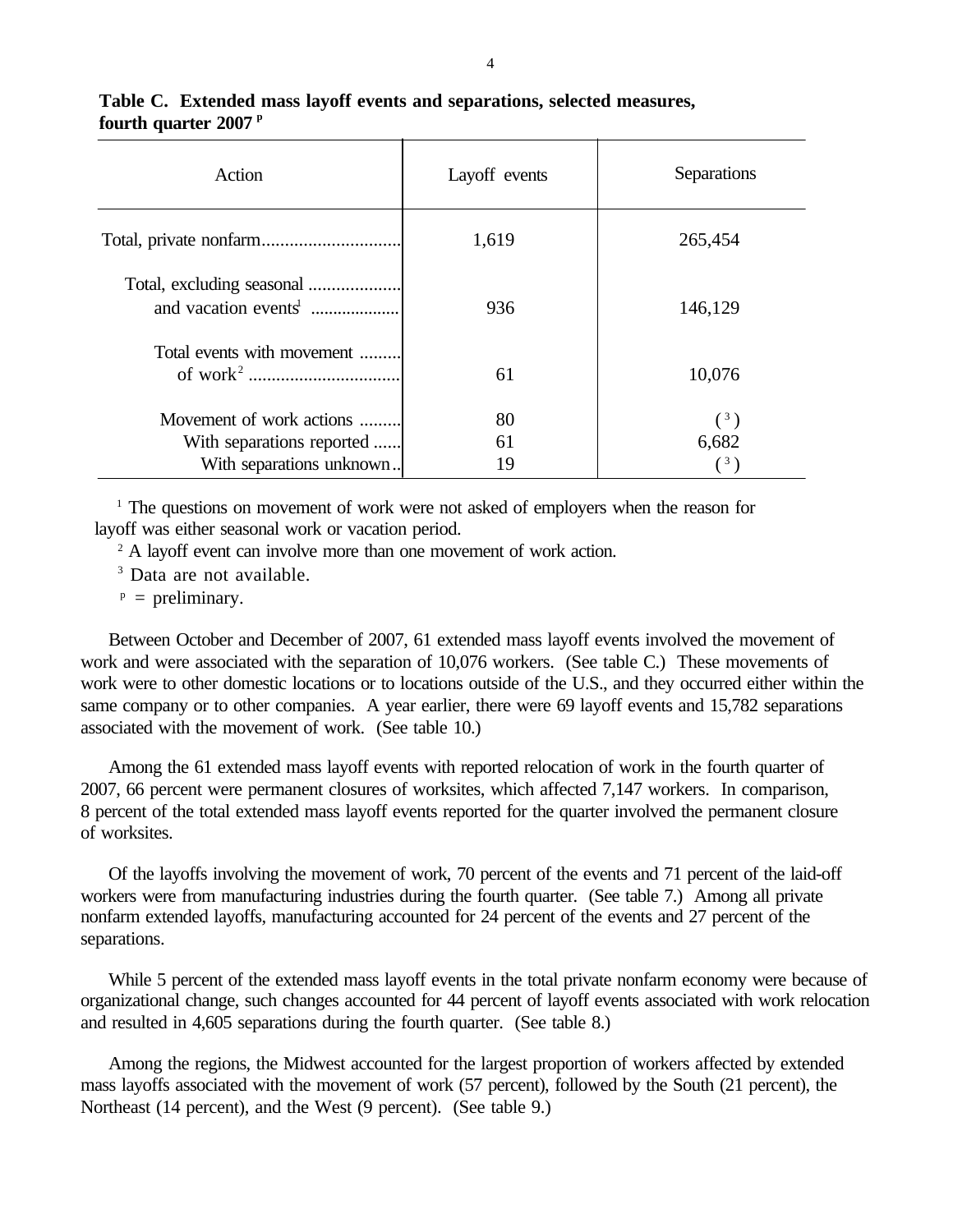| <b>Activities</b>          | Actions <sup>1</sup> | Separations |
|----------------------------|----------------------|-------------|
| With separations reported  | 61                   | 6,682       |
| <b>By location</b>         |                      |             |
| Out-of-country relocations | 24                   | 2,667       |
| Within company             | 23                   | 2,580       |
| Different company          | 1                    | 87          |
| Domestic relocations       | 37                   | 4,015       |
| Within company             | 36                   | 3,835       |
| Different company          | 1                    | 180         |
| By company                 |                      |             |
| Within company             | 59                   | 6,415       |
|                            | 36                   | 3,835       |
| Out of country             | 23                   | 2,580       |
| Different company          | 2                    | 267         |
|                            |                      | 180         |
| Out of country             |                      | 87          |

**Table D. Movement of work actions by type of separation where the number of separations is known by employers, fourth quarter 2007 p**

<sup>1</sup> Only actions for which separations associated with the movement of work were reported are shown.

 $P =$  preliminary.

Some extended mass layoff events involve more than one relocation of work action. For example, an extended mass layoff event at an employer may involve job loss due to movement of work to both another domestic location of the company and a location out of the country. This would be counted as two movement of work actions. The 61 extended layoff events with movement of work for the fourth quarter of 2007 involved 80 identifiable relocations of work. (See table C.) An identifiable relocation of work occurs when the employer provides sufficient information on the new location of work and/or the number of workers affected by the movement. Of the 80 relocations, employers were able to provide information on the specific number of separations associated with the movement of work component of the layoff in 61 actions involving 6,682 workers. (See table 10.)

In the 61 actions where employers were able to provide more complete separations information, 97 percent of relocations (59 out of 61) occurred within the same company. (See table D.) Sixty-one percent of these relocations (37 out of 61) were domestic reassignments, while 39 percent involved out-of-country moves (24 out of 61). Domestic relocation of work—both within the company and to other companies affected 4,015 workers. Out-of-country relocations were associated with the separation of 2,667 workers, 2 percent of all nonseasonal and nonvacation extended mass layoff separations. (See table 11.)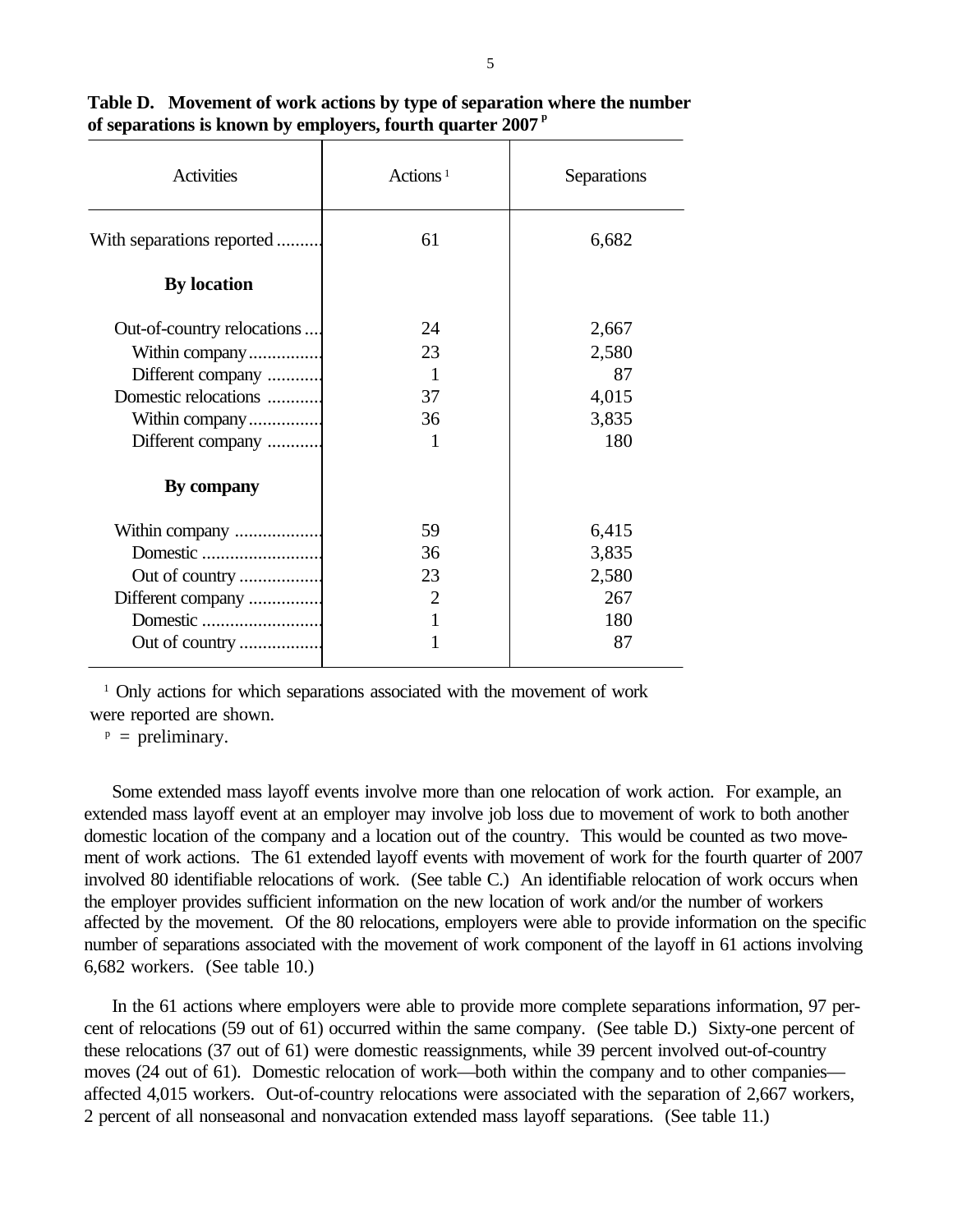|                                      |              |              | Percentage of events |                     |                         |
|--------------------------------------|--------------|--------------|----------------------|---------------------|-------------------------|
| Nature of the recall                 | IV<br>2006   | 2007         | $\Pi$<br>2007        | Ш<br>$2007^{\rm r}$ | IV<br>2007 <sup>p</sup> |
|                                      | 56.7         | 40.1         | 57.1                 | 37.9                | 56.5                    |
| <b>Timeframe</b>                     |              |              |                      |                     |                         |
| Within 6 months<br>Within $3$ months | 89.8<br>38.9 | 83.6<br>51.3 | 87.5<br>59.7         | 83.9<br>62.7        | 88.0<br>33.7            |
| <b>Size</b>                          |              |              |                      |                     |                         |
| At least half<br>All workers         | 93.5<br>53.7 | 87.2<br>38.6 | 93.3<br>57.2         | 86.0<br>45.6        | 91.1<br>50.3            |

**Table E. Summary of employer expectations of a recall from extended layoff, fourth quarter 2006-fourth quarter 2007**

 $r =$  revised.

 $p =$  preliminary.

## Recall Expectations

Fifty-six percent of employers reporting an extended layoff in the fourth quarter of 2007 indicated they anticipated some type of recall, about the same as a year earlier. (See table E.) Of those employers expecting to recall workers, 50 percent anticipated recalling all of the separated employees, 91 percent anticipated extending the offer to at least half of all laid-off employees, and 88 percent expected a recall within 6 months.

Excluding layoff events due to seasonal work and vacation period (in which 98 percent of the employers expected a recall), employers anticipated recalling laid-off workers in 26 percent of the events, essentially unchanged from 27 percent a year earlier.

### Size of Extended Layoffs

The average size of a layoff (as measured by separations per layoff event) in the fourth quarter 2007 was 164, compared to 181 per layoff in 2006. The average differed widely by industry, ranging from a low of 75 in clothing and clothing accessories stores to a high of 776 in transit and ground passenger transportation.

Layoff events during October-December 2007 continued to be concentrated at the lower end of the extended layoff-size spectrum, with 69 percent of the events involving fewer than 150 workers. Layoffs involving less than 150 workers accounted for 36 percent of all separations during the period, compared to 32 percent in the fourth quarter of 2006. Separations involving 500 or more workers, while comprising only 4 percent of the events, accounted for 24 percent of all separations, down from 28 percent a year earlier. (See table F.)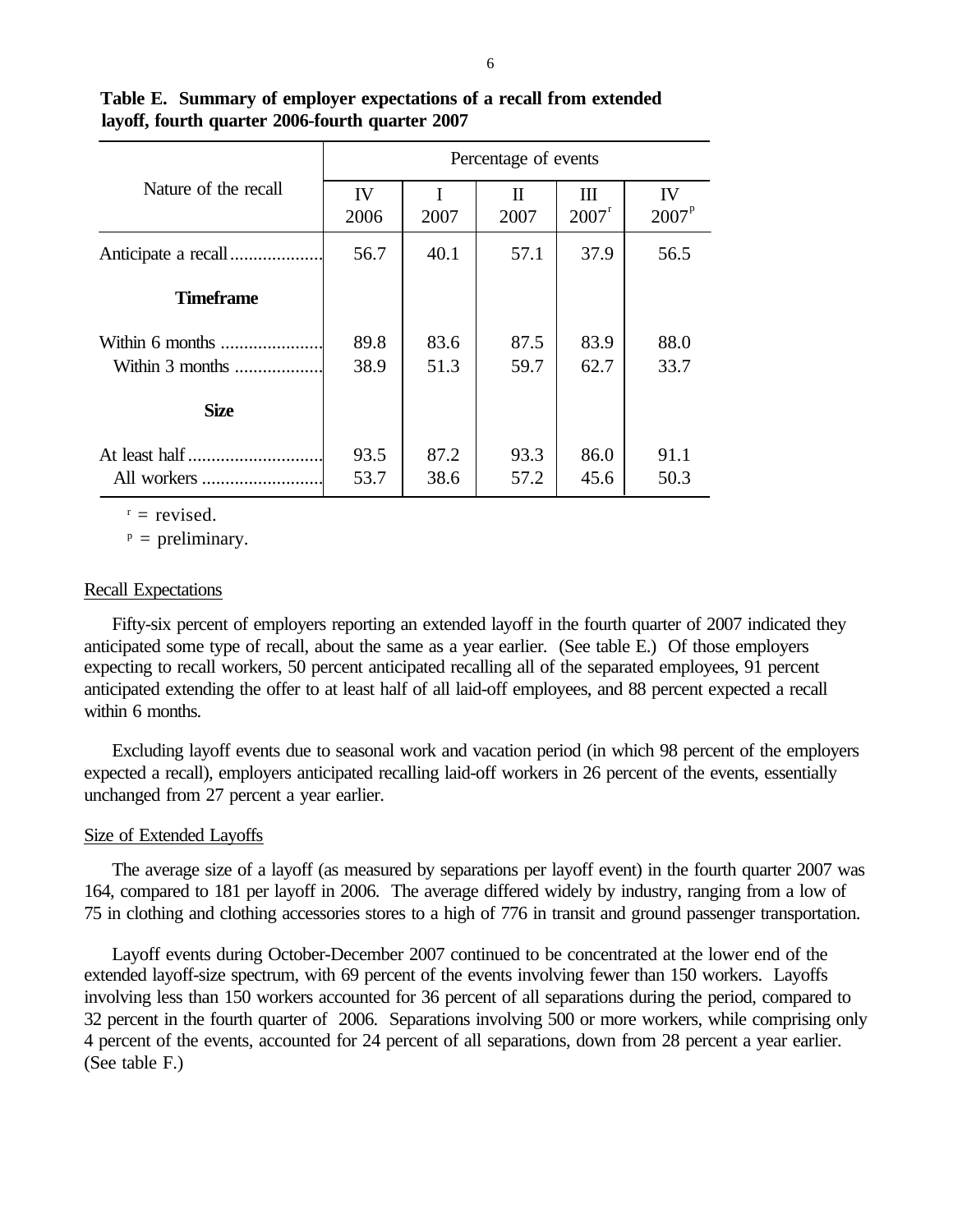|                 |               | Layoff events | Separations |         |  |  |
|-----------------|---------------|---------------|-------------|---------|--|--|
| <b>Size</b>     | <b>Number</b> | Percent       | Number      | Percent |  |  |
| Total           | 1,619         | 100.0         | 265,454     | 100.0   |  |  |
| 50-99           | 720           | 44.5          | 50,227      | 18.9    |  |  |
| $100 - 149$     | 392           | 24.2          | 46,512      | 17.5    |  |  |
| $150 - 199$     | 163           | 10.1          | 26,985      | 10.2    |  |  |
| $200 - 299$     | 175           | 10.8          | 40,286      | 15.2    |  |  |
| $300 - 499$     | 104           | 6.4           | 36,636      | 13.8    |  |  |
| $500 - 999$     | 43            | 2.7           | 28,790      | 10.8    |  |  |
| $1,000$ or more | 22            | 1.4           | 36,018      | 13.6    |  |  |

**Table F. Distribution of extended layoff events by size of layoff, fourth quarter 2007 p**

 $p =$  preliminary.

### Initial Claimant Characteristics

A total of 234,612 initial claimants for unemployment insurance were associated with extended mass layoffs in the fourth quarter of 2007. Of these claimants, 12 percent were black, 18 percent were Hispanic, 29 percent were women, 36 percent were 30 to 44 years of age, and 16 percent were 55 years of age or older. (See table 3.) Among persons in the civilian labor force for the same period, 11 percent were black, 14 percent were Hispanic, 47 percent were women, 33 percent were age 30 to 44, and 18 percent were 55 years of age or older.

### Geographic Distribution

Among the 4 census regions, the highest number of separations due to extended mass layoff events in the fourth quarter of 2007 was in the Midwest, with 110,899, followed by the West, with 79,404. (See table 4.) Extended mass layoffs in the Midwest were largely in heavy and civil engineering construction and in specialty trade contractors.

The Midwest region reported the largest over-the-year decrease in separations (-20,206), mainly due to fewer layoffs in transportation equipment manufacturing, followed by the South (-10,900). The West region experienced the only over-the-year increase in separations (+9,190), due in part to layoffs in food manufacturing. Six of the 9 geographic divisions reported over-the-year decreases in laid-off workers, with the largest declines occurring in the East North Central (-18,848) and South Atlantic (-11,507) divisions. The Pacific division reported the largest increase in separations (+12,536).

California recorded the largest number of worker separations (58,922), followed by Illinois (30,467), Ohio (19,959), Michigan (16,067), Wisconsin (12,107), and Minnesota (12,047). These six states accounted for 59 percent of total extended mass layoff events and 56 percent of total separations during the fourth quarter of 2007. (See table 5.) After excluding the substantial impact of seasonal reasons, California still reported the highest number of job cuts (49,548), largely due to layoffs in credit intermediation and related activities and in specialty trade contractors.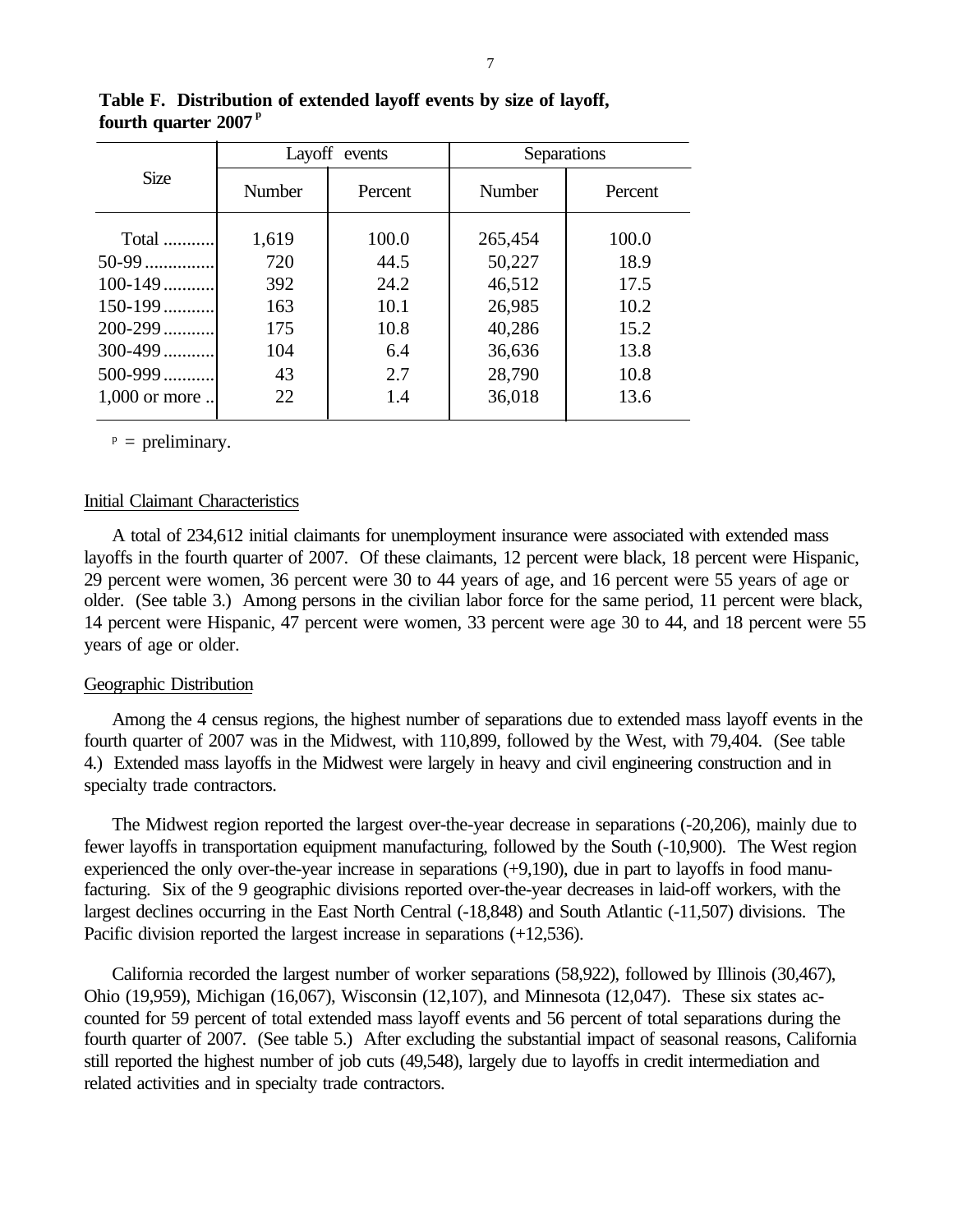|                                           |          | Events        |                   | Separations    |
|-------------------------------------------|----------|---------------|-------------------|----------------|
| Metropolitan area                         | IV       | IV            | <b>IV</b>         | <b>IV</b>      |
|                                           | $2006^r$ | $2007^p$      | 2006 <sup>r</sup> | $2007^{\rm p}$ |
|                                           | 259      | 189           | 36,079            | 36,446         |
|                                           | 858      | 814           | 155,348           | 121,829        |
| Chicago-Naperville-Joliet, Ill.-Ind.-Wis  | 92       | 100           | 14,974            | 15,687         |
| Los Angeles-Long Beach-Santa Ana, Calif.  | 72       | 91            | 10,589            | 11,691         |
| Detroit-Warren-Livonia, Mich.             | 45       | 45            | 12,224            | 9,541          |
| New York-Northern New Jersey-Long Island, |          |               |                   |                |
|                                           | 44       | 38            | 5,338             | 6,610          |
| Minneapolis-St. Paul-Bloomington,         |          |               |                   |                |
|                                           | 41       | 37            | 6,565             | 5,874          |
| Riverside-San Bernardino-Ontario, Calif.  | 20       | 39            | 1,842             | 4,086          |
|                                           | 3        | $\mathcal{R}$ | 3,680             | 3,250          |
| San Diego-Carlsbad-San Marcos, Calif.     | 12       | 30            | 1,678             | 3,171          |
| San Jose-Sunnyvale-Santa Clara, Calif.    | 14       | 15            | 3,282             | 2,991          |
| San Francisco-Oakland-Fremont, Calif.     | 22       | 33            | 2,294             | 2,828          |
|                                           |          |               |                   |                |

# **Table G. Mass layoff events and separations, selected metropolitan areas**

 $r =$  revised.

 $p =$  preliminary.

 NOTE: The geographic boundaries of the metropolitan areas shown in this table are defined in Office of Management and Budget Bulletin 07-01, December 18, 2006.

Over the year, Michigan reported the greatest decrease in separated workers in extended layoffs during the fourth quarter (-9,307), followed by Florida (-8,514) and New York (-4,182). The largest increases occurred in California  $(+18,483)$ , Tennessee  $(+5,073)$ , and Iowa  $(+2,288)$ .

Fifty percent of events and 46 percent of separations (121,829) occurred in metropolitan areas in the fourth quarter of 2007, compared with 52 percent of events and 52 percent of separations (155,348) during the fourth quarter of 2006. Among the 369 metropolitan areas, Chicago-Naperville-Joliet, Ill.-Ind.-Wis., reported the highest number of separations (15,687) in the fourth quarter of 2007. Next were Los Angeles-Long Beach-Santa Ana, Calif., with 11,691 separations and Detroit-Warren-Livonia, Mich., with 9,541 separations. (See table G.) Employers located in nonmetropolitan areas separated 36,446 workers in extended mass layoffs, essentially unchanged from 36,079 workers in the fourth quarter of 2006.

# Review of 2007

For all of 2007, employers reported 5,170 extended mass layoff actions, affecting 931,053 workers. Compared to 2006, the number of events was up from 4,885, but the number of separations was down slightly from 935,969. (See table H.) The annual average national unemployment rate remained unchanged at 4.6 percent from 2006, while private nonfarm payroll employment increased by 1.1 percent, or 1,310,000 jobs.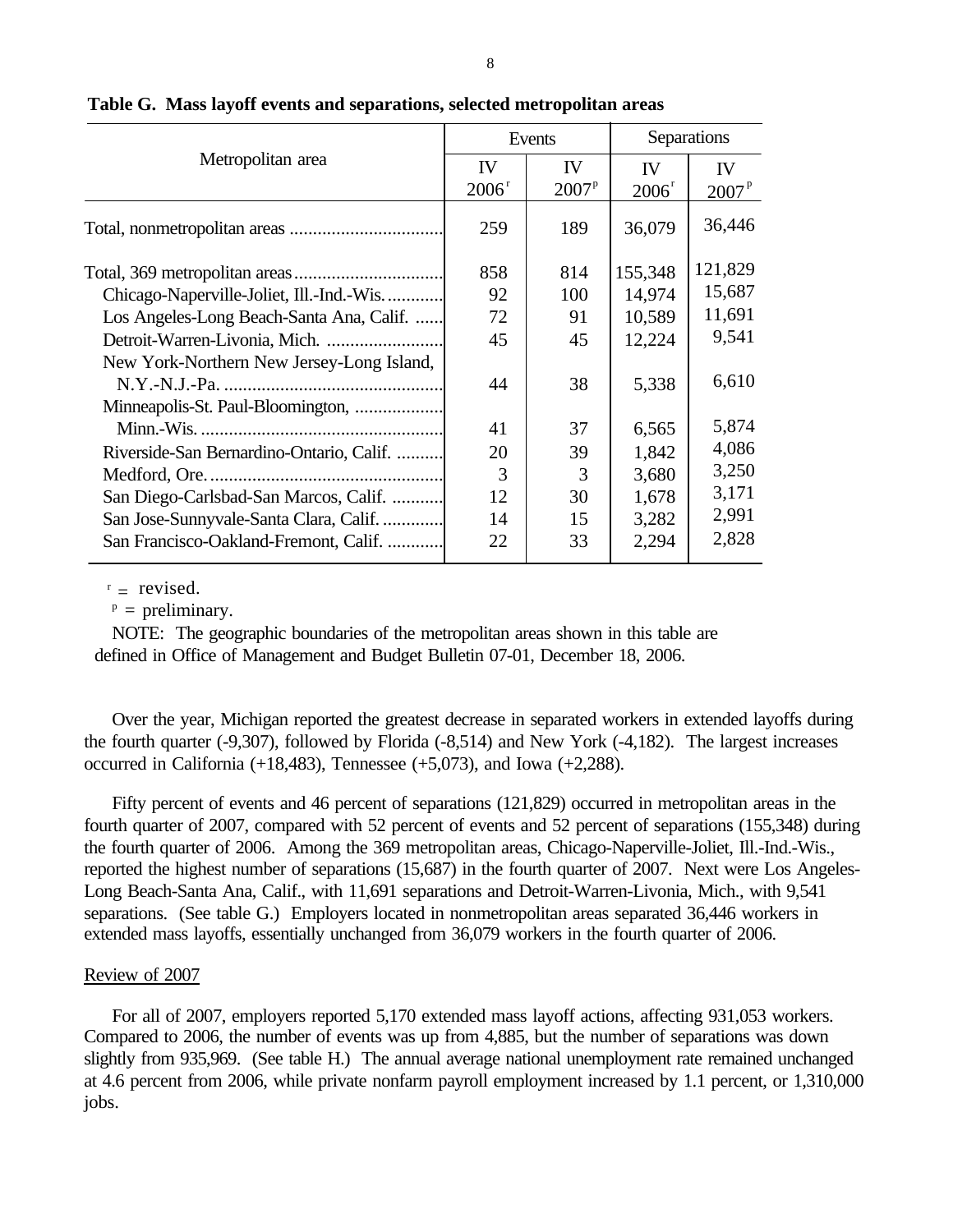| Year | Layoff events | Separations | Initial claimants |
|------|---------------|-------------|-------------------|
| 1996 | 4,760         | 948,122     | 805,810           |
| 1997 | 4,671         | 947,843     | 879,831           |
| 1998 | 4,859         | 991,245     | 1,056,462         |
| 1999 | 4,556         | 901,451     | 796,917           |
|      | 4,591         | 915,962     | 846,267           |
|      | 7,375         | 1,524,832   | 1,457,512         |
|      | 6,337         | 1,272,331   | 1,218,143         |
| 2003 | 6,181         | 1,216,886   | 1,200,811         |
| 2004 | 5,010         | 993,909     | 903,079           |
| 2005 | 4,881         | 884,661     | 834,533           |
|      | 4,885         | 935,969     | 951,102           |
|      | 5,170         | 931,053     | 865,227           |

**Table H. Selected measures of mass layoff activity, 1996-2007**

 $P =$  preliminary.

 $r =$  revised.

Eleven percent of extended events in 2007 were permanent closures, accounting for 124,937 worker separations. Permanent closures were most numerous in the manufacturing sector, primarily in transportation equipment manufacturing, plastics and rubber products, food, and computer and electronic products. When compared with 2006, layoff activity resulting in permanent closures decreased in 2007.

In 2007, employers expected a recall in 49 percent of the mass layoff events, down from 52 percent of events in 2006.

### Industry Distribution of Extended Layoffs

Manufacturing had the largest share of extended events and separations in 2007—25 percent of both. Separations were most numerous in transportation equipment manufacturing (59,150, mainly in motor vehicle manufacturing) and in food manufacturing (42,541, largely fruit and vegetable canning and fresh and frozen seafood processing). Compared to 2006, 13 of the 21 manufacturing subgroups had decreases in the number of separations, with the largest decreases occurring in transportation equipment manufacturing (-22,128) and food manufacturing (-7,688). Fabricated metal product manufacturing had the largest increase (+2,650), followed by machinery manufacturing (+2,404) and wood product manufacturing (+2,209).

The construction, and finance and insurance industries, both had the highest levels of layoff events and separations since the series began in 1996. Construction layoffs were primarily concentrated in heavy and civil engineering construction (highway, street, and bridge construction), and layoffs in finance and insurance were highest in credit intermediation and related activities (real estate credit).

### Reasons for Extended Layoffs

In 2007, seasonal factors (seasonal and vacation period) were the most-cited reason for layoff among the seven categories, accounting for 35 percent of all layoff events and 38 percent of all separations, unchanged from 2006. Seasonal layoffs in 2007 occurred primarily in transit and ground passenger transportation, heavy and civil engineering construction, and food services and drinking places.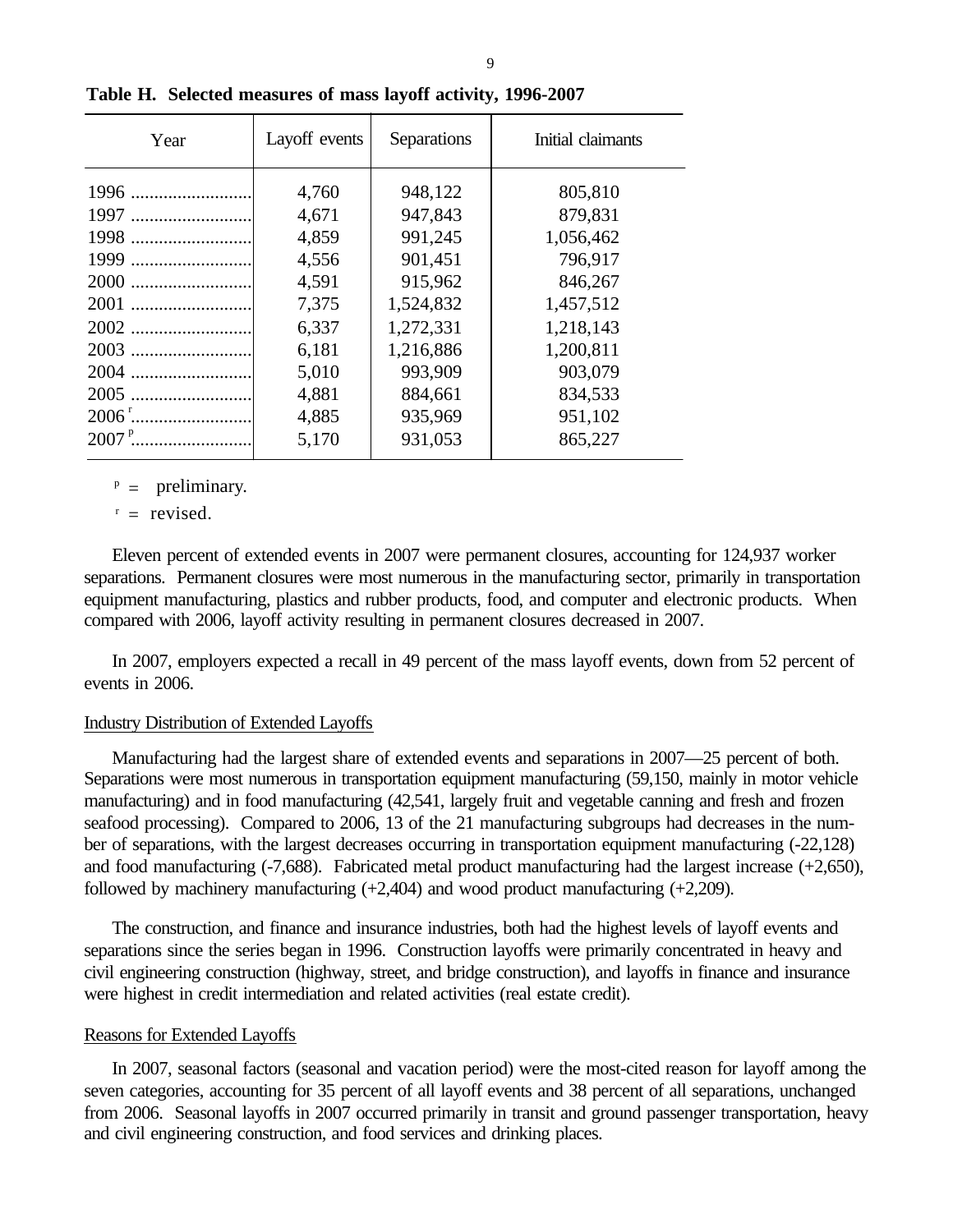Layoff activity due to business demand reasons (contract cancellation, contract completion, domestic competition, excess inventory, import competition, and slack work) also accounted for 35 percent of the extended mass layoff events and resulted in 237,301 separations. Business demand layoffs occurred largely among specialty trade contractors, transportation equipment manufacturing, administrative and support services, and heavy and civil engineering construction.

Over-the-year decreases in separations were reported in 5 of the 7 categories of economic reasons for layoffs, with the largest declines in organizational change (-27,228) and in business demand reasons (-20,577). Separations due to financial issues (+50,042) increased over the year.

#### Movement of Work

In 2007, there were 259 extended mass layoff events that involved work moving within the same company or to a different company, domestically or out of the U.S. The events involving movement of work were associated with the separation of 45,212 workers, about 8 percent of all separations resulting from nonseasonal/nonvacation mass layoff events. Sixty-nine percent of events with movement of work involved the permanent closure of a worksite, affecting 32,444 workers. Manufacturing industries accounted for more than two-thirds of the events and separations involving movement of work, mostly in transportation equipment manufacturing and in computer and electric product manufacturing. Among the regions, the South accounted for the largest proportion of laid-off workers associated with the movement of work (34 percent), followed by the Midwest (31 percent).

As part of the 259 layoff events, 342 identifiable movement-of-work actions were taken by employers. Employers were able to provide information on specific separations associated with the movement of work component of the layoff in 248 actions (out of the 342), which totaled 29,709 laid-off workers. Thus for 2007, the number of separations due to the movement of work ranged between 29,709 (separations in movement-of-work actions where the employer was able to provide specific detail) to 45,212 (total separations in all layoff events that included movement of work).

Of the 248 movement-of-work actions for which complete information is available, 2 out of 3 relocations were to other locations within the U.S., and 88 percent involved moving work within the company. The separation of 11,526 workers was associated with out-of-country relocations, which accounts for 39 percent of the separations related to the movement of work and 2 percent of all separations in nonseasonal/nonvacation extended mass layoff events.

#### Geographic Distribution

The West reported more workers affected by extended mass layoffs in 2007 than any other region, 333,954. In the West, food and beverage stores had the largest number of separations, with 51,365, followed by credit intermediation and related activities, and specialty trade contractors. The South region reported the lowest annual number of separations (152,509). Compared to 2006, 3 of the 4 geographic regions reported a decrease in laid-off workers, with the largest decline in the South (-47,302). The West had the only over-the-year increase (+86,650).

Among the 50 states and the District of Columbia, California reported the largest number of separated workers in 2007 (252,805), the highest number of annual separations since 2003 and the highest number of extended mass layoff events in the program's history. States with the next highest number of separations due to extended mass layoffs were Illinois (81,719), Michigan (53,504), New York (51,755), Ohio (43,831), and New Jersey (41,389). These six states accounted for 55 percent of events and 56 percent of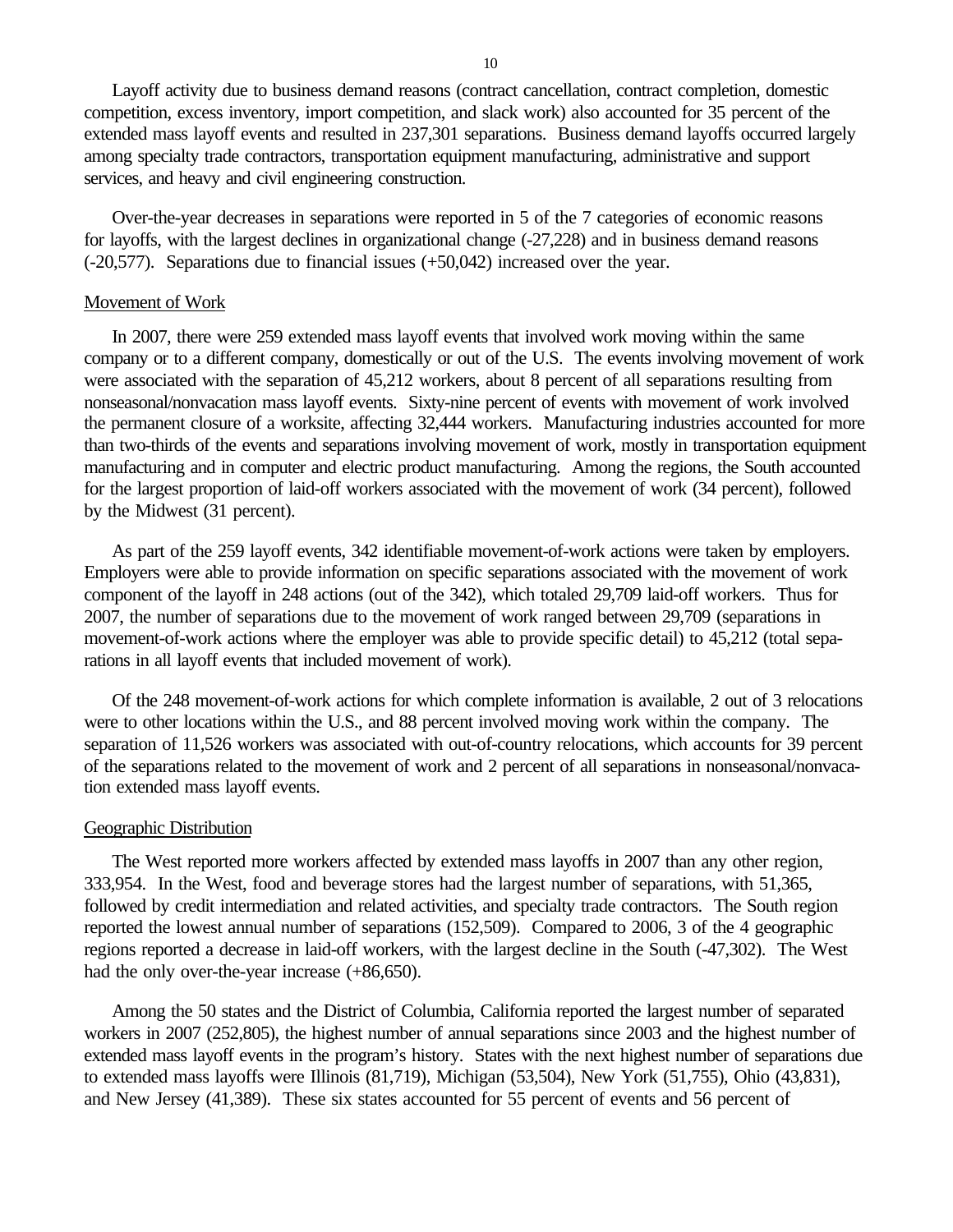separations in 2007. Florida recorded the largest over-the-year decline in separations (-41,635); California had the largest over-the-year increase in the number of separations  $(+91,998)$ .

Among the 369 metropolitan areas, Los Angeles-Long Beach-Santa Ana, Calif., reported the highest number of separations, 45,824. The next highest numbers of separations were in Chicago-Naperville-Joliet, Ill.-Ind.-Wis., with 35,424 and New York-Northern New Jersey-Long Island, N.Y.-N.J.-Pa., with 34,287. Employers located in nonmetropolitan areas separated 101,238 workers in mass layoffs during 2007, essentially unchanged from 2006.

# Note

The quarterly series on extended mass layoffs cover layoffs of at least 31-days duration that involve 50 or more individuals from a single employer filing initial claims for unemployment insurance during a consecutive 5-week period. Approximately 30 days after a mass layoff is triggered, the employer is contacted for additional information. Data for the fourth quarter are preliminary and subject to revision. This release also includes revised data for previous quarters. Data are not seasonally adjusted, but survey data suggest that there is a seasonal pattern to layoffs. Thus, comparisons between consecutive quarters should not be used as an indicator of trend.

For additional information about the program, see the Technical Note.

The report on Mass Layoffs in January 2008 is scheduled to be released on Wednesday, February 27, 2008.

\_\_\_\_\_\_\_\_\_\_\_\_\_\_\_\_\_\_\_\_\_\_\_\_\_\_\_\_\_

# **Upcoming Changes to Mass Layoff Data**

With the release of January 2008 data on February 27, 2008, the Mass Layoff Statistics program will revise the basis for industry classification from the 2002 North American Industry Classification System (NAICS) to the 2007 NAICS. The new classification reflects minor definitional changes within manufacturing, telecommunications, financial activities, and professional, scientific, and technical services. Several industry titles and descriptions will also be updated.

For additional information on the 2007 NAICS, see http://www.census.gov/epcd/ www/naics.html.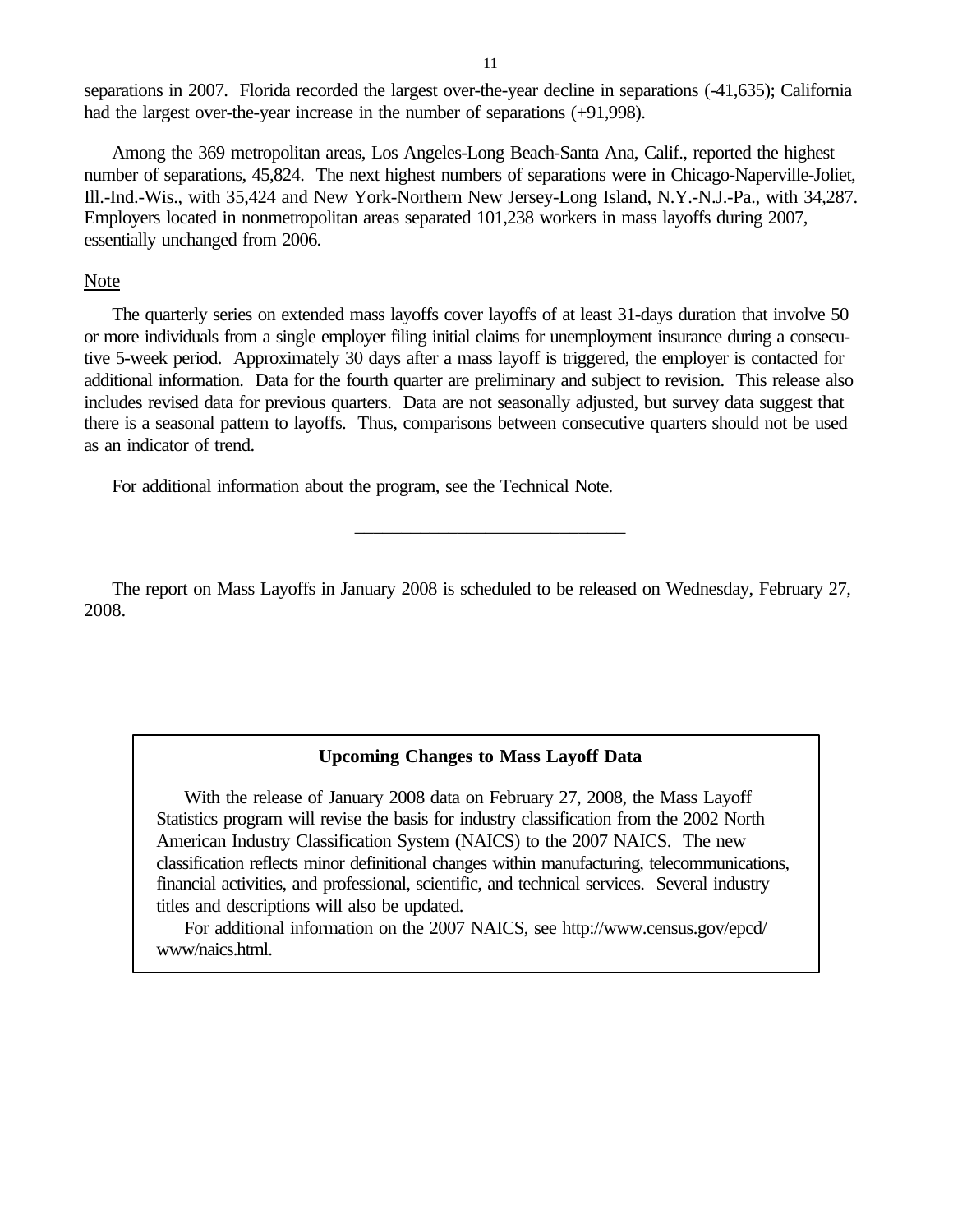# **Technical Note**

The Mass Layoff Statistics (MLS) program is a federal-state program which identifies, describes, and tracks the effects of major job cutbacks, using data from each state's unemployment insurance database. Employers which have at least 50 initial claims filed against them during a consecutive 5-week period are contacted by the state agency to determine whether these separations are of at least 31 days duration, and, if so, information is obtained on the total number of persons separated and the reasons for these separations. Employers are identified according to industry classification and location, and unemployment insurance claimants are identified by such demographic factors as age, race, gender, ethnic group, and place of residence. The program yields information on an individual's entire spell of unemployment, to the point when regular unemployment insurance benefits are exhausted.

#### **Definitions**

*Employer.* Employers in the MLS program include those covered by state unemployment insurance laws. Information on employers is obtained from the Quarterly Census of Employment and Wages (QCEW) program, which is administered by the Bureau of Labor Statistics (BLS).

*Extended layoff event*. Fifty or more initial claims for unemployment insurance benefits from an employer during a 5 week period, with at least 50 workers separated for more than 30 days.

*Initial claimant.* A person who files any notice of unemployment to initiate a request either for a determination of entitlement to and eligibility for compensation, or for a subsequent period of unemployment within a benefit year or period of eligibility.

*Layoff*. The separation of persons from an employer as part of a mass layoff event. (See below.) Such layoffs involve both persons subject to recall and those who are terminated by the establishment.

*Mass layoff.* Fifty or more initial claims for unemployment insurance benefits from an employer beginning in a given month, regardless of duration.

*Worksite closure*. The complete closure of either multi-unit or single-unit employers or the partial closure of a multi-unit employer where entire worksites affected by layoffs are closed or planned to be closed.

#### **Revisions to preliminary data**

The latest quarterly data in this news release are considered preliminary. After the initial publication of quarterly information, more data are collected as remaining employer interviews for the quarter are completed and additional initial claimant information associated with extended layoff events is received.

#### **Movement of work concepts and questions**

Because of the employer interview component, the BLS decided to use the MLS program as a vehicle for collecting additional information on offshoring and outsourcing associated with job loss, by adding questions that address movement of work. The term "moving work" means that the company experiencing the layoff has reassigned work activities that were performed at a worksite by the company's employees (1) to another worksite within the company; (2) to another company under formal arrangements at the same worksite; or (3) to another company under formal arrangements at another worksite. The type of work activities subject to movement can include accounting, customer service, cleaning, warehousing, etc.

 "Overseas relocation" is the movement of work from within the U.S. to locations outside of the U.S. "Overseas relocation" can occur within the same company and involve movement of work to a different location of that company outside of the U.S., or to a different company altogether.

"Domestic relocation" is the movement of work to other locations inside the U.S., either within the same company or to a different company.

 "Overseas relocation" and "domestic relocation" are no longer used in the same way as they were in earlier extended mass layoff news releases. Therefore, the data presented in this news release are not comparable to those that were presented in earlier news releases.

 Questions on movement of work and location are asked for all identified layoff events when the reason for separation is other than "seasonal work" or "vacation period." Seasonal and vacation layoff events were excluded because movement of work appears unlikely.

Questions on movement of work are asked after the analyst verifies that a layoff in fact occurred and lasted more than 30 days, and obtained the total number of workers separated from jobs, the date the layoff began, and the economic reason for the layoff. If the reason for layoff is other than seasonal or vacation, the employer was asked the following:

(1) "Did this layoff include your company moving work from this location(s) to a different geographic location(s) within your company?"

(2) "Did this layoff include your company moving work that was performed in-house by your employees to a different company, through contractual arrangements?"

A "yes" response to either question is followed by:

"Is the location inside or outside of the U.S.?" and "How many of the layoffs were a result of this relocation?"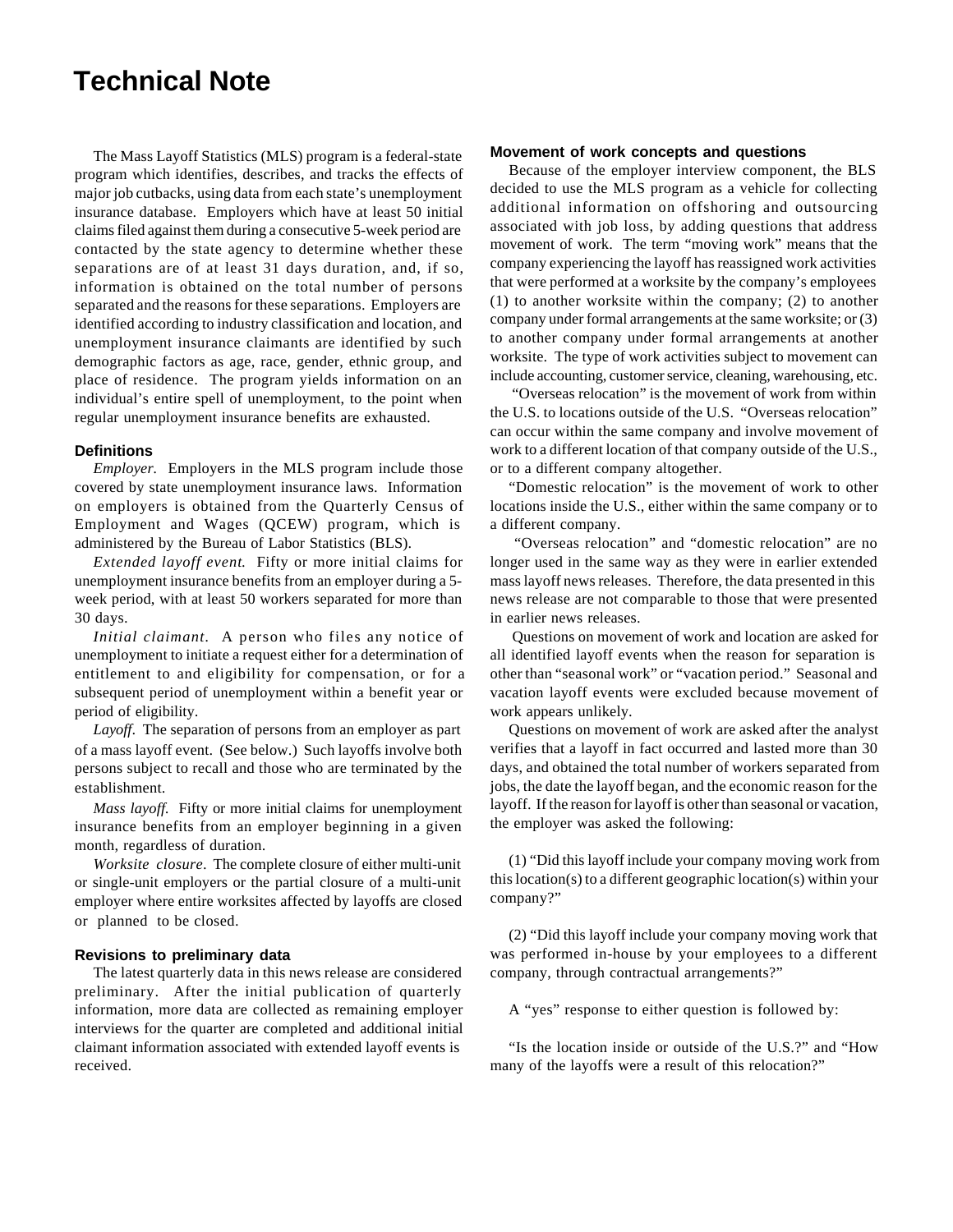Layoff actions are classified as "overseas relocation" if the employer responds "yes" to questions 1 and/or 2, and indicates that the location(s) was outside of the U.S. Domestic relocation is determined if the employer responds "yes" to questions 1 and/or 2 and indicates that the location(s) was within the U.S.

After asking the movement of work questions, the employer interview continues and responses are obtained for questions on recall expectations and open/closed status of the worksite.

#### **Reliability of the data**

The identification of employers and layoff events in the MLS program and associated characteristics of claimants is based on administrative data on covered establishments and unemployment insurance claims, and, therefore, is not subject to issues associated with sampling error. Nonsampling errors such as typographical errors may occur but are not likely to be significant. While the MLS employers and layoff events are not subject to sampling error, and all such employers are asked the interview questions, the employer responses are subject to nonsampling error. Nonsampling error can occur for many reasons, including the inability to obtain information for all respondents, inability or unwillingness of respondents to provide correct information, and errors made in the collection or processing of the data. For the fourth quarter of 2007, outright refusal to participate in the employer interview accounted for 3.3 percent of all private nonfarm events. Although included in the total number of instances involving the movement of work, for the fourth quarter, employers in 19 relocations were unable to provide the number of separations specifically associated with the movement of work, 4 of which involved out-of-country moves.

#### **Other information**

Information in this release will be made available to sensory impaired individuals upon request. Voice phone: 202-691-5200; TDD message referral phone: 1-800-877-8339.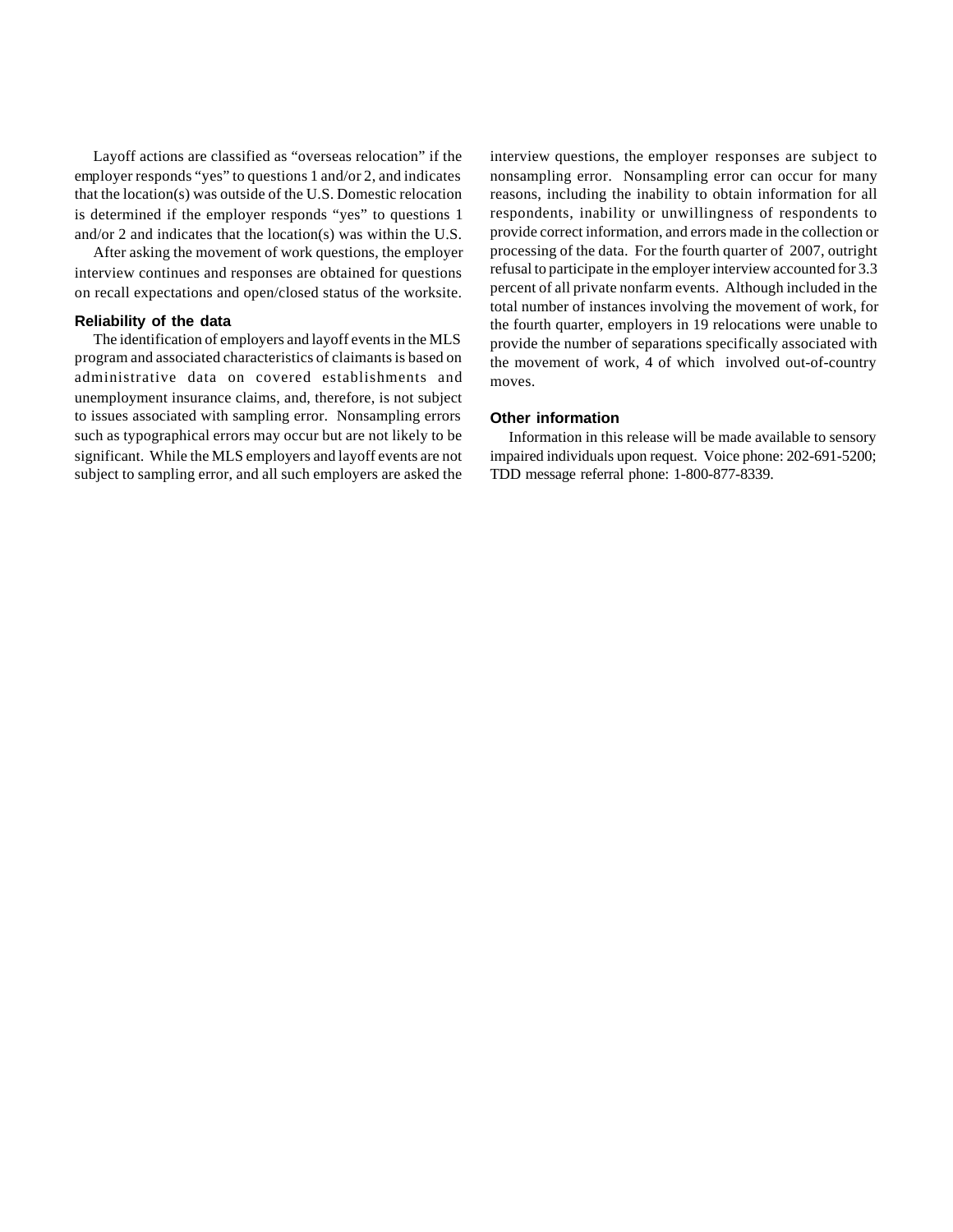Table 1. Industry distribution: Extended mass layoff events, separations, and initial claimants for unemployment insurance, private nonfarm sector, selected quarters, 2006 and 2007

| Industry                                     |                | Layoff events  |                   |         | Separations       |                   |                   | Initial claimants for<br>unemployment insurance |                   |  |
|----------------------------------------------|----------------|----------------|-------------------|---------|-------------------|-------------------|-------------------|-------------------------------------------------|-------------------|--|
|                                              | IV             | Ш              | IV.               | IV      | Ш                 | IV                | IV                | Ш                                               | IV                |  |
|                                              | 2006           | 2007           | 2007 <sup>p</sup> | 2006    | 2007 <sup>r</sup> | 2007 <sup>p</sup> | 2006 <sup>r</sup> | $2007$ <sup>r</sup>                             | 2007 <sup>p</sup> |  |
|                                              | 1.640          | 1,019          | 1,619             | 296,662 | 160,806           | 265,454           | 330,901           | 172,508                                         | 234,612           |  |
|                                              | 29             | $\overline{4}$ | 21                | 4,632   | 677               | 2,890             | 4,798             | 530                                             | 1,973             |  |
|                                              | 3              | $\equiv$       | $(^2)$            | 454     | $\overline{a}$    | (2)               | 517               | L.                                              | (2)               |  |
|                                              | 567            | 187            | 622               | 72,481  | 17,315            | 78,716            | 87,619            | 28,053                                          | 72,476            |  |
|                                              | 479            | 269            | 385               | 93,795  | 43,329            | 71,611            | 130,869           | 53,469                                          | 79,252            |  |
|                                              | 78             | 30             | 65                | 18,402  | 5,833             | 15,624            | 20,263            | 6,608                                           | 13,700            |  |
| Beverage and tobacco products                | 11             | $(^{2})$       | 5                 | 971     | $(^2)$            | 572               | 1,065             | $(^2)$                                          | 545               |  |
|                                              | 13             | 9              | 11                | 2,504   | 2,730             | 1,808             | 3,135             | 4,552                                           | 2,925             |  |
|                                              | 6              | 3              | $(^2)$            | 743     | 908               | $(^2)$            | 1,370             | 918                                             | $(^2)$            |  |
|                                              | 9              | 16             | 9                 | 836     | 1,706             | 1,344             | 893               | 1,788                                           | 1,161             |  |
| Leather and allied products                  | 3              |                | (2)               | 408     |                   | (2)               | 227               |                                                 | $(^2)$            |  |
|                                              | 44             | 21             | 39                | 5,134   | 2,756             | 5,545             | 7,963             | 3,496                                           | 5,463             |  |
|                                              | 6              | 5              | 5                 | 633     | 893               | 759               | 691               | 882                                             | 729               |  |
| Printing and related support activities      | 8              | $(^{2})$       | 14                | 1,004   | $(^2)$            | 2,142             | 1,192             | $(^{2})$                                        | 1,318             |  |
| Petroleum and coal products                  | 20             |                | 15                | 2,931   |                   | 2,100             | 3,146             |                                                 | 2,021             |  |
|                                              | $\overline{4}$ | 6              | $\overline{7}$    | 521     | 463               | 1,836             | 439               | 583                                             | 1,489             |  |
| Plastics and rubber products                 | 24             | 11             | 14                | 3,838   | 1,213             | 2,577             | 4,563             | 1,617                                           | 1,864             |  |
| Nonmetallic mineral products                 | 39             | 8              | 52                | 6,319   | 919               | 7,114             | 7,585             | 1.074                                           | 6,710             |  |
|                                              | 16             | 9              | 13                | 1,678   | 1,486             | 2,378             | 2,189             | 2,331                                           | 2,294             |  |
| Fabricated metal products                    | 28             | 21             | 20                | 3,512   | 3,093             | 2,712             | 4,419             | 3,574                                           | 2,578             |  |
|                                              | 20             | 18             | 21                | 2,563   | 3,608             | 4,056             | 3,946             | 3,546                                           | 5,463             |  |
| Computer and electronic products             | 20             | 27             | 10                | 5,913   | 5,957             | 1,595             | 3,135             | 4,911                                           | 1,017             |  |
| Electrical equipment and appliances          | 14             | 5              | 11                | 4,493   | 328               | 2,873             | 7,304             | 441                                             | 6,568             |  |
| Transportation equipment                     | 84             | 54             | 49                | 25,957  | 8,694             | 12,100            | 52,231            | 14,582                                          | 19,794            |  |
| Furniture and related products               | 23             | 14             | 14                | 3,333   | 1,411             | 1,876             | 3,553             | 1,124                                           | 1,976             |  |
| Miscellaneous manufacturing                  | 9              | 7              | 6                 | 2,102   | 791               | 1,574             | 1,560             | 995                                             | 851               |  |
|                                              |                |                |                   |         |                   |                   |                   |                                                 |                   |  |
|                                              | 26             | 19             | 35                | 3.140   | 2.336             | 3,990             | 3.145             | 1.838                                           | 3.319             |  |
|                                              | 70             | 59             | 63                | 27,329  | 10,094            | 15,372            | 22,430            | 11,481                                          | 9,632             |  |
| Transportation and warehousing               | 33             | 84             | 39                | 4,964   | 15,251            | 8,976             | 4,841             | 14,498                                          | 6,421             |  |
|                                              | 23             | 18             | 26                | 2,724   | 2,415             | 3,825             | 4,141             | 2,713                                           | 5,016             |  |
|                                              | 52             | 134            | 93                | 11,269  | 25,563            | 15,429            | 8,112             | 24,368                                          | 13,000            |  |
| Real estate and rental and leasing           | 5              | 8              | 6                 | 401     | 1,194             | 859               | 412               | 1,354                                           | 742               |  |
| Professional and technical services          | 33             | 35             | 43                | 5,479   | 5,144             | 7,724             | 7,159             | 5,728                                           | 6,959             |  |
| Management of companies and enterprises      | 6              | 8              | 8                 | 1,182   | 782               | 1,392             | 1,129             | 1,043                                           | 876               |  |
| Administrative and waste services            | 165            | 60             | 127               | 30,030  | 8,225             | 18,697            | 31,253            | 9,349                                           | 16,431            |  |
|                                              | 3              | 9              | $(^2)$            | 266     | 1,323             | $(^2)$            | 458               | 1,726                                           | $(^2)$            |  |
| Health care and social assistance            | 20             | 49             | 22                | 3,352   | 9,708             | 4,661             | 2,516             | 5,001                                           | 3,217             |  |
| Arts, entertainment, and recreation          | 41             | 22             | 45                | 13,589  | 6,118             | 17,219            | 5,283             | 2,734                                           | 4,664             |  |
| Accommodation and food services              | 73             | 40             | 65                | 20,100  | 8,622             | 11,520            | 14,813            | 6,978                                           | 8,472             |  |
| Other services, except public administration | 12             | 13             | 13                | 1,475   | 2,560             | 1,843             | 1,406             | 1,572                                           | 1,464             |  |
|                                              |                | 1              |                   |         | 150               |                   |                   | 73                                              |                   |  |

 $1$  For the fourth quarter of 2007, data on layoffs were reported by employers

in all states and the District of Columbia.

 $2$  Data do not meet BLS or state agency disclosure standards.

 $r =$  revised.

 $P =$  preliminary.

NOTE: Dash represents zero.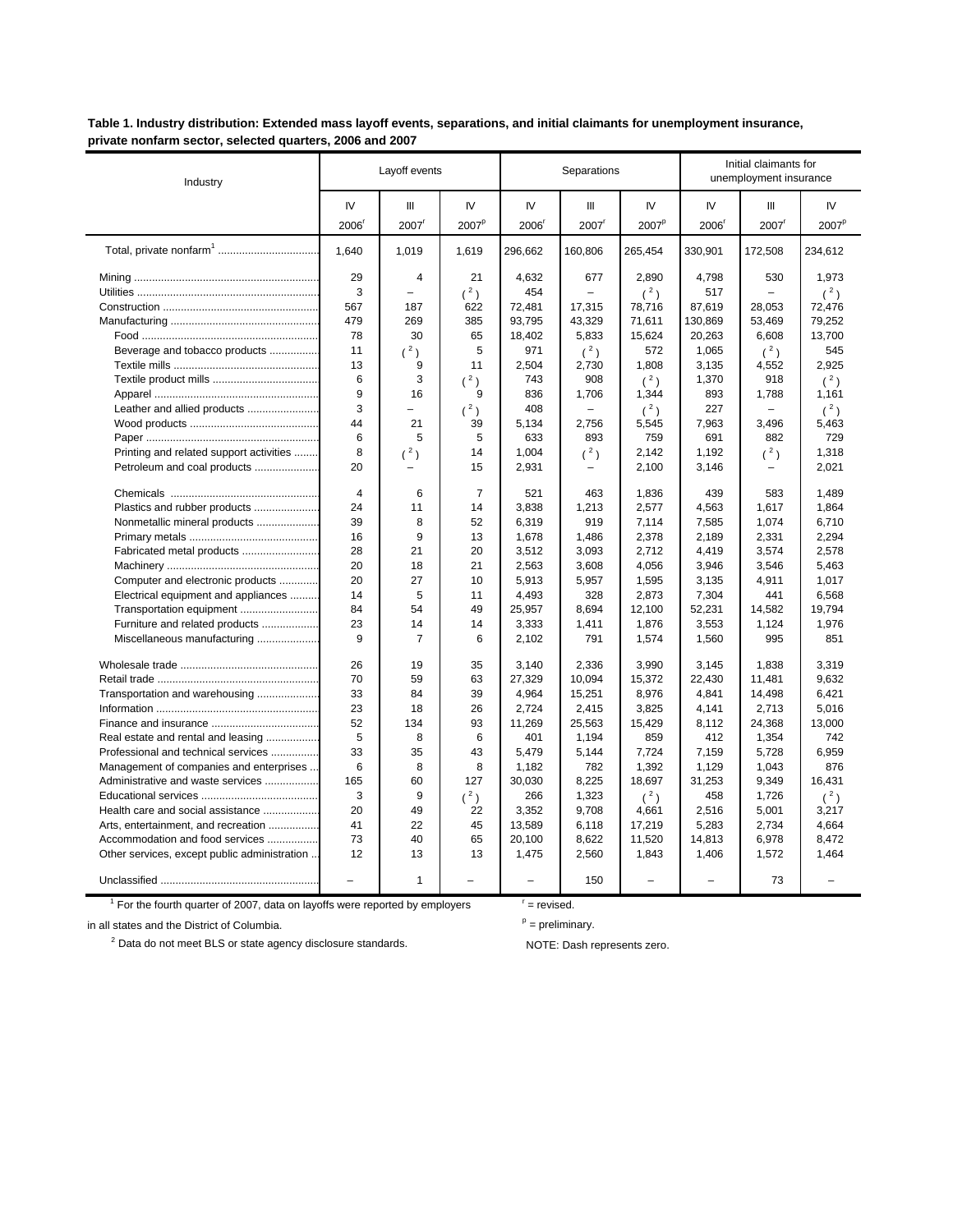Table 2. Reason for layoff: Extended mass layoff events, separations, and initial claimants for unemployment insurance, private nonfarm sector, selected quarters, 2006 and 2007

| Reason for layoff                                |                          | Layoff events            |                          |                          | Separations       |                         | Initial claimants for<br>unemployment insurance |                          |                          |
|--------------------------------------------------|--------------------------|--------------------------|--------------------------|--------------------------|-------------------|-------------------------|-------------------------------------------------|--------------------------|--------------------------|
|                                                  | IV<br>2006               | Ш<br>$2007$ <sup>r</sup> | IV<br>2007 <sup>p</sup>  | IV<br>2006               | Ш<br>2007         | IV<br>2007 <sup>p</sup> | IV<br>2006                                      | Ш<br>$2007$ <sup>r</sup> | IV.<br>2007 <sup>p</sup> |
|                                                  | 1,640                    | 1,019                    | 1,619                    | 296,662                  | 160,806           | 265,454                 | 330,901                                         | 172,508                  | 234,612                  |
|                                                  | 565                      | 421                      | 548                      | 81,305                   | 49,268            | 73,241                  | 135,626                                         | 72,956                   | 84,227                   |
|                                                  | 19                       | 15                       | 16                       | 2,159                    | 2,320             | 3,028                   | 2,311                                           | 1,723                    | 2,368                    |
|                                                  | 312                      | 201                      | 260                      | 41,797                   | 20,331            | 29.753                  | 58,169                                          | 31,535                   | 31.133                   |
|                                                  | $\overline{\phantom{0}}$ | 3                        | (2)                      |                          | 254               | (2)                     |                                                 | 208                      | (2)                      |
|                                                  | $\equiv$                 | 6                        | (2)                      | L.                       | 1,551             | (2)                     |                                                 | 1,641                    | (2)                      |
|                                                  | 22                       | 16                       | 15                       | 3,245                    | 3,273             | 2,786                   | 3,318                                           | 3,601                    | 2,740                    |
| Slack work/insufficient demand/non-seasonal      |                          |                          |                          |                          |                   |                         |                                                 |                          |                          |
|                                                  | 212                      | 180                      | 245                      | 34,104                   | 21,539            | 36,180                  | 71,828                                          | 34,248                   | 46,652                   |
|                                                  | 143                      | 99                       | 81                       | 36.117                   | 17,717            | 21,122                  | 30,333                                          | 17,208                   | 15,369                   |
|                                                  | 25                       | 27                       | 20                       | 11,279                   | 4,990             | 9,279                   | 4,580                                           | 3,472                    | 4,710                    |
| Reorganization or restructuring of company       | 118                      | 72                       | 61                       | 24,838                   | 12,727            | 11,843                  | 25,753                                          | 13,736                   | 10,659                   |
|                                                  | 64                       | 123                      | 111                      | 14,069                   | 29,267            | 22,238                  | 11,609                                          | 24,108                   | 18,698                   |
|                                                  | 15                       | 21                       | 14                       | 2,229                    | 6,819             | 4,480                   | 1,814                                           | 2.904                    | 2.265                    |
| Cost control/cost cutting/increase profitability | ÷                        | 36                       | 35                       |                          | 6.130             | 6,915                   |                                                 | 8,023                    | 9.195                    |
|                                                  | 49                       | 66                       | 62                       | 11.840                   | 16,318            | 10,843                  | 9.795                                           | 13,181                   | 7,238                    |
|                                                  | 28                       | (3)                      | 22                       | 9,168                    | (2)               | 3.655                   | 5,159                                           | (2)                      | 4.066                    |
| Automation/technological advances                | 3                        | 4                        | $(^2)$                   | 271                      | 1,468             | (2)                     | 353                                             | 1,293                    | $(^2)$                   |
|                                                  | (2)                      | $\overline{\phantom{0}}$ | $\overline{\phantom{0}}$ | (2)                      | $\equiv$          | ÷,                      | (2)                                             | Ξ.                       |                          |
|                                                  | $\qquad \qquad -$        | 4                        | $(^2)$                   | $\equiv$                 | 997               | (2)                     |                                                 | 604                      | (2)                      |
| Labor dispute/contract negotiations/strike       | (2)                      | $({}^{2})$               | $\overline{7}$           | (2)                      | (2)               | 1,177                   | (2)                                             | $({}^{2})$               | 1.774                    |
|                                                  | (3)                      | $\qquad \qquad =$        | $(^2)$                   | (3)                      | $\qquad \qquad -$ | (2)                     | (3)                                             | -                        | (2)                      |
|                                                  | (2)                      | i.                       | (2)                      | (2)                      | $\qquad \qquad =$ | (2)                     | (2)                                             | $\qquad \qquad =$        | (2)                      |
|                                                  | $\overline{7}$           | (2)                      | 8                        | 1,714                    | (2)               | 1,360                   | 1,094                                           | (2)                      | 815                      |
|                                                  | 11                       |                          | $(^2)$                   | 4,329                    |                   | (2)                     | 1,781                                           |                          | $(^2)$                   |
|                                                  | 8                        | (2)                      | 5                        | 733                      | (2)               | 692                     | 1,249                                           | (2)                      | 632                      |
|                                                  | $(^2)$                   | (2)                      |                          | (2)                      | (2)               | ÷                       | $(^2)$                                          | $(^2)$                   |                          |
|                                                  | $\overline{\phantom{a}}$ | (2)                      | $\equiv$                 | $\overline{\phantom{m}}$ | (2)               | $\equiv$                | $\overline{\phantom{a}}$                        | (2)                      |                          |
|                                                  |                          | (2)                      |                          |                          | (2)               |                         |                                                 | (2)                      |                          |
|                                                  | (3)                      |                          | 5                        | (2)                      |                   | 692                     | (2)                                             |                          | 632                      |
|                                                  | 697                      | 218                      | 683                      | 129.532                  | 40.361            | 119,325                 | 119,430                                         | 34,465                   | 86,355                   |
|                                                  | 691                      | 123                      | 679                      | 128.648                  | 23.314            | 119.043                 | 118.713                                         | 20.066                   | 85.959                   |
| Vacation period-school related or otherwise      | 6                        | 95                       | $\overline{4}$           | 884                      | 17,047            | 282                     | 717                                             | 14,399                   | 396                      |
|                                                  | 135                      | 140                      | 169                      | 25,738                   | 19,623            | 25,181                  | 27,495                                          | 20,406                   | 25,265                   |
|                                                  | 18                       | 9                        | 10                       | 3,726                    | 1,363             | 1.642                   | 5,540                                           | 2.050                    | 2.069                    |
|                                                  | 49                       | 43                       | 53                       | 9,990                    | 6,003             | 7,871                   | 9,990                                           | 6,000                    | 7,872                    |
| Data not provided: does not know                 | 68                       | 88                       | 106                      | 12,022                   | 12,257            | 15,668                  | 11,965                                          | 12,356                   | 15,324                   |

 $<sup>1</sup>$  See footnote 1, table 1.</sup>

 $2$  Data do not meet BLS or state agency disclosure standards.

 $P =$  preliminary.

NOTE: Dash represents zero.

 $r =$  revised.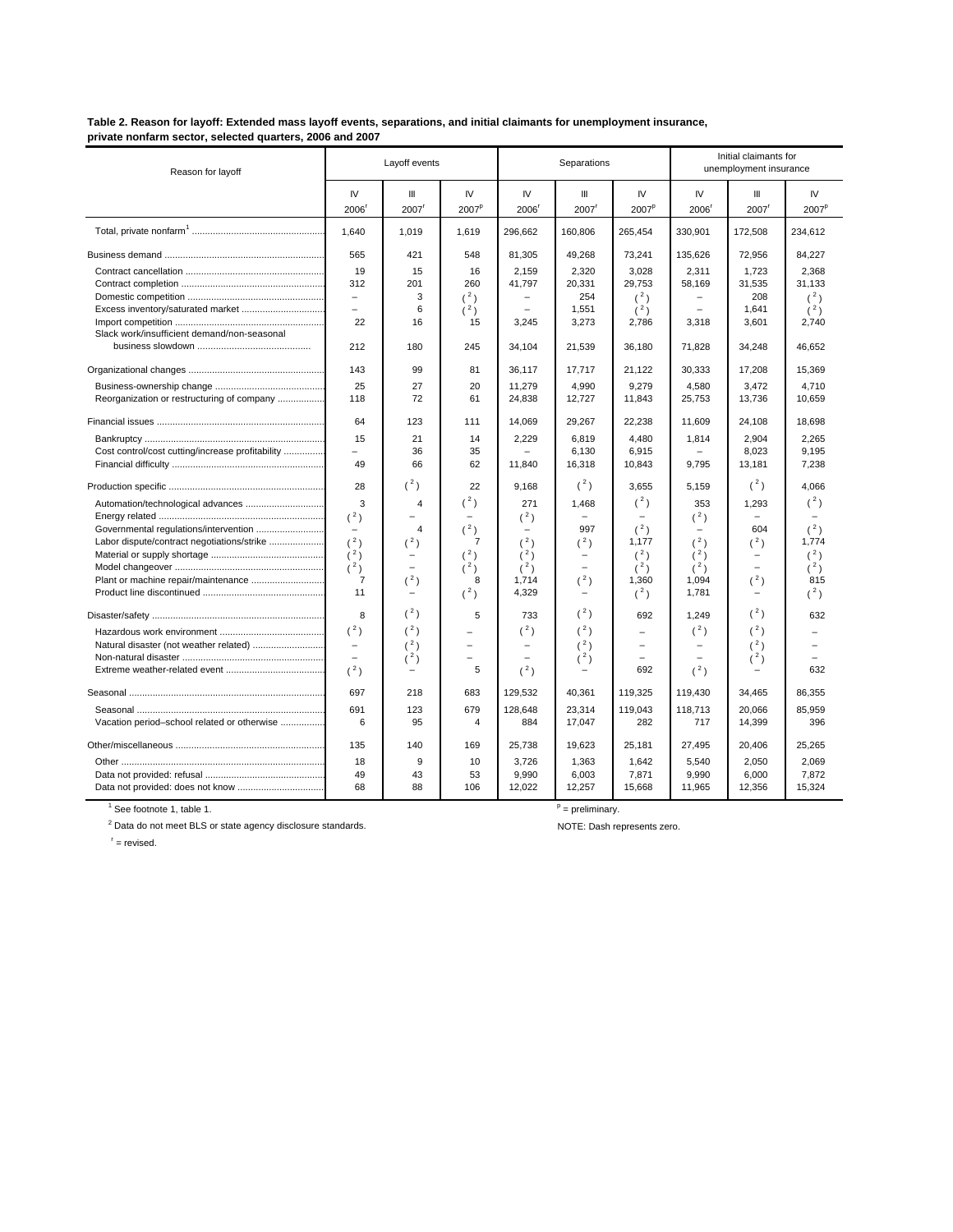Table 3. State and selected claimant characteristics: Extended mass layoff events and initial claimants for unemployment insurance, private nonfarm sector, third and fourth quarters, 2007

|                                     |                               |                   |                                            | Total                    |                           |                          |                                 | Percent of total  |                                            |                   |                            |                   |
|-------------------------------------|-------------------------------|-------------------|--------------------------------------------|--------------------------|---------------------------|--------------------------|---------------------------------|-------------------|--------------------------------------------|-------------------|----------------------------|-------------------|
| <b>State</b>                        |                               | Layoff events     |                                            | initial<br>claimants     |                           | <b>Black</b>             | Hispanic<br>origin              |                   |                                            | Women             | Persons age 55<br>and over |                   |
|                                     | Ш                             | IV                | Ш                                          | IV                       | Ш                         | IV                       | Ш                               | IV                | Ш                                          | IV                | Ш                          | IV                |
|                                     | $2007$ <sup>r</sup>           | 2007 <sup>p</sup> | $2007$ <sup><math>\frac{1}{2}</math></sup> | 2007 <sup>p</sup>        | 2007                      | 2007 <sup>p</sup>        | $2007$ <sup>r</sup>             | 2007 <sup>p</sup> | $2007$ <sup><math>\frac{1}{2}</math></sup> | 2007 <sup>p</sup> | $2007$ <sup>r</sup>        | 2007 <sup>p</sup> |
| Total, private nonfarm <sup>1</sup> | 1,019                         | 1,619             | 172,508                                    | 234,612                  | 15.5                      | 12.2                     | 18.4                            | 17.6              | 42.5                                       | 29.2              | 18.2                       | 16.3              |
|                                     | 8                             | 8                 | 1,411                                      | 1,128                    | 69.5                      | 58.2                     | 4.5                             | 3.0               | 45.2                                       | 46.7              | 18.0                       | 16.9              |
|                                     | (2)                           | $\overline{7}$    | $(^2)$                                     | 904                      | 4.1                       | 3.2                      | 26.3                            | 13.7              | 27.8                                       | 25.0              | 21.8                       | 16.5              |
|                                     | 8                             | 5                 | 1,578                                      | 733                      | 7.9                       | 16.4                     | 24.9                            | 32.9              | 55.7                                       | 50.3              | 12.2                       | 7.1               |
|                                     | $\overline{7}$                | 8                 | 1,107                                      | 2,718                    | 46.7                      | 20.5                     | 4.5                             | 1.2               | 31.3                                       | 35.1              | 9.8                        | 22.7              |
|                                     | 317                           | 422               | 50,397                                     | 57,132                   | 8.3                       | 6.9                      | 36.6                            | 38.3              | 39.5                                       | 35.2              | 13.6                       | 13.9              |
|                                     | $(^2)$                        | 15                | $(^2)$                                     | 1,804                    | 2.9                       | 2.5                      | 12.7                            | 41.0              | 59.5                                       | 13.7              | 24.3                       | 18.8              |
|                                     | $(^2)$                        | 8                 | (3)                                        | 976                      | 13.2                      | 13.7                     | 7.8                             | 6.7               | 58.9                                       | 34.0              | 16.3                       | 22.0              |
|                                     | $\qquad \qquad -$             | $(^2)$            |                                            | (2)                      | $\overline{\phantom{0}}$  | 7.8                      | $\overline{\phantom{0}}$        | 7.8               | $\overline{\phantom{0}}$                   | 30.1              | $\overline{\phantom{0}}$   | 63.1              |
| District of Columbia                | $(^2)$                        | $(^2)$            | (2)                                        | $(^2)$                   | 98.6                      | 54.7                     | 1.4                             | 17.2              | 83.8                                       | 62.5              | 4.9                        | 7.8               |
|                                     | 50                            | 59                | 5,986                                      | 5,660                    | 15.4                      | 13.0                     | 28.9                            | 25.4              | 46.2                                       | 40.2              | 18.4                       | 20.4              |
|                                     | 21<br>3                       | 15<br>3           | 4,594<br>344                               | 3,479<br>317             | 44.0<br>11.6              | 33.6                     | 5.3<br>9.9                      | 9.3<br>10.1       | 58.5<br>32.6                               | 41.2<br>21.1      | 17.7<br>23.3               | 16.6<br>11.7      |
|                                     | 3                             | $\overline{7}$    | 1,137                                      | 1,051                    | 1.8                       | 11.4<br>.4               | 11.6                            | 24.5              | 34.7                                       | 30.5              | 17.5                       | 15.4              |
|                                     |                               |                   |                                            |                          |                           |                          |                                 |                   |                                            |                   |                            |                   |
|                                     | 70                            | 178               | 12,863                                     | 21,260                   | 25.5                      | 13.2                     | 11.1                            | 22.8              | 44.1                                       | 19.0              | 15.6                       | 12.6              |
|                                     | 14<br>4                       | 45<br>19          | 3,363<br>614                               | 10,380                   | 9.8<br>2.9                | 12.5<br>1.8              | 3.4<br>5.2                      | 4.3<br>4.6        | 43.9<br>36.8                               | 25.4<br>24.3      | 22.8<br>9.4                | 14.7<br>17.1      |
|                                     | 3                             | 8                 | 476                                        | 4,853<br>1,105           | 8.4                       | 12.0                     | .6                              | 6.2               | 43.9                                       | 25.2              | 29.4                       | 17.6              |
|                                     | 13                            | 15                | 1,433                                      | 1,721                    | 8.2                       | 2.5                      | $\cdot$ 1                       | .1                | 26.6                                       | 12.0              | 22.1                       | 17.3              |
|                                     | 4                             | 8                 | 738                                        | 728                      | 26.4                      | 66.1                     | $\cdot$                         | 1.6               | 20.7                                       | 17.7              | 30.6                       | 16.3              |
|                                     | $\overline{4}$                | 8                 | 310                                        | 902                      | 1.0                       | 1.3                      | -                               | .2                | 48.7                                       | 27.6              | 15.2                       | 19.0              |
|                                     | 12                            | 19                | 1,394                                      | 2,359                    | 34.7                      | 32.3                     | .9                              | $\cdot$ 1         | 57.3                                       | 35.2              | 16.3                       | 20.0              |
| Massachusetts                       | 22                            | 25                | 4,696                                      | 2,452                    | 14.3                      | 8.4                      | 2.5                             | .8                | 48.2                                       | 27.6              | 23.1                       | 19.6              |
|                                     | 29                            | 94                | 8,027                                      | 21,569                   | 24.2                      | 21.9                     | 2.8                             | 7.2               | 41.3                                       | 25.2              | 12.4                       | 17.4              |
|                                     | 8                             | 75                | 1,159                                      | 8,892                    | $\boldsymbol{.8}$         | 2.7                      | 2.7                             | 9.4               | 24.5                                       | 14.5              | 18.8                       | 16.8              |
|                                     | 5                             | 4                 | 588                                        | 613                      | 78.1                      | 64.4                     | 1.7                             | .2                | 74.7                                       | 26.8              | 12.8                       | 20.9              |
|                                     | 21                            | 33                | 2,523                                      | 3,093                    | 26.7                      | 7.5                      | .3                              | $\cdot$           | 52.0                                       | 27.5              | 20.5                       | 25.1              |
|                                     | $\equiv$                      |                   |                                            | $\overline{\phantom{0}}$ | $\overline{\phantom{a}}$  | $\overline{\phantom{0}}$ |                                 |                   |                                            | $\sim$            | $\equiv$                   |                   |
|                                     | (2)                           | 6                 | (2)                                        | 520                      | 2.1                       | 2.1                      | 1.4                             | 9.8               | 41.8                                       | 7.9               | 21.3                       | 30.8              |
|                                     | $(^2)$                        | 9                 | (2)                                        | 1,262                    | 15.5                      | 7.4                      | 25.7                            | 20.8              | 54.3                                       | 24.6              | 32.9                       | 18.5              |
| New Hampshire                       | (2)                           | 3                 | (3)                                        | 337                      | $\overline{\phantom{a}}$  | 1.2                      | 1.9                             | 1.8               | 38.9                                       | 5.6               | 59.3                       | 29.4              |
| New Jersey                          | 30                            | 37                | 4,234                                      | 4,309                    | 22.2                      | 15.3                     | 8.5                             | 11.5              | 49.9                                       | 41.0              | 22.2                       | 24.1              |
| New Mexico                          | 6                             | 3                 | 1,156                                      | 377                      | 4.4                       | 1.6                      | 40.5                            | 79.0              | 34.3                                       | 51.7              | 17.2                       | 29.4              |
|                                     | 135                           | 50                | 23,233                                     | 8,327                    | 17.9                      | 9.8                      | 16.8                            | 9.2               | 49.3                                       | 29.0              | 28.0                       | 18.0              |
| North Carolina<br>North Dakota      | 6<br>$\overline{\phantom{a}}$ | 5<br>8            | 943<br>$\overline{\phantom{0}}$            | 656<br>962               | 23.5<br>$\qquad \qquad -$ | 44.4<br>.5               | 9.0<br>$\overline{\phantom{0}}$ | 2.0<br>3.2        | 61.5<br>$\overline{\phantom{m}}$           | 35.1<br>12.3      | 20.6<br>$\qquad \qquad -$  | 26.1<br>17.4      |
|                                     | 28                            | 116               | 5,577                                      | 16,512                   | 13.1                      | 13.2                     | 1.6                             | 3.1               | 28.5                                       | 24.0              | 16.7                       | 14.2              |
|                                     | 4                             | $(^2)$            | 363                                        | (2)                      | 17.4                      | 3.6                      | 7.2                             | 5.4               | 62.0                                       | 30.4              | 19.8                       | 3.6               |
|                                     | 12                            | 22                | 1,695                                      | 5,392                    | .8                        | 1.5                      | 21.6                            | 27.4              | 46.6                                       | 38.6              | 14.5                       | 17.9              |
| Pennsylvania                        | 72                            | 62                | 14,114                                     | 12,841                   | 6.6                       | 6.2                      | 3.6                             | 4.3               | 34.5                                       | 36.8              | 22.3                       | 20.6              |
|                                     | 4                             | 6                 | 411                                        | 700                      | 3.2                       | 2.7                      | 27.3                            | 12.9              | 80.5                                       | 32.3              | 20.0                       | 15.7              |
| South Carolina                      | 6                             | 12                | 1,134                                      | 1,457                    | 60.9                      | 72.5                     | .6                              | $\cdot$ 1         | 60.9                                       | 56.7              | 8.7                        | 9.4               |
| South Dakota                        | $(^2)$                        | $(^2)$            | $(^2)$                                     | $(^2)$                   | $\qquad \qquad -$         | $\qquad \qquad -$        | 1.6                             | 14.7              | 65.6                                       | 34.7              | 40.6                       | 37.3              |
|                                     | 9                             | 27                | 1,031                                      | 4,497                    | 22.4                      | 40.3                     | $\overline{\phantom{0}}$        | $\cdot$ 1         | 59.8                                       | 40.0              | 19.1                       | 25.3              |
|                                     | 24                            | 29                | 5,217                                      | 4,048                    | 20.3                      | 19.6                     | 30.1                            | 41.3              | 42.6                                       | 37.0              | 11.7                       | 11.2              |
|                                     | 5                             | 11                | 570                                        | 1,631                    | 1.9                       | .9                       | 14.4                            | 14.4              | 17.7                                       | 10.4              | 4.4                        | 11.6              |
|                                     | (2)                           | 4                 | (2)                                        | 399                      | $\overline{\phantom{a}}$  |                          |                                 | .5                | 35.7                                       | 26.6              | 17.2                       | 22.8              |
|                                     | 10                            | 18                | 887                                        | 1,527                    | 19.7                      | 43.9                     | 2.6                             | 5.2               | 44.8                                       | 52.5              | 23.1                       | 19.4              |
| Washington                          | 15                            | 15                | 1,979                                      | 2,323                    | 4.3                       | 4.0                      | 14.0                            | 33.9              | 31.9                                       | 33.0              | 15.9                       | 18.1              |
| West Virginia                       | (2)                           | 6                 | (2)                                        | 500                      | $\overline{\phantom{m}}$  | $\cdot$                  | -                               | $\qquad \qquad -$ | 17.6                                       | 8.8               | 16.0                       | 15.8              |
|                                     | 11                            | 76                | 2,787                                      | 9,832                    | 1.2                       | 4.2                      | 15.2                            | 8.0               | 27.7                                       | 14.3              | 24.9                       | 13.4              |
|                                     | $\qquad \qquad -$             | $(^2)$            | -                                          | $(^2)$                   | $\qquad \qquad -$         | 1.3                      |                                 | -                 | $\overline{\phantom{m}}$                   | 40.8              | $\qquad \qquad -$          | 34.2              |
| Puerto Rico                         | 11                            | 8                 | 2,647                                      | 1,213                    | $\cdot$ 1                 | $\cdot$ 1                | 97.1                            | 98.5              | 63.2                                       | 55.0              | 11.1                       | 13.8              |

 $1$  See footnote 1, table 1.

 $P =$  preliminary.

 $2$  Data do not meet BLS or state agency disclosure standards.

 $r =$  revised.

NOTE: Dash represents zero.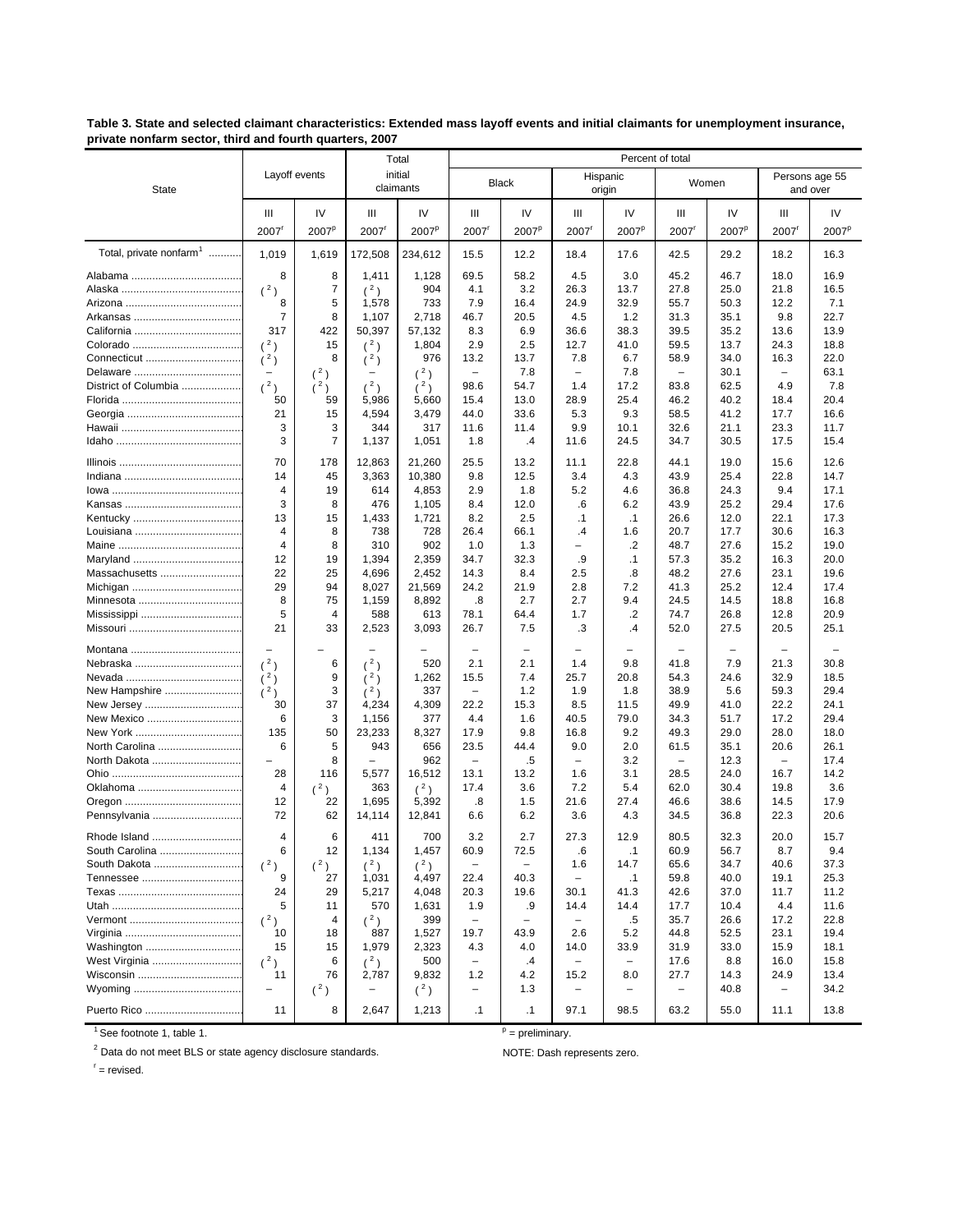**Table 4. Census region and division: Extended mass layoff events, separations, and initial claimants for unemployment insurance, private nonfarm sector, selected quarters, 2006 and 2007**

| Census region and division | Layoff events |                     |                   |         | Separations         |                   | Initial claimants for<br>unemployment insurance |                     |                   |
|----------------------------|---------------|---------------------|-------------------|---------|---------------------|-------------------|-------------------------------------------------|---------------------|-------------------|
|                            | IV            | Ш                   | IV                | IV      | Ш                   | IV                | IV                                              | $\mathbf{III}$      | IV                |
|                            | 2006          | $2007$ <sup>r</sup> | 2007 <sup>P</sup> | 2006    | $2007$ <sup>r</sup> | 2007 <sup>p</sup> | 2006                                            | $2007$ <sup>r</sup> | 2007 <sup>p</sup> |
| United States <sup>1</sup> | 1.640         | 1.019               | 1.619             | 296,662 | 160.806             | 265,454           | 330,901                                         | 172,508             | 234,612           |
|                            | 293           | 271                 | 203               | 45,223  | 46,902              | 35,931            | 58,821                                          | 47,392              | 31,243            |
|                            | 52            | 34                  | 54                | 9.957   | 8.696               | 11.055            | 7.959                                           | 5.811               | 5.766             |
|                            | 241           | 237                 | 149               | 35,266  | 38,206              | 24.876            | 50,862                                          | 41,581              | 25,477            |
|                            | 279           | 182                 | 237               | 50,120  | 26,981              | 39,220            | 49,384                                          | 27,093              | 31,314            |
|                            | 171           | 108                 | 137               | 32.139  | 15.450              | 20.632            | 31.115                                          | 15,205              | 15,805            |
| East South Central         | 55            | 35                  | 54                | 8,559   | 5.471               | 11.325            | 7,569                                           | 4.463               | 7,959             |
| West South Central         | 53            | 39                  | 46                | 9,422   | 6,060               | 7,263             | 10,700                                          | 7,425               | 7,550             |
|                            | 657           | 191                 | 659               | 131.105 | 32,557              | 110.899           | 149.932                                         | 37,594              | 99,053            |
| East North Central         | 504           | 152                 | 509               | 105,530 | 26.161              | 86.682            | 122.480                                         | 32,617              | 79,553            |
|                            | 153           | 39                  | 150               | 25,575  | 6,396               | 24,217            | 27,452                                          | 4,977               | 19,500            |
|                            | 411           | 375                 | 520               | 70.214  | 54.366              | 79.404            | 72.764                                          | 60.429              | 73.002            |
|                            | 68            | 26                  | 51                | 14.289  | 6.237               | 10.943            | 10.703                                          | 5,201               | 6,934             |
|                            | 343           | 349                 | 469               | 55,925  | 48,129              | 68.461            | 62,061                                          | 55,228              | 66,068            |

census divisions are: New England: Connecticut, Maine, Massachusetts, Dakota, and South Dakota; Mountain: Arizona, Colorado, Idaho, Montana, New Hampshire, Rhode Island, and Vermont; Middle Atlantic: New Jersey, Nevada, New Mexico, Utah, and Wyoming; and Pacific: Alaska, California, New York, and Pennsylvania; South Atlantic: Delaware, District of Columbia, Hawaii, Oregon, and Washington. Florida, Georgia, Maryland, North Carolina, South Carolina, Virginia, and

<sup>1</sup>See footnote 1, table 1. West Virginia; East South Central: Alabama, Kentucky, Mississippi, and  $r =$  revised. Tennessee; West South Central: Arkansas, Louisiana, Oklahoma, and  $p =$  preliminary.<br>Texas: East North Central: Illinois, Indiana, Michigan, Ohio, and Wisconsin; NOTE: The States (including the District of Columbia) that comprise the West North Central: Iowa, Kansas, Minnesota, Missouri, Nebraska, North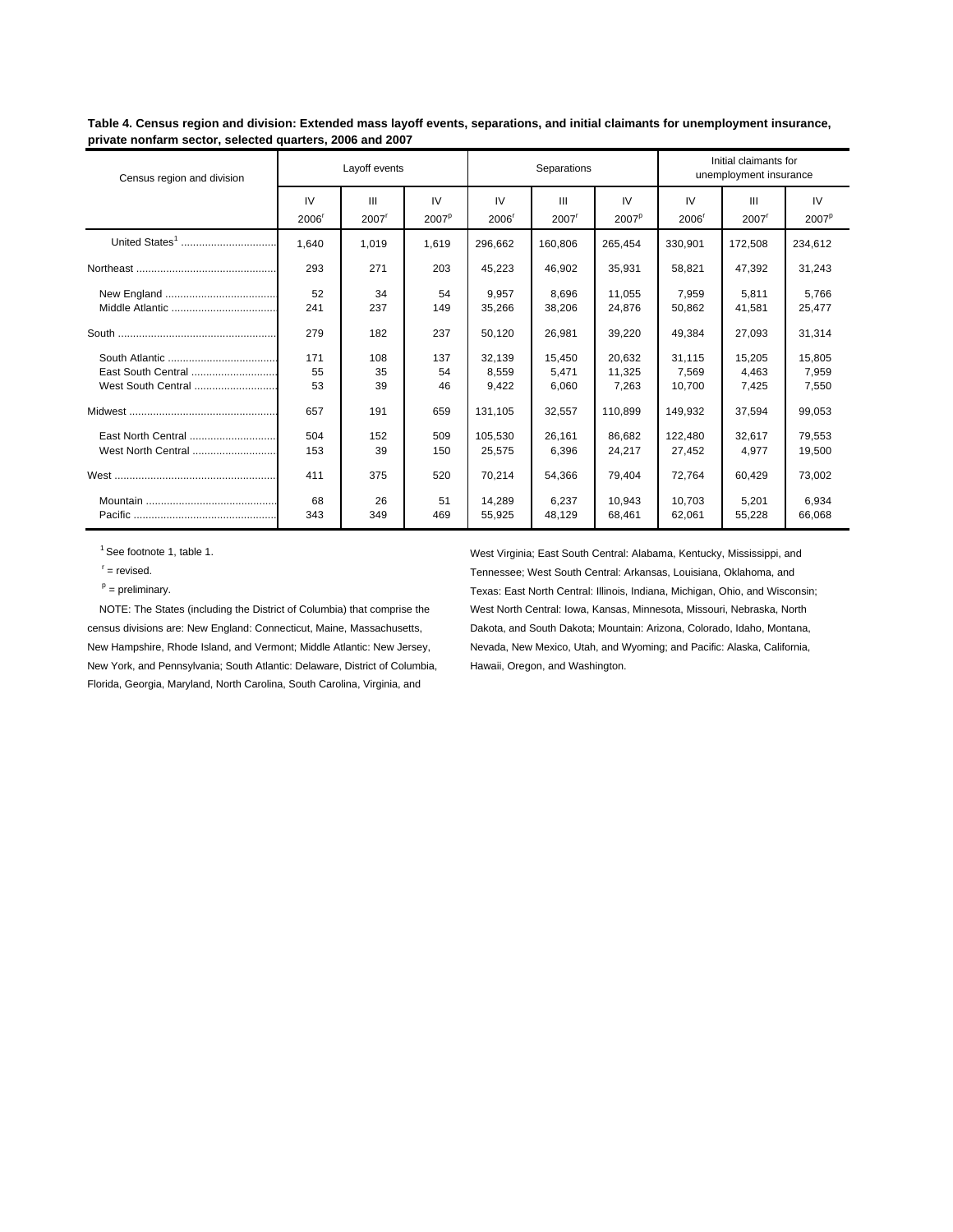Table 5. State distribution: Extended mass layoff events, separations, and initial claimants for unemployment insurance, private nonfarm sector, selected quarters, 2006 and 2007

| IV<br>IV<br>IV<br>IV<br>IV<br>IV<br>Ш<br>Ш<br>Ш<br>2007 <sup>p</sup><br>2007 <sup>p</sup><br>2006<br>$2007$ <sup>r</sup><br>2006<br>$2007$ <sup>r</sup><br>2006<br>$2007$ <sup>r</sup><br>2007 <sup>P</sup><br>Total, private nonfarm <sup>1</sup><br>1,640<br>1,019<br>296,662<br>160,806<br>265,454<br>330,901<br>234,612<br>1,619<br>172.508<br>15<br>8<br>8<br>3,228<br>1,714<br>1,489<br>2,768<br>1,411<br>1,128<br>$(^2)$<br>7<br>$(^2)$<br>2,088<br>$(^2)$<br>904<br>12<br>4,548<br>1,486<br>4<br>5<br>554<br>2,014<br>782<br>524<br>1,578<br>733<br>8<br>5<br>$\overline{7}$<br>8<br>1,083<br>1,367<br>1,107<br>2,411<br>1,140<br>2,718<br>288<br>317<br>422<br>40,439<br>42,041<br>58.922<br>50,397<br>57,132<br>50,141<br>17<br>3,193<br>1,804<br>(2)<br>15<br>3,067<br>2,316<br>(2)<br>(2)<br>9<br>8<br>976<br>2,135<br>1,543<br>1,754<br>(2)<br>(2)<br>(3)<br>$(^2)$<br>(2)<br>(2)<br>-<br>(2)<br>(2)<br>(2)<br>(2)<br>$(^2)$<br>(2)<br>(2)<br>(2)<br>(3)<br>82<br>50<br>59<br>5,986<br>16,355<br>8,199<br>7,841<br>14,812<br>5,660<br>22<br>21<br>15<br>2,811<br>2,285<br>2,813<br>4,233<br>4,594<br>3,479<br>3<br>6<br>3<br>503<br>447<br>794<br>317<br>836<br>344<br>$\overline{7}$<br>3<br>13<br>1,800<br>1,280<br>1,523<br>1,818<br>1,137<br>1,051<br>30,467<br>30,604<br>181<br>70<br>178<br>33,328<br>13,488<br>12,863<br>21,260<br>2,211<br>10,058<br>10,380<br>48<br>14<br>45<br>8,264<br>8,082<br>3,363<br>$\overline{4}$<br>19<br>491<br>3,736<br>5,238<br>17<br>1,448<br>614<br>4,853<br>9<br>3<br>8<br>333<br>1,096<br>1,027<br>1,372<br>476<br>1,105<br>23<br>13<br>1,721<br>15<br>2,959<br>1,975<br>2,385<br>2,649<br>1,433<br>9<br>$\overline{4}$<br>8<br>728<br>2,143<br>813<br>1,624<br>1,151<br>738<br>8<br>8<br>1,827<br>1,293<br>902<br>4<br>1,459<br>341<br>310<br>20<br>1,394<br>2,359<br>12<br>19<br>2,280<br>1,377<br>2,460<br>3,088<br>24<br>5,969<br>3,718<br>22<br>25<br>5,215<br>7,348<br>4,696<br>2,452<br>105<br>29<br>94<br>25,374<br>5,166<br>16,067<br>47,956<br>8,027<br>21,569<br>8<br>75<br>12,921<br>12,047<br>83<br>1,163<br>13,355<br>1,159<br>8,892<br>5<br>796<br>708<br>5<br>4<br>702<br>594<br>588<br>613<br>36<br>21<br>8,607<br>4,174<br>5,370<br>6,250<br>3,093<br>33<br>2,523<br>12<br>1,676<br>1,727<br>$(^2)$<br>$(^2)$<br>6<br>$(^2)$<br>$(^2)$<br>$(^2)$<br>(2)<br>520<br>859<br>3<br>9<br>854<br>1,328<br>1,262<br>(2)<br>1,139<br>(2)<br>(2)<br>5<br>3<br>337<br>490<br>415<br>540<br>(3)<br>$(^2)$<br>(2)<br>45<br>30<br>37<br>9,737<br>6,927<br>6,805<br>7,150<br>4,234<br>4,309<br>3<br>9<br>6<br>1,156<br>387<br>1,501<br>377<br>1,501<br>1,156<br>135<br>50<br>24,583<br>9,508<br>23,233<br>105<br>13,690<br>19,966<br>8,327<br>6<br>5<br>1,086<br>761<br>503<br>943<br>656<br>12<br>1,508<br>5<br>962<br>8<br>1,128<br>982<br>962<br>96<br>19,959<br>16,512<br>28<br>116<br>22,570<br>3,882<br>18,485<br>5,577<br>5<br>$(^2)$<br>603<br>1,360<br>4<br>413<br>(2)<br>363<br>(2)<br>19<br>7,514<br>6,215<br>1,695<br>12<br>22<br>1,813<br>5,392<br>6,217<br>91<br>72<br>62<br>11,839<br>6,696<br>23,746<br>12,841<br>8,563<br>14,114<br>$(^2)$<br>$({}^{2})$<br>$({}^{2})$<br>6<br>4<br>464<br>779<br>700<br>411<br>9<br>12<br>1,713<br>1,493<br>1,510<br>1,571<br>1,134<br>1,457<br>6<br>$(^{2})$<br>$(^2)$<br>$(^2)$<br>$(^2)$<br>$(^2)$<br>$(^2)$<br>$(^2)$<br>$(^2)$<br>$(^2)$<br>27<br>12<br>1,670<br>986<br>1,031<br>4,497<br>9<br>6,743<br>1,558<br>29<br>6,822<br>34<br>24<br>4,265<br>3,751<br>4,398<br>5,217<br>4,048<br>8<br>5<br>604<br>11<br>1,507<br>2,004<br>1,243<br>570<br>1,631<br>4<br>472<br>$(^2)$<br>4<br>472<br>522<br>$(^2)$<br>399<br>$(^2)$<br>17<br>10<br>18<br>6,676<br>963<br>4,653<br>4,065<br>887<br>1,527<br>18<br>1,387<br>1,389<br>2,823<br>1,979<br>15<br>15<br>2,588<br>2,323<br>7<br>1,636<br>6<br>1,016<br>$(^2)$<br>673<br>$(^2)$<br>500<br>$(^2)$<br>74<br>76<br>15,994<br>12,107<br>15,377<br>9,832<br>11<br>1,414<br>2,787<br>$(^2)$<br>$(^2)$<br>$({}^{2})$<br>$(^2)$<br>$(^2)$<br>$(^2)$<br>-<br>8<br>14<br>11<br>2,038<br>938<br>557<br>2,916<br>1,213<br>2,647 | <b>State</b> | Layoff events | Separations |  |  | Initial claimants for<br>unemployment insurance |  |  |
|------------------------------------------------------------------------------------------------------------------------------------------------------------------------------------------------------------------------------------------------------------------------------------------------------------------------------------------------------------------------------------------------------------------------------------------------------------------------------------------------------------------------------------------------------------------------------------------------------------------------------------------------------------------------------------------------------------------------------------------------------------------------------------------------------------------------------------------------------------------------------------------------------------------------------------------------------------------------------------------------------------------------------------------------------------------------------------------------------------------------------------------------------------------------------------------------------------------------------------------------------------------------------------------------------------------------------------------------------------------------------------------------------------------------------------------------------------------------------------------------------------------------------------------------------------------------------------------------------------------------------------------------------------------------------------------------------------------------------------------------------------------------------------------------------------------------------------------------------------------------------------------------------------------------------------------------------------------------------------------------------------------------------------------------------------------------------------------------------------------------------------------------------------------------------------------------------------------------------------------------------------------------------------------------------------------------------------------------------------------------------------------------------------------------------------------------------------------------------------------------------------------------------------------------------------------------------------------------------------------------------------------------------------------------------------------------------------------------------------------------------------------------------------------------------------------------------------------------------------------------------------------------------------------------------------------------------------------------------------------------------------------------------------------------------------------------------------------------------------------------------------------------------------------------------------------------------------------------------------------------------------------------------------------------------------------------------------------------------------------------------------------------------------------------------------------------------------------------------------------------------------------------------------------------------------------------------------------------------------------------------------------------------------------------------------------------------------------------------------------------------------------------------------------------------------------------------------------------------------------------------------------------------------------------------------------------------------------------------------------------------------------------------------------------------------------------------------|--------------|---------------|-------------|--|--|-------------------------------------------------|--|--|
|                                                                                                                                                                                                                                                                                                                                                                                                                                                                                                                                                                                                                                                                                                                                                                                                                                                                                                                                                                                                                                                                                                                                                                                                                                                                                                                                                                                                                                                                                                                                                                                                                                                                                                                                                                                                                                                                                                                                                                                                                                                                                                                                                                                                                                                                                                                                                                                                                                                                                                                                                                                                                                                                                                                                                                                                                                                                                                                                                                                                                                                                                                                                                                                                                                                                                                                                                                                                                                                                                                                                                                                                                                                                                                                                                                                                                                                                                                                                                                                                                                                                                    |              |               |             |  |  |                                                 |  |  |
|                                                                                                                                                                                                                                                                                                                                                                                                                                                                                                                                                                                                                                                                                                                                                                                                                                                                                                                                                                                                                                                                                                                                                                                                                                                                                                                                                                                                                                                                                                                                                                                                                                                                                                                                                                                                                                                                                                                                                                                                                                                                                                                                                                                                                                                                                                                                                                                                                                                                                                                                                                                                                                                                                                                                                                                                                                                                                                                                                                                                                                                                                                                                                                                                                                                                                                                                                                                                                                                                                                                                                                                                                                                                                                                                                                                                                                                                                                                                                                                                                                                                                    |              |               |             |  |  |                                                 |  |  |
|                                                                                                                                                                                                                                                                                                                                                                                                                                                                                                                                                                                                                                                                                                                                                                                                                                                                                                                                                                                                                                                                                                                                                                                                                                                                                                                                                                                                                                                                                                                                                                                                                                                                                                                                                                                                                                                                                                                                                                                                                                                                                                                                                                                                                                                                                                                                                                                                                                                                                                                                                                                                                                                                                                                                                                                                                                                                                                                                                                                                                                                                                                                                                                                                                                                                                                                                                                                                                                                                                                                                                                                                                                                                                                                                                                                                                                                                                                                                                                                                                                                                                    |              |               |             |  |  |                                                 |  |  |
|                                                                                                                                                                                                                                                                                                                                                                                                                                                                                                                                                                                                                                                                                                                                                                                                                                                                                                                                                                                                                                                                                                                                                                                                                                                                                                                                                                                                                                                                                                                                                                                                                                                                                                                                                                                                                                                                                                                                                                                                                                                                                                                                                                                                                                                                                                                                                                                                                                                                                                                                                                                                                                                                                                                                                                                                                                                                                                                                                                                                                                                                                                                                                                                                                                                                                                                                                                                                                                                                                                                                                                                                                                                                                                                                                                                                                                                                                                                                                                                                                                                                                    |              |               |             |  |  |                                                 |  |  |
|                                                                                                                                                                                                                                                                                                                                                                                                                                                                                                                                                                                                                                                                                                                                                                                                                                                                                                                                                                                                                                                                                                                                                                                                                                                                                                                                                                                                                                                                                                                                                                                                                                                                                                                                                                                                                                                                                                                                                                                                                                                                                                                                                                                                                                                                                                                                                                                                                                                                                                                                                                                                                                                                                                                                                                                                                                                                                                                                                                                                                                                                                                                                                                                                                                                                                                                                                                                                                                                                                                                                                                                                                                                                                                                                                                                                                                                                                                                                                                                                                                                                                    |              |               |             |  |  |                                                 |  |  |
|                                                                                                                                                                                                                                                                                                                                                                                                                                                                                                                                                                                                                                                                                                                                                                                                                                                                                                                                                                                                                                                                                                                                                                                                                                                                                                                                                                                                                                                                                                                                                                                                                                                                                                                                                                                                                                                                                                                                                                                                                                                                                                                                                                                                                                                                                                                                                                                                                                                                                                                                                                                                                                                                                                                                                                                                                                                                                                                                                                                                                                                                                                                                                                                                                                                                                                                                                                                                                                                                                                                                                                                                                                                                                                                                                                                                                                                                                                                                                                                                                                                                                    |              |               |             |  |  |                                                 |  |  |
|                                                                                                                                                                                                                                                                                                                                                                                                                                                                                                                                                                                                                                                                                                                                                                                                                                                                                                                                                                                                                                                                                                                                                                                                                                                                                                                                                                                                                                                                                                                                                                                                                                                                                                                                                                                                                                                                                                                                                                                                                                                                                                                                                                                                                                                                                                                                                                                                                                                                                                                                                                                                                                                                                                                                                                                                                                                                                                                                                                                                                                                                                                                                                                                                                                                                                                                                                                                                                                                                                                                                                                                                                                                                                                                                                                                                                                                                                                                                                                                                                                                                                    |              |               |             |  |  |                                                 |  |  |
|                                                                                                                                                                                                                                                                                                                                                                                                                                                                                                                                                                                                                                                                                                                                                                                                                                                                                                                                                                                                                                                                                                                                                                                                                                                                                                                                                                                                                                                                                                                                                                                                                                                                                                                                                                                                                                                                                                                                                                                                                                                                                                                                                                                                                                                                                                                                                                                                                                                                                                                                                                                                                                                                                                                                                                                                                                                                                                                                                                                                                                                                                                                                                                                                                                                                                                                                                                                                                                                                                                                                                                                                                                                                                                                                                                                                                                                                                                                                                                                                                                                                                    |              |               |             |  |  |                                                 |  |  |
|                                                                                                                                                                                                                                                                                                                                                                                                                                                                                                                                                                                                                                                                                                                                                                                                                                                                                                                                                                                                                                                                                                                                                                                                                                                                                                                                                                                                                                                                                                                                                                                                                                                                                                                                                                                                                                                                                                                                                                                                                                                                                                                                                                                                                                                                                                                                                                                                                                                                                                                                                                                                                                                                                                                                                                                                                                                                                                                                                                                                                                                                                                                                                                                                                                                                                                                                                                                                                                                                                                                                                                                                                                                                                                                                                                                                                                                                                                                                                                                                                                                                                    |              |               |             |  |  |                                                 |  |  |
|                                                                                                                                                                                                                                                                                                                                                                                                                                                                                                                                                                                                                                                                                                                                                                                                                                                                                                                                                                                                                                                                                                                                                                                                                                                                                                                                                                                                                                                                                                                                                                                                                                                                                                                                                                                                                                                                                                                                                                                                                                                                                                                                                                                                                                                                                                                                                                                                                                                                                                                                                                                                                                                                                                                                                                                                                                                                                                                                                                                                                                                                                                                                                                                                                                                                                                                                                                                                                                                                                                                                                                                                                                                                                                                                                                                                                                                                                                                                                                                                                                                                                    |              |               |             |  |  |                                                 |  |  |
|                                                                                                                                                                                                                                                                                                                                                                                                                                                                                                                                                                                                                                                                                                                                                                                                                                                                                                                                                                                                                                                                                                                                                                                                                                                                                                                                                                                                                                                                                                                                                                                                                                                                                                                                                                                                                                                                                                                                                                                                                                                                                                                                                                                                                                                                                                                                                                                                                                                                                                                                                                                                                                                                                                                                                                                                                                                                                                                                                                                                                                                                                                                                                                                                                                                                                                                                                                                                                                                                                                                                                                                                                                                                                                                                                                                                                                                                                                                                                                                                                                                                                    |              |               |             |  |  |                                                 |  |  |
|                                                                                                                                                                                                                                                                                                                                                                                                                                                                                                                                                                                                                                                                                                                                                                                                                                                                                                                                                                                                                                                                                                                                                                                                                                                                                                                                                                                                                                                                                                                                                                                                                                                                                                                                                                                                                                                                                                                                                                                                                                                                                                                                                                                                                                                                                                                                                                                                                                                                                                                                                                                                                                                                                                                                                                                                                                                                                                                                                                                                                                                                                                                                                                                                                                                                                                                                                                                                                                                                                                                                                                                                                                                                                                                                                                                                                                                                                                                                                                                                                                                                                    |              |               |             |  |  |                                                 |  |  |
|                                                                                                                                                                                                                                                                                                                                                                                                                                                                                                                                                                                                                                                                                                                                                                                                                                                                                                                                                                                                                                                                                                                                                                                                                                                                                                                                                                                                                                                                                                                                                                                                                                                                                                                                                                                                                                                                                                                                                                                                                                                                                                                                                                                                                                                                                                                                                                                                                                                                                                                                                                                                                                                                                                                                                                                                                                                                                                                                                                                                                                                                                                                                                                                                                                                                                                                                                                                                                                                                                                                                                                                                                                                                                                                                                                                                                                                                                                                                                                                                                                                                                    |              |               |             |  |  |                                                 |  |  |
|                                                                                                                                                                                                                                                                                                                                                                                                                                                                                                                                                                                                                                                                                                                                                                                                                                                                                                                                                                                                                                                                                                                                                                                                                                                                                                                                                                                                                                                                                                                                                                                                                                                                                                                                                                                                                                                                                                                                                                                                                                                                                                                                                                                                                                                                                                                                                                                                                                                                                                                                                                                                                                                                                                                                                                                                                                                                                                                                                                                                                                                                                                                                                                                                                                                                                                                                                                                                                                                                                                                                                                                                                                                                                                                                                                                                                                                                                                                                                                                                                                                                                    |              |               |             |  |  |                                                 |  |  |
|                                                                                                                                                                                                                                                                                                                                                                                                                                                                                                                                                                                                                                                                                                                                                                                                                                                                                                                                                                                                                                                                                                                                                                                                                                                                                                                                                                                                                                                                                                                                                                                                                                                                                                                                                                                                                                                                                                                                                                                                                                                                                                                                                                                                                                                                                                                                                                                                                                                                                                                                                                                                                                                                                                                                                                                                                                                                                                                                                                                                                                                                                                                                                                                                                                                                                                                                                                                                                                                                                                                                                                                                                                                                                                                                                                                                                                                                                                                                                                                                                                                                                    |              |               |             |  |  |                                                 |  |  |
|                                                                                                                                                                                                                                                                                                                                                                                                                                                                                                                                                                                                                                                                                                                                                                                                                                                                                                                                                                                                                                                                                                                                                                                                                                                                                                                                                                                                                                                                                                                                                                                                                                                                                                                                                                                                                                                                                                                                                                                                                                                                                                                                                                                                                                                                                                                                                                                                                                                                                                                                                                                                                                                                                                                                                                                                                                                                                                                                                                                                                                                                                                                                                                                                                                                                                                                                                                                                                                                                                                                                                                                                                                                                                                                                                                                                                                                                                                                                                                                                                                                                                    |              |               |             |  |  |                                                 |  |  |
|                                                                                                                                                                                                                                                                                                                                                                                                                                                                                                                                                                                                                                                                                                                                                                                                                                                                                                                                                                                                                                                                                                                                                                                                                                                                                                                                                                                                                                                                                                                                                                                                                                                                                                                                                                                                                                                                                                                                                                                                                                                                                                                                                                                                                                                                                                                                                                                                                                                                                                                                                                                                                                                                                                                                                                                                                                                                                                                                                                                                                                                                                                                                                                                                                                                                                                                                                                                                                                                                                                                                                                                                                                                                                                                                                                                                                                                                                                                                                                                                                                                                                    |              |               |             |  |  |                                                 |  |  |
|                                                                                                                                                                                                                                                                                                                                                                                                                                                                                                                                                                                                                                                                                                                                                                                                                                                                                                                                                                                                                                                                                                                                                                                                                                                                                                                                                                                                                                                                                                                                                                                                                                                                                                                                                                                                                                                                                                                                                                                                                                                                                                                                                                                                                                                                                                                                                                                                                                                                                                                                                                                                                                                                                                                                                                                                                                                                                                                                                                                                                                                                                                                                                                                                                                                                                                                                                                                                                                                                                                                                                                                                                                                                                                                                                                                                                                                                                                                                                                                                                                                                                    |              |               |             |  |  |                                                 |  |  |
|                                                                                                                                                                                                                                                                                                                                                                                                                                                                                                                                                                                                                                                                                                                                                                                                                                                                                                                                                                                                                                                                                                                                                                                                                                                                                                                                                                                                                                                                                                                                                                                                                                                                                                                                                                                                                                                                                                                                                                                                                                                                                                                                                                                                                                                                                                                                                                                                                                                                                                                                                                                                                                                                                                                                                                                                                                                                                                                                                                                                                                                                                                                                                                                                                                                                                                                                                                                                                                                                                                                                                                                                                                                                                                                                                                                                                                                                                                                                                                                                                                                                                    |              |               |             |  |  |                                                 |  |  |
|                                                                                                                                                                                                                                                                                                                                                                                                                                                                                                                                                                                                                                                                                                                                                                                                                                                                                                                                                                                                                                                                                                                                                                                                                                                                                                                                                                                                                                                                                                                                                                                                                                                                                                                                                                                                                                                                                                                                                                                                                                                                                                                                                                                                                                                                                                                                                                                                                                                                                                                                                                                                                                                                                                                                                                                                                                                                                                                                                                                                                                                                                                                                                                                                                                                                                                                                                                                                                                                                                                                                                                                                                                                                                                                                                                                                                                                                                                                                                                                                                                                                                    |              |               |             |  |  |                                                 |  |  |
|                                                                                                                                                                                                                                                                                                                                                                                                                                                                                                                                                                                                                                                                                                                                                                                                                                                                                                                                                                                                                                                                                                                                                                                                                                                                                                                                                                                                                                                                                                                                                                                                                                                                                                                                                                                                                                                                                                                                                                                                                                                                                                                                                                                                                                                                                                                                                                                                                                                                                                                                                                                                                                                                                                                                                                                                                                                                                                                                                                                                                                                                                                                                                                                                                                                                                                                                                                                                                                                                                                                                                                                                                                                                                                                                                                                                                                                                                                                                                                                                                                                                                    |              |               |             |  |  |                                                 |  |  |
|                                                                                                                                                                                                                                                                                                                                                                                                                                                                                                                                                                                                                                                                                                                                                                                                                                                                                                                                                                                                                                                                                                                                                                                                                                                                                                                                                                                                                                                                                                                                                                                                                                                                                                                                                                                                                                                                                                                                                                                                                                                                                                                                                                                                                                                                                                                                                                                                                                                                                                                                                                                                                                                                                                                                                                                                                                                                                                                                                                                                                                                                                                                                                                                                                                                                                                                                                                                                                                                                                                                                                                                                                                                                                                                                                                                                                                                                                                                                                                                                                                                                                    |              |               |             |  |  |                                                 |  |  |
|                                                                                                                                                                                                                                                                                                                                                                                                                                                                                                                                                                                                                                                                                                                                                                                                                                                                                                                                                                                                                                                                                                                                                                                                                                                                                                                                                                                                                                                                                                                                                                                                                                                                                                                                                                                                                                                                                                                                                                                                                                                                                                                                                                                                                                                                                                                                                                                                                                                                                                                                                                                                                                                                                                                                                                                                                                                                                                                                                                                                                                                                                                                                                                                                                                                                                                                                                                                                                                                                                                                                                                                                                                                                                                                                                                                                                                                                                                                                                                                                                                                                                    |              |               |             |  |  |                                                 |  |  |
|                                                                                                                                                                                                                                                                                                                                                                                                                                                                                                                                                                                                                                                                                                                                                                                                                                                                                                                                                                                                                                                                                                                                                                                                                                                                                                                                                                                                                                                                                                                                                                                                                                                                                                                                                                                                                                                                                                                                                                                                                                                                                                                                                                                                                                                                                                                                                                                                                                                                                                                                                                                                                                                                                                                                                                                                                                                                                                                                                                                                                                                                                                                                                                                                                                                                                                                                                                                                                                                                                                                                                                                                                                                                                                                                                                                                                                                                                                                                                                                                                                                                                    |              |               |             |  |  |                                                 |  |  |
|                                                                                                                                                                                                                                                                                                                                                                                                                                                                                                                                                                                                                                                                                                                                                                                                                                                                                                                                                                                                                                                                                                                                                                                                                                                                                                                                                                                                                                                                                                                                                                                                                                                                                                                                                                                                                                                                                                                                                                                                                                                                                                                                                                                                                                                                                                                                                                                                                                                                                                                                                                                                                                                                                                                                                                                                                                                                                                                                                                                                                                                                                                                                                                                                                                                                                                                                                                                                                                                                                                                                                                                                                                                                                                                                                                                                                                                                                                                                                                                                                                                                                    |              |               |             |  |  |                                                 |  |  |
|                                                                                                                                                                                                                                                                                                                                                                                                                                                                                                                                                                                                                                                                                                                                                                                                                                                                                                                                                                                                                                                                                                                                                                                                                                                                                                                                                                                                                                                                                                                                                                                                                                                                                                                                                                                                                                                                                                                                                                                                                                                                                                                                                                                                                                                                                                                                                                                                                                                                                                                                                                                                                                                                                                                                                                                                                                                                                                                                                                                                                                                                                                                                                                                                                                                                                                                                                                                                                                                                                                                                                                                                                                                                                                                                                                                                                                                                                                                                                                                                                                                                                    |              |               |             |  |  |                                                 |  |  |
|                                                                                                                                                                                                                                                                                                                                                                                                                                                                                                                                                                                                                                                                                                                                                                                                                                                                                                                                                                                                                                                                                                                                                                                                                                                                                                                                                                                                                                                                                                                                                                                                                                                                                                                                                                                                                                                                                                                                                                                                                                                                                                                                                                                                                                                                                                                                                                                                                                                                                                                                                                                                                                                                                                                                                                                                                                                                                                                                                                                                                                                                                                                                                                                                                                                                                                                                                                                                                                                                                                                                                                                                                                                                                                                                                                                                                                                                                                                                                                                                                                                                                    |              |               |             |  |  |                                                 |  |  |
|                                                                                                                                                                                                                                                                                                                                                                                                                                                                                                                                                                                                                                                                                                                                                                                                                                                                                                                                                                                                                                                                                                                                                                                                                                                                                                                                                                                                                                                                                                                                                                                                                                                                                                                                                                                                                                                                                                                                                                                                                                                                                                                                                                                                                                                                                                                                                                                                                                                                                                                                                                                                                                                                                                                                                                                                                                                                                                                                                                                                                                                                                                                                                                                                                                                                                                                                                                                                                                                                                                                                                                                                                                                                                                                                                                                                                                                                                                                                                                                                                                                                                    |              |               |             |  |  |                                                 |  |  |
|                                                                                                                                                                                                                                                                                                                                                                                                                                                                                                                                                                                                                                                                                                                                                                                                                                                                                                                                                                                                                                                                                                                                                                                                                                                                                                                                                                                                                                                                                                                                                                                                                                                                                                                                                                                                                                                                                                                                                                                                                                                                                                                                                                                                                                                                                                                                                                                                                                                                                                                                                                                                                                                                                                                                                                                                                                                                                                                                                                                                                                                                                                                                                                                                                                                                                                                                                                                                                                                                                                                                                                                                                                                                                                                                                                                                                                                                                                                                                                                                                                                                                    |              |               |             |  |  |                                                 |  |  |
|                                                                                                                                                                                                                                                                                                                                                                                                                                                                                                                                                                                                                                                                                                                                                                                                                                                                                                                                                                                                                                                                                                                                                                                                                                                                                                                                                                                                                                                                                                                                                                                                                                                                                                                                                                                                                                                                                                                                                                                                                                                                                                                                                                                                                                                                                                                                                                                                                                                                                                                                                                                                                                                                                                                                                                                                                                                                                                                                                                                                                                                                                                                                                                                                                                                                                                                                                                                                                                                                                                                                                                                                                                                                                                                                                                                                                                                                                                                                                                                                                                                                                    |              |               |             |  |  |                                                 |  |  |
|                                                                                                                                                                                                                                                                                                                                                                                                                                                                                                                                                                                                                                                                                                                                                                                                                                                                                                                                                                                                                                                                                                                                                                                                                                                                                                                                                                                                                                                                                                                                                                                                                                                                                                                                                                                                                                                                                                                                                                                                                                                                                                                                                                                                                                                                                                                                                                                                                                                                                                                                                                                                                                                                                                                                                                                                                                                                                                                                                                                                                                                                                                                                                                                                                                                                                                                                                                                                                                                                                                                                                                                                                                                                                                                                                                                                                                                                                                                                                                                                                                                                                    |              |               |             |  |  |                                                 |  |  |
|                                                                                                                                                                                                                                                                                                                                                                                                                                                                                                                                                                                                                                                                                                                                                                                                                                                                                                                                                                                                                                                                                                                                                                                                                                                                                                                                                                                                                                                                                                                                                                                                                                                                                                                                                                                                                                                                                                                                                                                                                                                                                                                                                                                                                                                                                                                                                                                                                                                                                                                                                                                                                                                                                                                                                                                                                                                                                                                                                                                                                                                                                                                                                                                                                                                                                                                                                                                                                                                                                                                                                                                                                                                                                                                                                                                                                                                                                                                                                                                                                                                                                    |              |               |             |  |  |                                                 |  |  |
|                                                                                                                                                                                                                                                                                                                                                                                                                                                                                                                                                                                                                                                                                                                                                                                                                                                                                                                                                                                                                                                                                                                                                                                                                                                                                                                                                                                                                                                                                                                                                                                                                                                                                                                                                                                                                                                                                                                                                                                                                                                                                                                                                                                                                                                                                                                                                                                                                                                                                                                                                                                                                                                                                                                                                                                                                                                                                                                                                                                                                                                                                                                                                                                                                                                                                                                                                                                                                                                                                                                                                                                                                                                                                                                                                                                                                                                                                                                                                                                                                                                                                    |              |               |             |  |  |                                                 |  |  |
|                                                                                                                                                                                                                                                                                                                                                                                                                                                                                                                                                                                                                                                                                                                                                                                                                                                                                                                                                                                                                                                                                                                                                                                                                                                                                                                                                                                                                                                                                                                                                                                                                                                                                                                                                                                                                                                                                                                                                                                                                                                                                                                                                                                                                                                                                                                                                                                                                                                                                                                                                                                                                                                                                                                                                                                                                                                                                                                                                                                                                                                                                                                                                                                                                                                                                                                                                                                                                                                                                                                                                                                                                                                                                                                                                                                                                                                                                                                                                                                                                                                                                    |              |               |             |  |  |                                                 |  |  |
|                                                                                                                                                                                                                                                                                                                                                                                                                                                                                                                                                                                                                                                                                                                                                                                                                                                                                                                                                                                                                                                                                                                                                                                                                                                                                                                                                                                                                                                                                                                                                                                                                                                                                                                                                                                                                                                                                                                                                                                                                                                                                                                                                                                                                                                                                                                                                                                                                                                                                                                                                                                                                                                                                                                                                                                                                                                                                                                                                                                                                                                                                                                                                                                                                                                                                                                                                                                                                                                                                                                                                                                                                                                                                                                                                                                                                                                                                                                                                                                                                                                                                    |              |               |             |  |  |                                                 |  |  |
|                                                                                                                                                                                                                                                                                                                                                                                                                                                                                                                                                                                                                                                                                                                                                                                                                                                                                                                                                                                                                                                                                                                                                                                                                                                                                                                                                                                                                                                                                                                                                                                                                                                                                                                                                                                                                                                                                                                                                                                                                                                                                                                                                                                                                                                                                                                                                                                                                                                                                                                                                                                                                                                                                                                                                                                                                                                                                                                                                                                                                                                                                                                                                                                                                                                                                                                                                                                                                                                                                                                                                                                                                                                                                                                                                                                                                                                                                                                                                                                                                                                                                    |              |               |             |  |  |                                                 |  |  |
|                                                                                                                                                                                                                                                                                                                                                                                                                                                                                                                                                                                                                                                                                                                                                                                                                                                                                                                                                                                                                                                                                                                                                                                                                                                                                                                                                                                                                                                                                                                                                                                                                                                                                                                                                                                                                                                                                                                                                                                                                                                                                                                                                                                                                                                                                                                                                                                                                                                                                                                                                                                                                                                                                                                                                                                                                                                                                                                                                                                                                                                                                                                                                                                                                                                                                                                                                                                                                                                                                                                                                                                                                                                                                                                                                                                                                                                                                                                                                                                                                                                                                    |              |               |             |  |  |                                                 |  |  |
|                                                                                                                                                                                                                                                                                                                                                                                                                                                                                                                                                                                                                                                                                                                                                                                                                                                                                                                                                                                                                                                                                                                                                                                                                                                                                                                                                                                                                                                                                                                                                                                                                                                                                                                                                                                                                                                                                                                                                                                                                                                                                                                                                                                                                                                                                                                                                                                                                                                                                                                                                                                                                                                                                                                                                                                                                                                                                                                                                                                                                                                                                                                                                                                                                                                                                                                                                                                                                                                                                                                                                                                                                                                                                                                                                                                                                                                                                                                                                                                                                                                                                    |              |               |             |  |  |                                                 |  |  |
|                                                                                                                                                                                                                                                                                                                                                                                                                                                                                                                                                                                                                                                                                                                                                                                                                                                                                                                                                                                                                                                                                                                                                                                                                                                                                                                                                                                                                                                                                                                                                                                                                                                                                                                                                                                                                                                                                                                                                                                                                                                                                                                                                                                                                                                                                                                                                                                                                                                                                                                                                                                                                                                                                                                                                                                                                                                                                                                                                                                                                                                                                                                                                                                                                                                                                                                                                                                                                                                                                                                                                                                                                                                                                                                                                                                                                                                                                                                                                                                                                                                                                    |              |               |             |  |  |                                                 |  |  |
|                                                                                                                                                                                                                                                                                                                                                                                                                                                                                                                                                                                                                                                                                                                                                                                                                                                                                                                                                                                                                                                                                                                                                                                                                                                                                                                                                                                                                                                                                                                                                                                                                                                                                                                                                                                                                                                                                                                                                                                                                                                                                                                                                                                                                                                                                                                                                                                                                                                                                                                                                                                                                                                                                                                                                                                                                                                                                                                                                                                                                                                                                                                                                                                                                                                                                                                                                                                                                                                                                                                                                                                                                                                                                                                                                                                                                                                                                                                                                                                                                                                                                    |              |               |             |  |  |                                                 |  |  |
|                                                                                                                                                                                                                                                                                                                                                                                                                                                                                                                                                                                                                                                                                                                                                                                                                                                                                                                                                                                                                                                                                                                                                                                                                                                                                                                                                                                                                                                                                                                                                                                                                                                                                                                                                                                                                                                                                                                                                                                                                                                                                                                                                                                                                                                                                                                                                                                                                                                                                                                                                                                                                                                                                                                                                                                                                                                                                                                                                                                                                                                                                                                                                                                                                                                                                                                                                                                                                                                                                                                                                                                                                                                                                                                                                                                                                                                                                                                                                                                                                                                                                    |              |               |             |  |  |                                                 |  |  |
|                                                                                                                                                                                                                                                                                                                                                                                                                                                                                                                                                                                                                                                                                                                                                                                                                                                                                                                                                                                                                                                                                                                                                                                                                                                                                                                                                                                                                                                                                                                                                                                                                                                                                                                                                                                                                                                                                                                                                                                                                                                                                                                                                                                                                                                                                                                                                                                                                                                                                                                                                                                                                                                                                                                                                                                                                                                                                                                                                                                                                                                                                                                                                                                                                                                                                                                                                                                                                                                                                                                                                                                                                                                                                                                                                                                                                                                                                                                                                                                                                                                                                    |              |               |             |  |  |                                                 |  |  |
|                                                                                                                                                                                                                                                                                                                                                                                                                                                                                                                                                                                                                                                                                                                                                                                                                                                                                                                                                                                                                                                                                                                                                                                                                                                                                                                                                                                                                                                                                                                                                                                                                                                                                                                                                                                                                                                                                                                                                                                                                                                                                                                                                                                                                                                                                                                                                                                                                                                                                                                                                                                                                                                                                                                                                                                                                                                                                                                                                                                                                                                                                                                                                                                                                                                                                                                                                                                                                                                                                                                                                                                                                                                                                                                                                                                                                                                                                                                                                                                                                                                                                    |              |               |             |  |  |                                                 |  |  |
|                                                                                                                                                                                                                                                                                                                                                                                                                                                                                                                                                                                                                                                                                                                                                                                                                                                                                                                                                                                                                                                                                                                                                                                                                                                                                                                                                                                                                                                                                                                                                                                                                                                                                                                                                                                                                                                                                                                                                                                                                                                                                                                                                                                                                                                                                                                                                                                                                                                                                                                                                                                                                                                                                                                                                                                                                                                                                                                                                                                                                                                                                                                                                                                                                                                                                                                                                                                                                                                                                                                                                                                                                                                                                                                                                                                                                                                                                                                                                                                                                                                                                    |              |               |             |  |  |                                                 |  |  |
|                                                                                                                                                                                                                                                                                                                                                                                                                                                                                                                                                                                                                                                                                                                                                                                                                                                                                                                                                                                                                                                                                                                                                                                                                                                                                                                                                                                                                                                                                                                                                                                                                                                                                                                                                                                                                                                                                                                                                                                                                                                                                                                                                                                                                                                                                                                                                                                                                                                                                                                                                                                                                                                                                                                                                                                                                                                                                                                                                                                                                                                                                                                                                                                                                                                                                                                                                                                                                                                                                                                                                                                                                                                                                                                                                                                                                                                                                                                                                                                                                                                                                    |              |               |             |  |  |                                                 |  |  |
|                                                                                                                                                                                                                                                                                                                                                                                                                                                                                                                                                                                                                                                                                                                                                                                                                                                                                                                                                                                                                                                                                                                                                                                                                                                                                                                                                                                                                                                                                                                                                                                                                                                                                                                                                                                                                                                                                                                                                                                                                                                                                                                                                                                                                                                                                                                                                                                                                                                                                                                                                                                                                                                                                                                                                                                                                                                                                                                                                                                                                                                                                                                                                                                                                                                                                                                                                                                                                                                                                                                                                                                                                                                                                                                                                                                                                                                                                                                                                                                                                                                                                    |              |               |             |  |  |                                                 |  |  |
|                                                                                                                                                                                                                                                                                                                                                                                                                                                                                                                                                                                                                                                                                                                                                                                                                                                                                                                                                                                                                                                                                                                                                                                                                                                                                                                                                                                                                                                                                                                                                                                                                                                                                                                                                                                                                                                                                                                                                                                                                                                                                                                                                                                                                                                                                                                                                                                                                                                                                                                                                                                                                                                                                                                                                                                                                                                                                                                                                                                                                                                                                                                                                                                                                                                                                                                                                                                                                                                                                                                                                                                                                                                                                                                                                                                                                                                                                                                                                                                                                                                                                    |              |               |             |  |  |                                                 |  |  |
|                                                                                                                                                                                                                                                                                                                                                                                                                                                                                                                                                                                                                                                                                                                                                                                                                                                                                                                                                                                                                                                                                                                                                                                                                                                                                                                                                                                                                                                                                                                                                                                                                                                                                                                                                                                                                                                                                                                                                                                                                                                                                                                                                                                                                                                                                                                                                                                                                                                                                                                                                                                                                                                                                                                                                                                                                                                                                                                                                                                                                                                                                                                                                                                                                                                                                                                                                                                                                                                                                                                                                                                                                                                                                                                                                                                                                                                                                                                                                                                                                                                                                    |              |               |             |  |  |                                                 |  |  |
|                                                                                                                                                                                                                                                                                                                                                                                                                                                                                                                                                                                                                                                                                                                                                                                                                                                                                                                                                                                                                                                                                                                                                                                                                                                                                                                                                                                                                                                                                                                                                                                                                                                                                                                                                                                                                                                                                                                                                                                                                                                                                                                                                                                                                                                                                                                                                                                                                                                                                                                                                                                                                                                                                                                                                                                                                                                                                                                                                                                                                                                                                                                                                                                                                                                                                                                                                                                                                                                                                                                                                                                                                                                                                                                                                                                                                                                                                                                                                                                                                                                                                    |              |               |             |  |  |                                                 |  |  |
|                                                                                                                                                                                                                                                                                                                                                                                                                                                                                                                                                                                                                                                                                                                                                                                                                                                                                                                                                                                                                                                                                                                                                                                                                                                                                                                                                                                                                                                                                                                                                                                                                                                                                                                                                                                                                                                                                                                                                                                                                                                                                                                                                                                                                                                                                                                                                                                                                                                                                                                                                                                                                                                                                                                                                                                                                                                                                                                                                                                                                                                                                                                                                                                                                                                                                                                                                                                                                                                                                                                                                                                                                                                                                                                                                                                                                                                                                                                                                                                                                                                                                    |              |               |             |  |  |                                                 |  |  |
|                                                                                                                                                                                                                                                                                                                                                                                                                                                                                                                                                                                                                                                                                                                                                                                                                                                                                                                                                                                                                                                                                                                                                                                                                                                                                                                                                                                                                                                                                                                                                                                                                                                                                                                                                                                                                                                                                                                                                                                                                                                                                                                                                                                                                                                                                                                                                                                                                                                                                                                                                                                                                                                                                                                                                                                                                                                                                                                                                                                                                                                                                                                                                                                                                                                                                                                                                                                                                                                                                                                                                                                                                                                                                                                                                                                                                                                                                                                                                                                                                                                                                    |              |               |             |  |  |                                                 |  |  |

 $1$  See footnote 1, table 1.

 $P =$  preliminary.

 $2$  Data do not meet BLS or state agency disclosure standards.

NOTE: Dash represents zero.

 $r =$  revised.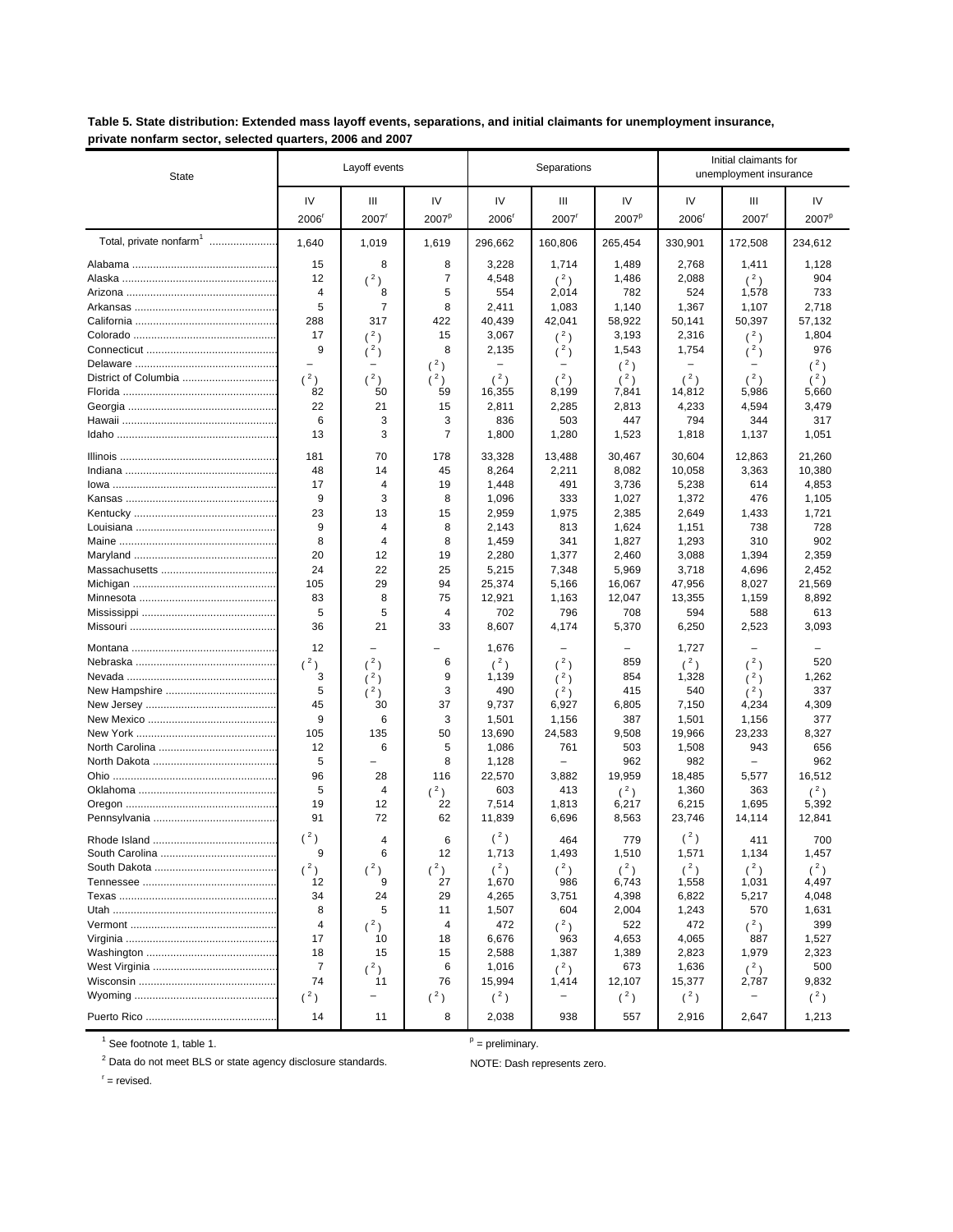#### **Table 6. Information technology-producing industries: Extended mass layoff events and separations, private nonfarm sector, 2000-2007**

| mass layoffs<br>Computer<br>Software and<br>Communications<br>Year<br>hardware <sup>2</sup><br>computer services <sup>3</sup><br>equipment <sup>4</sup><br>Layoff<br>Layoff<br>Layoff<br>Layoff<br>Layoff<br>Separations<br>Separations<br>Separations<br>Separations<br>events<br>events<br>events<br>events<br>events<br>2000<br>1,081<br>202,500<br>22<br>5,195<br>1,931<br>9<br>1,402<br>$\overline{4}$<br>8<br>1,055<br>8,862<br>1,580<br>$\overline{7}$<br>805<br>205,861<br>18<br>11<br>$\overline{7}$<br>817<br>174,628<br>10<br>1,678<br>9<br>1,132<br>4<br>1,465<br>6<br>1,638<br>332,973<br>5<br>$\overline{7}$<br>16<br>3,070<br>20<br>3,297<br>946<br>4,591<br>48<br>915,962<br>66<br>18,805<br>7,940<br>25<br>4,618<br>24<br>2001<br>304,171<br>91<br>22<br>1,546<br>20.991<br>34<br>5.710<br>4,441<br>24<br>1,828<br>430,499<br>161<br>38,986<br>75<br>10,219<br>12,109<br>28<br>36<br>1,629<br>330,391<br>142<br>24,813<br>45<br>5,724<br>39<br>8,200<br>36<br>2,372<br>43<br>459,771<br>109<br>17,797<br>51<br>7,767<br>10,124<br>48<br>7,375<br>503<br>205<br>1,524,832<br>102,587<br>29,420<br>140<br>34,874<br>136 |                                         |  |
|----------------------------------------------------------------------------------------------------------------------------------------------------------------------------------------------------------------------------------------------------------------------------------------------------------------------------------------------------------------------------------------------------------------------------------------------------------------------------------------------------------------------------------------------------------------------------------------------------------------------------------------------------------------------------------------------------------------------------------------------------------------------------------------------------------------------------------------------------------------------------------------------------------------------------------------------------------------------------------------------------------------------------------------------------------------------------------------------------------------------------------------|-----------------------------------------|--|
|                                                                                                                                                                                                                                                                                                                                                                                                                                                                                                                                                                                                                                                                                                                                                                                                                                                                                                                                                                                                                                                                                                                                        | Communications<br>services <sup>5</sup> |  |
|                                                                                                                                                                                                                                                                                                                                                                                                                                                                                                                                                                                                                                                                                                                                                                                                                                                                                                                                                                                                                                                                                                                                        | Separations                             |  |
|                                                                                                                                                                                                                                                                                                                                                                                                                                                                                                                                                                                                                                                                                                                                                                                                                                                                                                                                                                                                                                                                                                                                        |                                         |  |
|                                                                                                                                                                                                                                                                                                                                                                                                                                                                                                                                                                                                                                                                                                                                                                                                                                                                                                                                                                                                                                                                                                                                        | 771                                     |  |
|                                                                                                                                                                                                                                                                                                                                                                                                                                                                                                                                                                                                                                                                                                                                                                                                                                                                                                                                                                                                                                                                                                                                        | 977                                     |  |
|                                                                                                                                                                                                                                                                                                                                                                                                                                                                                                                                                                                                                                                                                                                                                                                                                                                                                                                                                                                                                                                                                                                                        | 1,280                                   |  |
|                                                                                                                                                                                                                                                                                                                                                                                                                                                                                                                                                                                                                                                                                                                                                                                                                                                                                                                                                                                                                                                                                                                                        | 1,020                                   |  |
|                                                                                                                                                                                                                                                                                                                                                                                                                                                                                                                                                                                                                                                                                                                                                                                                                                                                                                                                                                                                                                                                                                                                        | 4,048                                   |  |
|                                                                                                                                                                                                                                                                                                                                                                                                                                                                                                                                                                                                                                                                                                                                                                                                                                                                                                                                                                                                                                                                                                                                        |                                         |  |
|                                                                                                                                                                                                                                                                                                                                                                                                                                                                                                                                                                                                                                                                                                                                                                                                                                                                                                                                                                                                                                                                                                                                        | 5.312                                   |  |
|                                                                                                                                                                                                                                                                                                                                                                                                                                                                                                                                                                                                                                                                                                                                                                                                                                                                                                                                                                                                                                                                                                                                        | 6,386                                   |  |
|                                                                                                                                                                                                                                                                                                                                                                                                                                                                                                                                                                                                                                                                                                                                                                                                                                                                                                                                                                                                                                                                                                                                        | 7,134                                   |  |
|                                                                                                                                                                                                                                                                                                                                                                                                                                                                                                                                                                                                                                                                                                                                                                                                                                                                                                                                                                                                                                                                                                                                        | 11,252                                  |  |
|                                                                                                                                                                                                                                                                                                                                                                                                                                                                                                                                                                                                                                                                                                                                                                                                                                                                                                                                                                                                                                                                                                                                        | 30,084                                  |  |
| 2002                                                                                                                                                                                                                                                                                                                                                                                                                                                                                                                                                                                                                                                                                                                                                                                                                                                                                                                                                                                                                                                                                                                                   |                                         |  |
| 1,611<br>299,266<br>35<br>3,824<br>32<br>42<br>84<br>18,574<br>8,192                                                                                                                                                                                                                                                                                                                                                                                                                                                                                                                                                                                                                                                                                                                                                                                                                                                                                                                                                                                                                                                                   | 6,664                                   |  |
| 1,624<br>69<br>39<br>4,326<br>27<br>344,606<br>11,764<br>4,870<br>53                                                                                                                                                                                                                                                                                                                                                                                                                                                                                                                                                                                                                                                                                                                                                                                                                                                                                                                                                                                                                                                                   | 8,538                                   |  |
| 1,186<br>255,152<br>76<br>15,017<br>36<br>4,359<br>34<br>6,529<br>42                                                                                                                                                                                                                                                                                                                                                                                                                                                                                                                                                                                                                                                                                                                                                                                                                                                                                                                                                                                                                                                                   | 7,945                                   |  |
| 1,916<br>373,307<br>74<br>14,298<br>27<br>6,180<br>19<br>3,645<br>39                                                                                                                                                                                                                                                                                                                                                                                                                                                                                                                                                                                                                                                                                                                                                                                                                                                                                                                                                                                                                                                                   | 8,987                                   |  |
| 6,337<br>1,272,331<br>303<br>59,653<br>137<br>18,689<br>112<br>23,236<br>176                                                                                                                                                                                                                                                                                                                                                                                                                                                                                                                                                                                                                                                                                                                                                                                                                                                                                                                                                                                                                                                           | 32,134                                  |  |
| 2003                                                                                                                                                                                                                                                                                                                                                                                                                                                                                                                                                                                                                                                                                                                                                                                                                                                                                                                                                                                                                                                                                                                                   |                                         |  |
| 1,502<br>286,947<br>71<br>28<br>23<br>11,900<br>5,214<br>4,402<br>41                                                                                                                                                                                                                                                                                                                                                                                                                                                                                                                                                                                                                                                                                                                                                                                                                                                                                                                                                                                                                                                                   | 6,591                                   |  |
| 9,221<br>1,799<br>368,273<br>54<br>20<br>2.856<br>21<br>3,098<br>29                                                                                                                                                                                                                                                                                                                                                                                                                                                                                                                                                                                                                                                                                                                                                                                                                                                                                                                                                                                                                                                                    | 5,891                                   |  |
| 1,190<br>236,333<br>46<br>6,488<br>24<br>4,189<br>9<br>1,289<br>15                                                                                                                                                                                                                                                                                                                                                                                                                                                                                                                                                                                                                                                                                                                                                                                                                                                                                                                                                                                                                                                                     | 2,604                                   |  |
| 1,690<br>25<br>5,080<br>8<br>9<br>28<br>325,333<br>1,167<br>1,619                                                                                                                                                                                                                                                                                                                                                                                                                                                                                                                                                                                                                                                                                                                                                                                                                                                                                                                                                                                                                                                                      | 6,635                                   |  |
| 6,181<br>1,216,886<br>196<br>32,689<br>80<br>13,426<br>62<br>10,408<br>113                                                                                                                                                                                                                                                                                                                                                                                                                                                                                                                                                                                                                                                                                                                                                                                                                                                                                                                                                                                                                                                             | 21,721                                  |  |
| 2004                                                                                                                                                                                                                                                                                                                                                                                                                                                                                                                                                                                                                                                                                                                                                                                                                                                                                                                                                                                                                                                                                                                                   |                                         |  |
| 1,339<br>27<br>276,503<br>3,222<br>13<br>2,786<br>8<br>894<br>23                                                                                                                                                                                                                                                                                                                                                                                                                                                                                                                                                                                                                                                                                                                                                                                                                                                                                                                                                                                                                                                                       | 4,197                                   |  |
| 1,358<br>2,959<br>22<br>278,831<br>18<br>15<br>2,775                                                                                                                                                                                                                                                                                                                                                                                                                                                                                                                                                                                                                                                                                                                                                                                                                                                                                                                                                                                                                                                                                   | 5,295                                   |  |
| 886<br>164,608<br>13<br>2,288<br>14<br>1,467<br>$\overline{4}$<br>430<br>13                                                                                                                                                                                                                                                                                                                                                                                                                                                                                                                                                                                                                                                                                                                                                                                                                                                                                                                                                                                                                                                            | 4,317                                   |  |
| 1,427<br>273,967<br>18<br>3,055<br>10<br>563<br>23<br>1,547<br>$\overline{4}$                                                                                                                                                                                                                                                                                                                                                                                                                                                                                                                                                                                                                                                                                                                                                                                                                                                                                                                                                                                                                                                          | 3,457                                   |  |
| 5,010<br>993,909<br>76<br>52<br>1,887<br>81<br>11,524<br>8,575<br>16                                                                                                                                                                                                                                                                                                                                                                                                                                                                                                                                                                                                                                                                                                                                                                                                                                                                                                                                                                                                                                                                   | 17,266                                  |  |
| 2005                                                                                                                                                                                                                                                                                                                                                                                                                                                                                                                                                                                                                                                                                                                                                                                                                                                                                                                                                                                                                                                                                                                                   |                                         |  |
| 9<br>439<br>17<br>1,142<br>186,506<br>13<br>1,526<br>2,355<br>4                                                                                                                                                                                                                                                                                                                                                                                                                                                                                                                                                                                                                                                                                                                                                                                                                                                                                                                                                                                                                                                                        | 3,569                                   |  |
| 20<br>1,203<br>246,099<br>2,973<br>13<br>1,558<br>$\overline{4}$<br>842<br>11                                                                                                                                                                                                                                                                                                                                                                                                                                                                                                                                                                                                                                                                                                                                                                                                                                                                                                                                                                                                                                                          | 1,904                                   |  |
| 1,136<br>201,878<br>23<br>3,307<br>$\overline{7}$<br>1,034<br>2<br>1,075<br>11                                                                                                                                                                                                                                                                                                                                                                                                                                                                                                                                                                                                                                                                                                                                                                                                                                                                                                                                                                                                                                                         | 1,127                                   |  |
| 1,400<br>250,178<br>19<br>4,122<br>3<br>720<br>3<br>644<br>8                                                                                                                                                                                                                                                                                                                                                                                                                                                                                                                                                                                                                                                                                                                                                                                                                                                                                                                                                                                                                                                                           | 1,125                                   |  |
| 4,881<br>32<br>47<br>884,661<br>75<br>11,928<br>5,667<br>13<br>3,000                                                                                                                                                                                                                                                                                                                                                                                                                                                                                                                                                                                                                                                                                                                                                                                                                                                                                                                                                                                                                                                                   | 7,725                                   |  |
| 2006                                                                                                                                                                                                                                                                                                                                                                                                                                                                                                                                                                                                                                                                                                                                                                                                                                                                                                                                                                                                                                                                                                                                   |                                         |  |
| $(^{6})$<br>(6)<br>$\overline{7}$<br>963<br>183,089<br>12<br>1,159<br>6<br>744                                                                                                                                                                                                                                                                                                                                                                                                                                                                                                                                                                                                                                                                                                                                                                                                                                                                                                                                                                                                                                                         | 833                                     |  |
| 1,353<br>295,964<br>10<br>3,294<br>$\overline{7}$<br>1,564<br>8<br>988<br>$\overline{7}$                                                                                                                                                                                                                                                                                                                                                                                                                                                                                                                                                                                                                                                                                                                                                                                                                                                                                                                                                                                                                                               | 1,252                                   |  |
| 929<br>6<br>487<br>160,254<br>14<br>3,544<br>$(^{6})$<br>$(^{6})$<br>11                                                                                                                                                                                                                                                                                                                                                                                                                                                                                                                                                                                                                                                                                                                                                                                                                                                                                                                                                                                                                                                                | 1,831                                   |  |
| 708<br>1,482<br>1,640<br>296,662<br>12<br>4,039<br>$\overline{4}$<br>5<br>9                                                                                                                                                                                                                                                                                                                                                                                                                                                                                                                                                                                                                                                                                                                                                                                                                                                                                                                                                                                                                                                            | 1,017                                   |  |
| 4,885<br>935,969<br>48<br>12,036<br>23<br>3,503<br>3,753<br>19<br>34                                                                                                                                                                                                                                                                                                                                                                                                                                                                                                                                                                                                                                                                                                                                                                                                                                                                                                                                                                                                                                                                   | 4,933                                   |  |
| 2007                                                                                                                                                                                                                                                                                                                                                                                                                                                                                                                                                                                                                                                                                                                                                                                                                                                                                                                                                                                                                                                                                                                                   |                                         |  |
| 226,074<br>1,111<br>19<br>3,007<br>5<br>875<br>3<br>415<br>5                                                                                                                                                                                                                                                                                                                                                                                                                                                                                                                                                                                                                                                                                                                                                                                                                                                                                                                                                                                                                                                                           | 885                                     |  |
| 1278,719<br>1,421<br>22<br>3,634<br>5<br>433<br>$\overline{4}$<br>413<br>6                                                                                                                                                                                                                                                                                                                                                                                                                                                                                                                                                                                                                                                                                                                                                                                                                                                                                                                                                                                                                                                             | 592                                     |  |
| 160,806<br>22<br>$\overline{7}$<br>$\overline{4}$<br>403<br>1019<br>5,279<br>1,117<br>$\overline{4}$                                                                                                                                                                                                                                                                                                                                                                                                                                                                                                                                                                                                                                                                                                                                                                                                                                                                                                                                                                                                                                   | 342                                     |  |
| $\overline{7}$<br>960<br>3<br>9<br>1,619<br>265,454<br>1,173<br>5<br>352                                                                                                                                                                                                                                                                                                                                                                                                                                                                                                                                                                                                                                                                                                                                                                                                                                                                                                                                                                                                                                                               | 866                                     |  |
| 5,170<br>931,053<br>70<br>21<br>24<br>13,093<br>3,365<br>15<br>1,603                                                                                                                                                                                                                                                                                                                                                                                                                                                                                                                                                                                                                                                                                                                                                                                                                                                                                                                                                                                                                                                                   | 2,685                                   |  |

thformation technology-producing industries are defined in Digital Economy 2003, services; computer systems design services; computer facilities management (U.S. Department of Commerce, Economics and Statistics Administrat In the MLS program, however, computer and software merchant wholesalers and and computer and office machine repair. computer and software stores are only included in the computer hardware industry.

Classification System (NAICS), are: semiconductor machinery manufacturing; office <sup>2</sup> The industries included in this grouping, based on the 2002 North American Industry **Industry Classification System (NAICS)**, are: telephone apparatus manufacturing; machinery manufacturing; electronic computer manufacturing; computer storage equip.; fiber optic cable manufacturing; computer terminal manufacturing; other computer peripheral expression optical recording media mfg. device manufacturing; computer terminal manufacturing; other computer peripheral equipment mfg.; electron tube manufacturing; bare printed circuit board manufacturing; semiconductors and related device mfg.; electronic capacitor manufacturing; electronic resistor manufacturing; electronic coils, transformers, and inductors; electronic connector manufacturing; printed circuit assembly manufacturing; other electronic component manufacturing; industrial process variable instruments; electricity and signal and communication equipment repair. testing instruments; analytical laboratory instrument mfg.; computer and software merchant wholesalers; and computer and software stores. NOTE: Dash represents zero.

 $^\circ$  The industries included in this grouping, based on the 2002 North American Industry<br>Classification System (NAICS), are: software publishers; internet service providers; <sup>3</sup> The industries included in this grouping, based on the 2002 North American Industry web search portals; data processing and related services; custom computer programming

<sup>1</sup> Information technology-producing industries are defined in Digital Economy 2003, services; computer systems design services; computer facilities management

<sup>4</sup> The industries included in this grouping, based on the 2002 North American audio and video equipment manufacturing; broadcast and wireless communications equip.; fiber optic cable manufacturing; software reproducing; and magnetic and

<sup>5</sup> The industries included in this grouping, based on the 2002 North American cellular and other wireless carriers; telecommunications resellers; cable and other program distribution; satellite telecommunications; other telecommunications;

<sup>6</sup> Data do not meet BLS or state agency disclosure standards.

 $r =$  revised.

 $P =$  preliminary.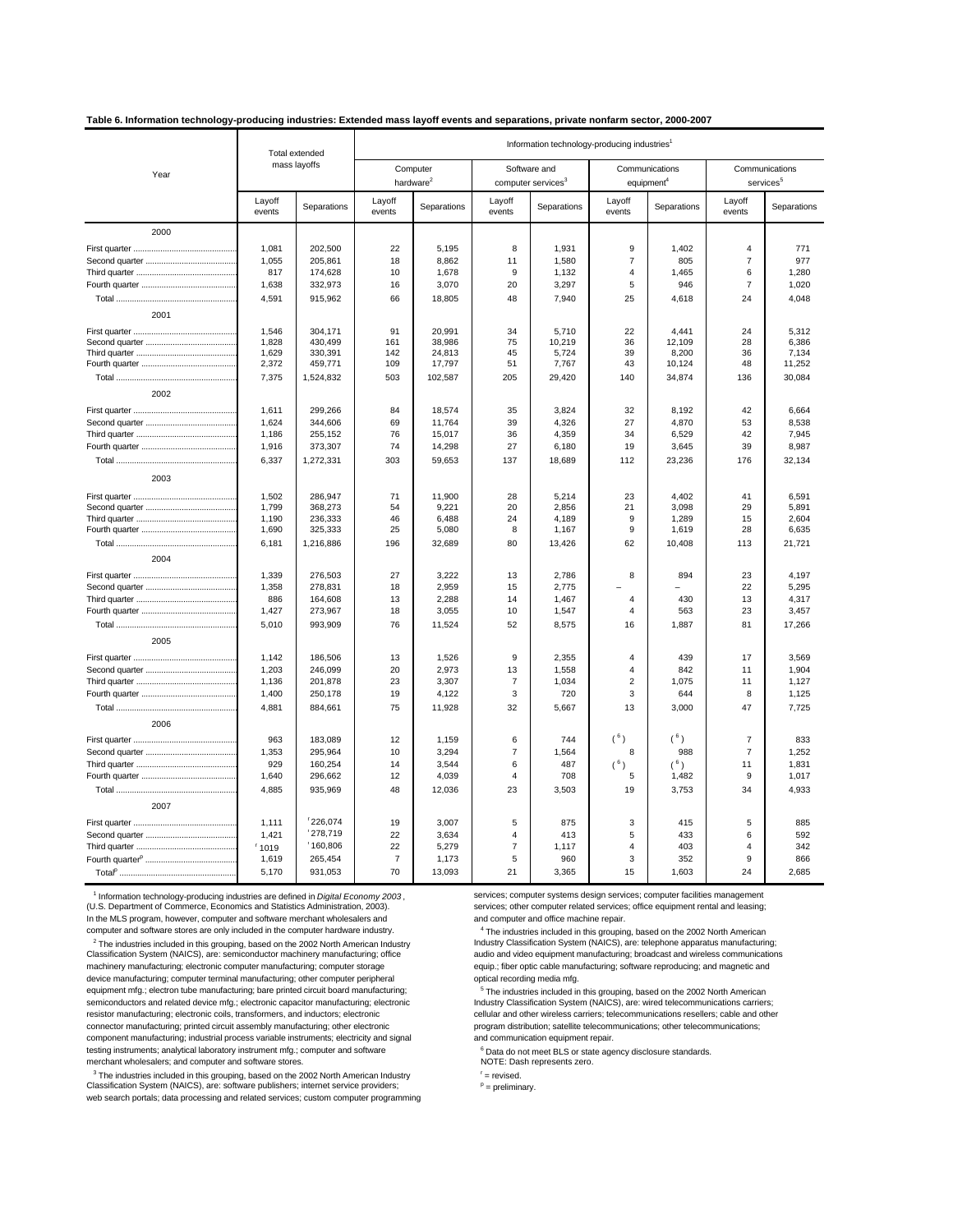#### Table 7. Industry distribution: Extended mass layoff events and separations associated with the movement of work, selected quarters, 2006 and 2007

|                                                                                                                                                                                                |                                                                                                                             | Layoff events                                                                                                        |                                                                                                                  | Separations                                                                                                                         |                                                                                                                                                        |                                                                                                                                |  |
|------------------------------------------------------------------------------------------------------------------------------------------------------------------------------------------------|-----------------------------------------------------------------------------------------------------------------------------|----------------------------------------------------------------------------------------------------------------------|------------------------------------------------------------------------------------------------------------------|-------------------------------------------------------------------------------------------------------------------------------------|--------------------------------------------------------------------------------------------------------------------------------------------------------|--------------------------------------------------------------------------------------------------------------------------------|--|
| Industry                                                                                                                                                                                       | IV<br>2006                                                                                                                  | Ш<br>2007 <sup>r</sup>                                                                                               | IV<br>2007 <sup>p</sup>                                                                                          | IV<br>2006                                                                                                                          | Ш<br>2007                                                                                                                                              | IV<br>2007 <sup>p</sup>                                                                                                        |  |
|                                                                                                                                                                                                | 69                                                                                                                          | 63                                                                                                                   | 61                                                                                                               | 15,782                                                                                                                              | 12,361                                                                                                                                                 | 10,076                                                                                                                         |  |
| Printing and related support activities<br>Computer and electronic products<br>Electrical equipment and appliances<br>Furniture and related products                                           | 50<br>3<br>$\overline{4}$<br>(2)<br>(2)<br>(2)<br>(2)<br>$\equiv$<br>3<br>$(^{2})$<br>(2)<br>3<br>4<br>(2)<br>7<br>9<br>(2) | 45<br>(2)<br>$(^{2})$<br>5<br>(2)<br>5<br>(2)<br>5<br>$(^{2})$<br>$(^{2})$<br>3<br>3<br>3<br>$(^2)$<br>6<br>$(^{2})$ | 43<br>3<br>$^2$ )<br>$(^{2})$<br>3<br>(2)<br>(2)<br>$(^{2})$<br>3<br>5<br>$(^{2})$<br>3<br>5<br>10<br>$({}^{2})$ | 12,775<br>559<br>1,120<br>(2)<br>(2)<br>(2)<br>(2)<br>468<br>$(^{2})$<br>$(^2)$<br>525<br>515<br>$(^2)$<br>3,198<br>1,664<br>$(^2)$ | 8.949<br>$(^2)$<br>$(^2)$<br>1,505<br>$(^{2})$<br>660<br>$(^{2})$<br>595<br>$(^{2})$<br>$(^2)$<br>462<br>565<br>1,924<br>$(^{2})$<br>1,059<br>$(^{2})$ | 7.189<br>683<br>2)<br>$^{2}$ )<br>(2)<br>411<br>(2)<br>(2)<br>(2)<br>388<br>879<br>$(^{2})$<br>620<br>1,310<br>1,438<br>$(^2)$ |  |
| Miscellaneous manufacturing<br>Management of companies and enterprises<br>Administrative and waste services<br>Accommodation and food services<br>Other services, except public administration | 3<br>$(^2)$<br>(2)<br>3<br>$(^2)$<br>$\overline{7}$<br>(2)<br>(2)<br>3<br>L.                                                | 3<br>5<br>$(^2)$<br>(2)<br>$\overline{7}$<br>(2)<br>(2)                                                              | $(^2)$<br>$(^{2})$<br>$(^2)$<br>3<br>5<br>3<br>(2)<br>2)                                                         | 842<br>$(^{2})$<br>(2)<br>754<br>$(^2)$<br>1,028<br>(2)<br>(2)<br>427                                                               | 188<br>678<br>$(^{2})$<br>$(^2)$<br>1,612<br>(2)<br>(2)                                                                                                | $(^{2})$<br>(2)<br>$(^2)$<br>252<br>860<br>577<br>2)<br>2)                                                                     |  |

 $<sup>1</sup>$  See footnote 1, table 1.</sup>

 $P =$  preliminary.

 $2$  Data do not meet BLS or state agency disclosure standards.

NOTE: Dash represents zero.

 $t =$  revised.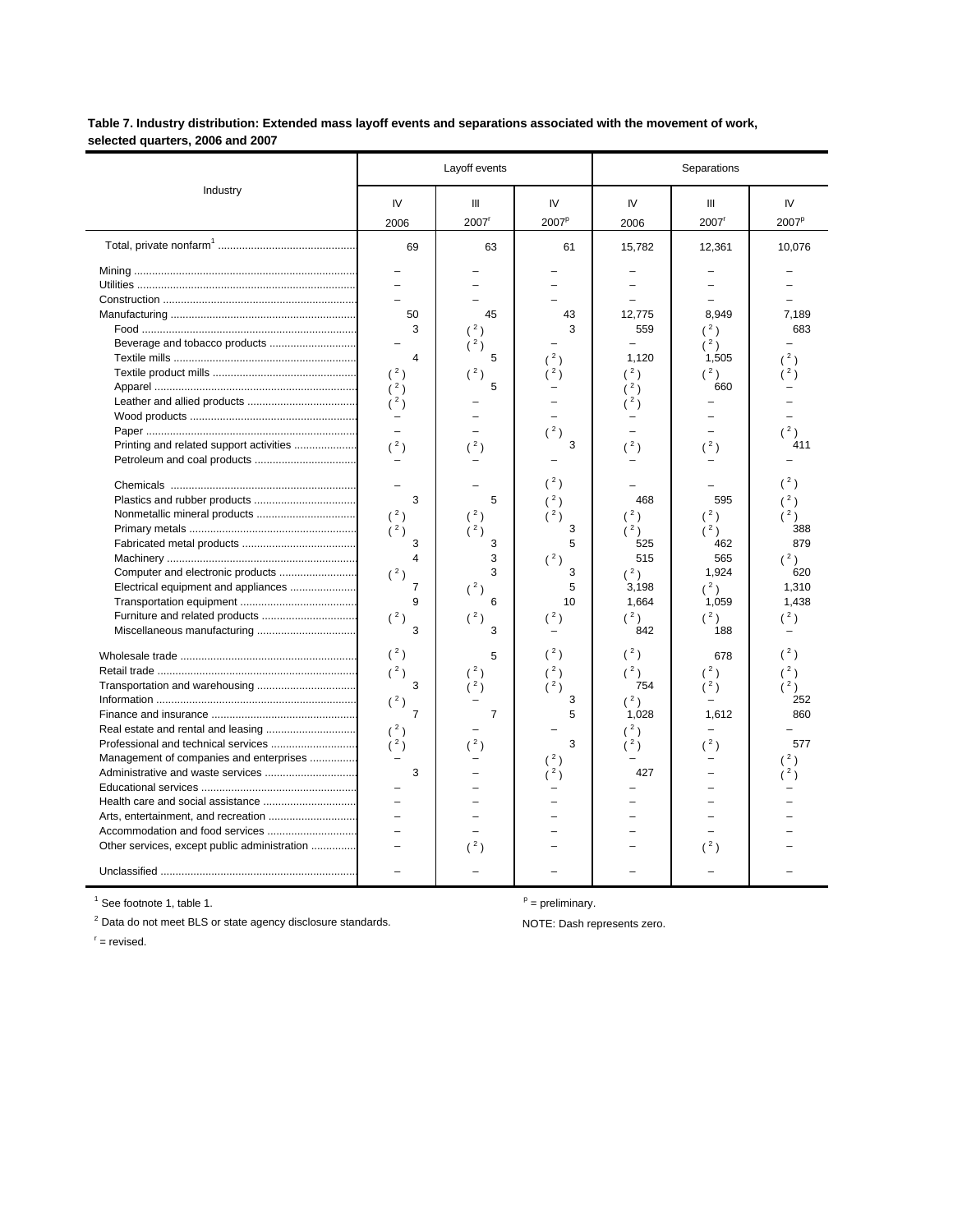Table 8. Reason for layoff: Extended mass layoff events and separations associated with the movement of work, selected quarters, 2006 and 2007

| Reason for layoff                                |                          | Layoff events       |                            | Separations       |                     |                   |  |
|--------------------------------------------------|--------------------------|---------------------|----------------------------|-------------------|---------------------|-------------------|--|
|                                                  | IV                       | Ш                   | IV                         | IV                | Ш                   | IV                |  |
|                                                  | 2006 <sup>r</sup>        | $2007$ <sup>r</sup> | 2007 <sup>p</sup>          | 2006 <sup>r</sup> | $2007$ <sup>r</sup> | 2007 <sup>p</sup> |  |
|                                                  | 69                       | 63                  | 61                         | 15,782            | 12,361              | 10,076            |  |
|                                                  | 12                       | 17                  | $(^{2})$                   | 2.129             | 3,303               | $(^2)$            |  |
|                                                  | $(^2)$<br>$(^2)$         | $(^2)$<br>$(^2)$    | $({}^{2})$                 | $(^2)$<br>$(^2)$  | (2)<br>$(^2)$       | $({}^{2})$        |  |
| Excess inventory/saturated market                | Ξ.<br>÷                  | $(^2)$              | ÷                          |                   | $(^2)$              |                   |  |
| Slack work/insufficient demand/non-seasonal      | $\overline{7}$<br>$(^2)$ | 10<br>$(^{2})$      | $\overline{7}$<br>$(^{2})$ | 1,463<br>$(^{2})$ | 2,269<br>$(^2)$     | 1,165<br>$(^2)$   |  |
|                                                  |                          |                     |                            |                   |                     |                   |  |
|                                                  | 43                       | 23                  | 27                         | 8,340             | 4,723               | 4,605             |  |
| Reorganization or restructuring of company       | 5<br>38                  | 4<br>19             | 5<br>22                    | 1,160<br>7,180    | 903<br>3,820        | 1,325<br>3,280    |  |
|                                                  | $(^2)$                   | 18                  | 18                         | $(^2)$            | 3,763               | 2,981             |  |
|                                                  |                          |                     |                            |                   |                     |                   |  |
| Cost control/cost cutting/increase profitability | L.                       | (2)                 | (2)                        |                   | (2)                 | (2)               |  |
|                                                  | (2)                      | $(^2)$              | $(^{2})$                   | (2)               | $(^2)$              | (2)               |  |
|                                                  | 8                        | $(^{2})$            |                            | 4,016             | $(^{2})$            |                   |  |
| Automation/technological advances                |                          | $(^{2})$            |                            |                   | $({}^{2})$          |                   |  |
|                                                  |                          |                     |                            |                   |                     |                   |  |
| Governmental regulations/intervention            | L.<br>L.                 |                     | L.<br>L                    |                   |                     |                   |  |
|                                                  | ÷                        |                     |                            |                   |                     |                   |  |
|                                                  | $\equiv$                 |                     | L.                         |                   |                     |                   |  |
| Plant or machine repair/maintenance              | L.                       |                     |                            |                   |                     |                   |  |
|                                                  | 8                        |                     | L.                         | 4,016             |                     |                   |  |
|                                                  | $\overline{\phantom{0}}$ |                     |                            |                   |                     |                   |  |
|                                                  |                          |                     |                            |                   |                     |                   |  |
| Natural disaster (not weather related)           | L.                       |                     | L.                         |                   |                     |                   |  |
|                                                  |                          |                     |                            |                   |                     |                   |  |
|                                                  |                          |                     |                            |                   |                     |                   |  |
|                                                  | $(^2)$                   | $(^2)$              | $(^2)$                     | $(^2)$            | (2)                 | (2)               |  |
|                                                  | $(^2)$                   | $(^2)$              | $(^{2})$                   | $(^{2})$          | $(^{2})$            |                   |  |
|                                                  |                          |                     |                            |                   |                     |                   |  |
|                                                  | $\equiv$                 | $(^2)$              |                            |                   | $(^2)$              |                   |  |
|                                                  |                          |                     |                            |                   |                     |                   |  |

 $1$  See footnote 1, table 1.

 $t =$  revised.

 $P =$  preliminary.

 $2$  Data do not meet BLS or state agency disclosure standards.

NOTE: Dash represents zero.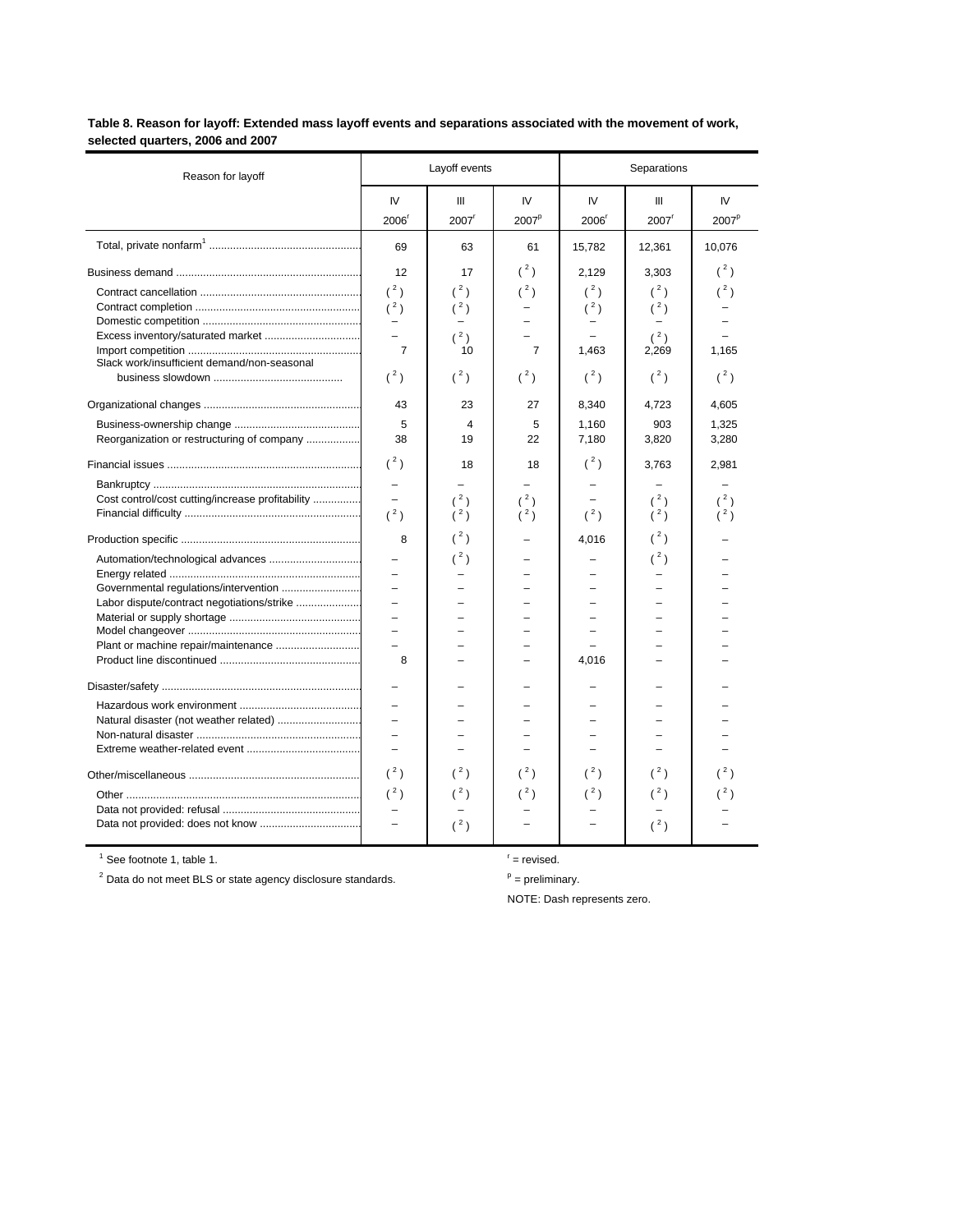**Table 9. Census region and division: Extended mass layoff events and separations associated with the movement of work, selected quarters, 2006 and 2007**

| Census region and division |                           | Layoff events                    |                                              | Separations             |                        |                         |  |  |
|----------------------------|---------------------------|----------------------------------|----------------------------------------------|-------------------------|------------------------|-------------------------|--|--|
|                            | IV<br>2006                | Ш<br>2007 <sup>r</sup>           | IV<br>2007 <sup>p</sup>                      | IV<br>2006              | Ш<br>2007 <sup>r</sup> | IV<br>2007 <sup>p</sup> |  |  |
|                            | 69                        | 63                               | 61                                           | 15,782                  | 12,361                 | 10,076                  |  |  |
|                            | 10                        | 9                                | 9                                            | 2,006                   | 1,400                  | 1,362                   |  |  |
|                            | $(^2)$<br>$(^2)$          | 3<br>6                           | 3<br>6                                       | $(^2)$<br>(2)           | 514<br>886             | 562<br>800              |  |  |
|                            | 20                        | 29                               | 16                                           | 5,292                   | 5,292                  | 2,102                   |  |  |
| West South Central         | 10<br>$\overline{7}$<br>3 | 14<br>(2)<br>(2)                 | 8<br>5<br>3                                  | 2,086<br>1,206<br>2,000 | 2,321<br>(2)<br>(3)    | 902<br>512<br>688       |  |  |
|                            | 28                        | 15                               | 28                                           | 5,933                   | 2,706                  | 5,747                   |  |  |
|                            | 20<br>8                   | 8<br>7                           | 22<br>6                                      | 4,469<br>1,464          | 1,355<br>1,351         | 4,140<br>1,607          |  |  |
|                            | 11                        | 10                               | 8                                            | 2,551                   | 2,963                  | 865                     |  |  |
|                            | (2)<br>(2)                | $^{\prime 2}$ )<br>$\frac{2}{ }$ | $^{\prime 2}$ )<br>$^{\prime}$ 2 $^{\prime}$ | (2)<br>(2)              | (3)<br>(2)             | (2)<br>(2)              |  |  |

chusetts, New Hampshire, Rhode Island, and Vermont; Middle Atlantic: Arizona, Colorado, Idaho, Montana, Nevada, New Mexico, Utah, and

1See footnote 1, table 1. **District of Columbia, Florida, Georgia, Maryland, North Carolina, South Carolina, South** <sup>2</sup> Data do not meet BLS or state agency disclosure standards. Carolina, Virginia, and West Virginia; East South Central: Alabama,  $r =$  revised. Kentucky, Mississippi, and Tennessee; West South Central: Arkansas, p = preliminary. The preliminary contral: Illinois, Indiana, Chahoma, Alahoma, Alahoma, and Texas: East North Central: Illinois, Indiana, NOTE: The States (including the District of Columbia) that comprise Michigan, Ohio, and Wisconsin; West North Central: Iowa, Kansas, the census divisions are: New England: Connecticut, Maine, Massa- Minnesota, Missouri, Nebraska, North Dakota, and South Dakota; Mountain: New Jersey, New York, and Pennsylvania; South Atlantic: Delaware, Wyoming; and Pacific: Alaska, California, Hawaii, Oregon, and Washington.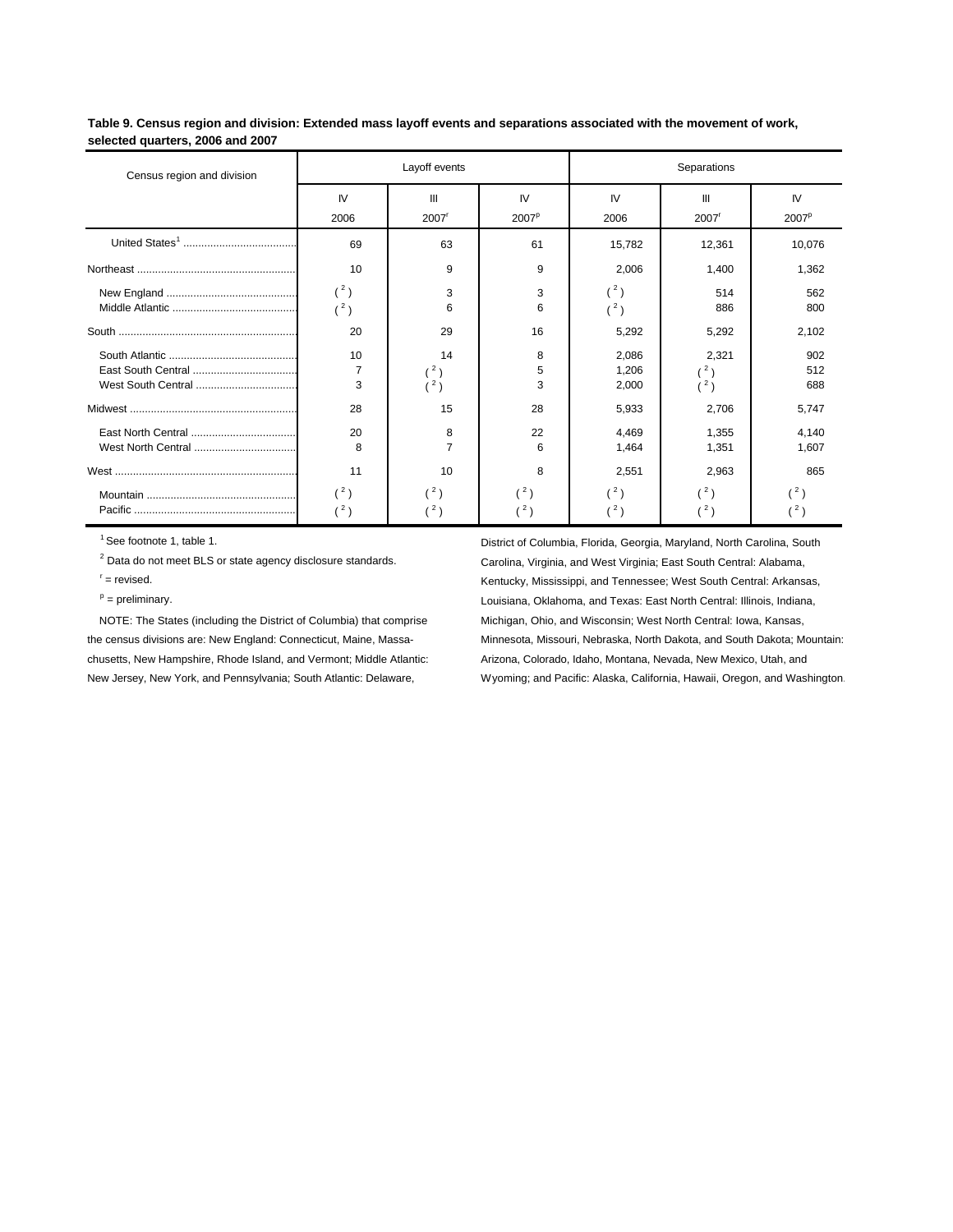#### **Table 10. Extended mass layoff events and separations, selected measures, selected quarters, 2006 and 2007**

|                                                       |                | Layoff events            |                         | Separations          |                          |                         |  |
|-------------------------------------------------------|----------------|--------------------------|-------------------------|----------------------|--------------------------|-------------------------|--|
| Action                                                | IV<br>2006     | Ш<br>$2007$ <sup>r</sup> | IV<br>2007 <sup>p</sup> | IV<br>2006           | Ш<br>2007                | IV<br>2007 <sup>p</sup> |  |
| Total, excluding seasonal                             | 1,640          | 1,019                    | 1,619                   | 296,662              | 160.806                  | 265,454                 |  |
|                                                       | 943            | 801                      | 936                     | 167.130              | 120.445                  | 146,129                 |  |
|                                                       | 69             | 63                       | 61                      | 15.782               | 12,361                   | 10,076                  |  |
| With separations reported<br>With separations unknown | 94<br>66<br>28 | 87<br>60<br>27           | 80<br>61<br>19          | (4)<br>10,462<br>(4) | $(^{4})$<br>7,159<br>(4) | (4)<br>6,682<br>(4)     |  |

 $2^2$  The questions on movement of work were not asked of employers  $1^2$  = revised. when the reason for layoff was either seasonal work or vacation period.  $P =$  preliminary.

<sup>3</sup> Movement of work can involve more than one action.

 $\frac{1}{4}$  See footnote 1, table 1.4 Data are not available.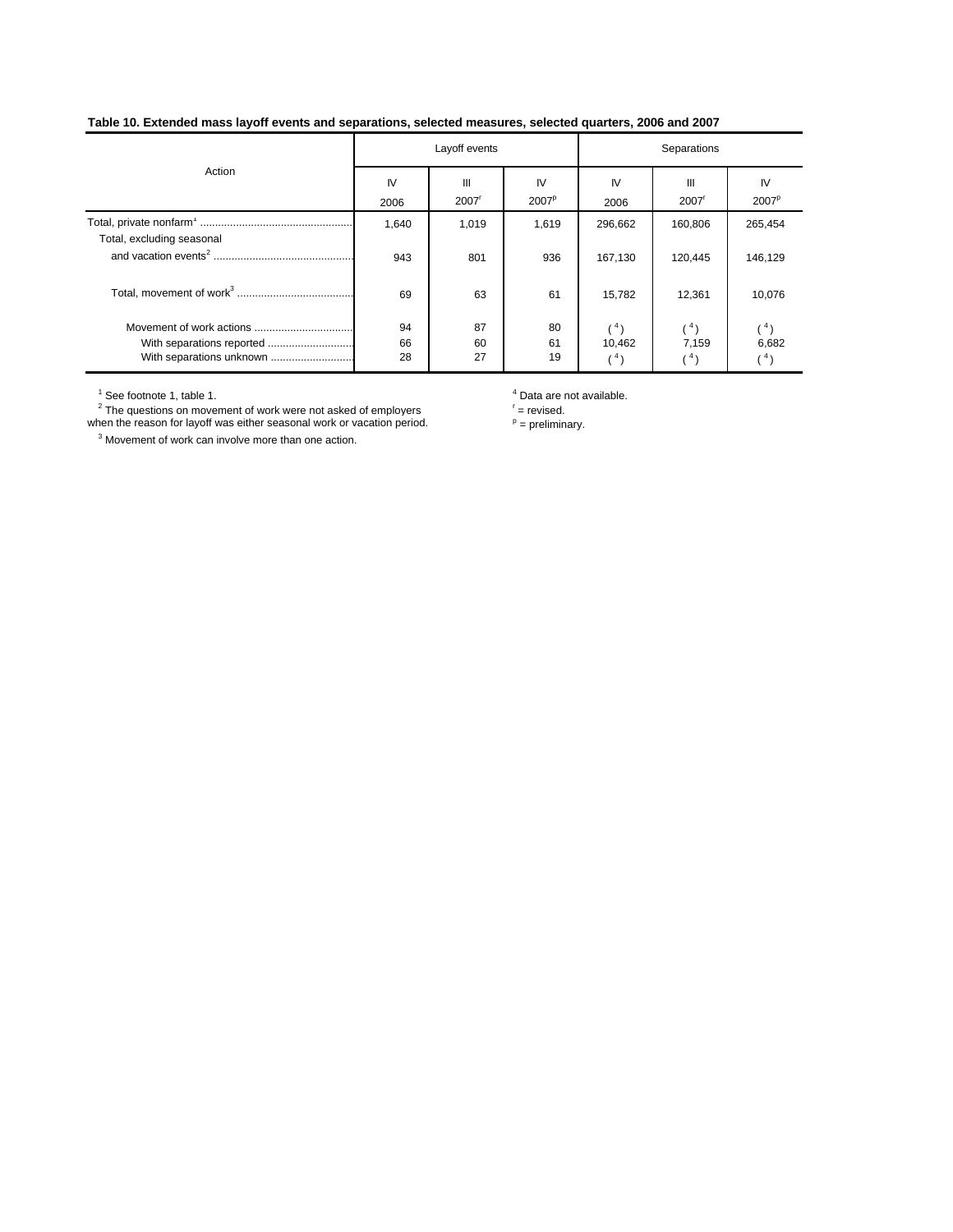**Table 11. Movement of work actions by type of separation where number of separations is known by employers, selected quarters, 2006 and 2007**

|                                         |                | Actions <sup>1</sup> |                         | Separations             |                                |                         |  |
|-----------------------------------------|----------------|----------------------|-------------------------|-------------------------|--------------------------------|-------------------------|--|
| <b>Activities</b>                       | IV<br>2006     | Ш<br>2007            | IV<br>2007 <sup>p</sup> | IV<br>2006              | Ш<br>2007 <sup>r</sup>         | IV<br>2007 <sup>p</sup> |  |
|                                         | 66             | 60                   | 61                      | 10,462                  | 7,159                          | 6,682                   |  |
| <b>By location</b>                      |                |                      |                         |                         |                                |                         |  |
| Out-of-country relocations              | 27<br>24<br>3  | 21<br>11<br>10       | 24<br>23<br>1           | 5.581<br>5.426<br>155   | 3.187<br>1.504<br>1,683        | 2,667<br>2.580<br>87    |  |
|                                         | 39<br>35<br>4  | 38<br>34<br>4        | 37<br>36<br>1           | 4.881<br>4.494<br>387   | 3.793<br>3,396<br>397          | 4,015<br>3,835<br>180   |  |
| Unable to assign place of<br>By company |                | 1                    |                         |                         | 179                            |                         |  |
|                                         | 59<br>35<br>24 | 46<br>34<br>11<br>1  | 59<br>36<br>23          | 9,920<br>4.494<br>5,426 | 5,079<br>3.396<br>1,504<br>179 | 6,415<br>3,835<br>2,580 |  |
|                                         | 7<br>4<br>3    | 14<br>4<br>10        | 2<br>1                  | 542<br>387<br>155       | 2,080<br>397<br>1.683          | 267<br>180<br>87        |  |

1 Only actions for which separations associated with the <sup>r</sup> = revised.

movement of work were reported are shown.  $p = p$ reliminary.

2

Note: Dash represents zero.